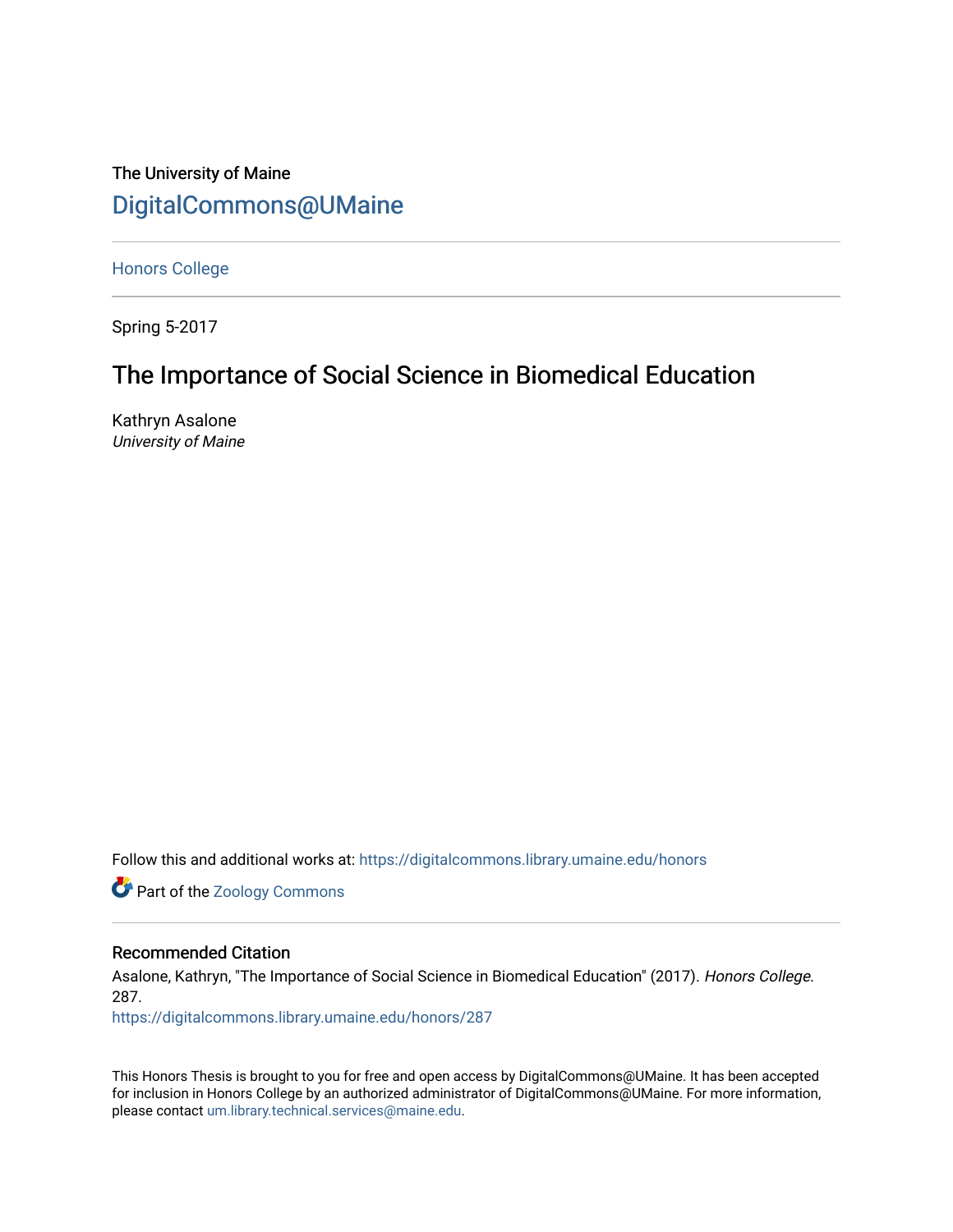# THE IMPORTANCE OF SOCIAL SCIENCE IN BIOMEDICAL EDUCATION

by

Kathryn Asalone

A Thesis Submitted in Partial Fulfillment of the Requirements for a Degree with Honors Zoology

The Honors College

University of Maine

May 2017

Advisory Committee:

Kristy Townsend (Advisor), Assistant Professor of Neurobiology Edith Pratt Elwood, Adjunct Assistant Professor, Honors College (Sociology) Margaret Killinger, Associate Professor of Honors, Rezendes Preceptor for the Arts Sally Dixon Molloy, Assistant Professor of Genomics Michelle Smith, Associate Professor of Biological Sciences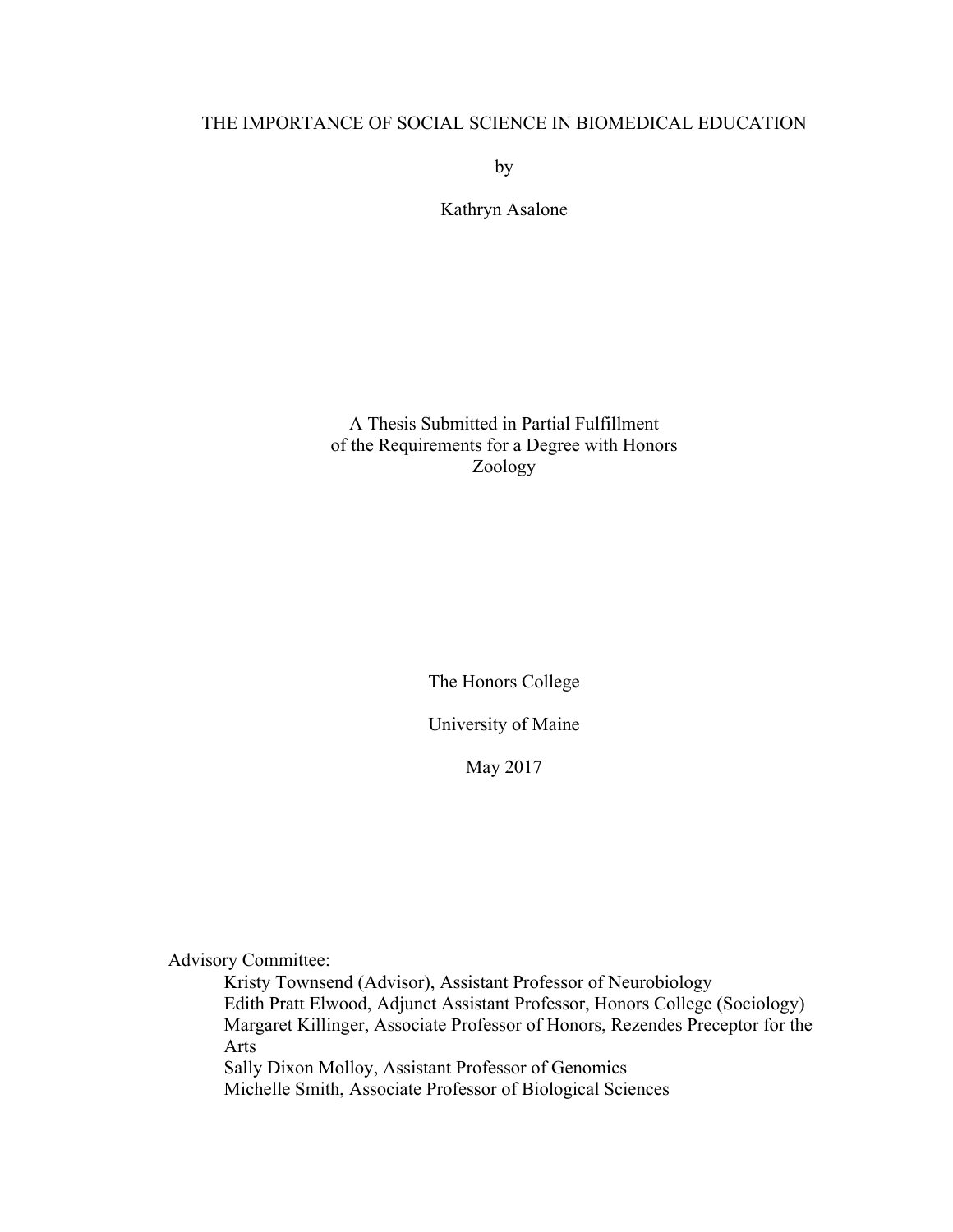#### **ABSTRACT**

This study proposes an intervention in undergraduate education that could enhance doctor-patient interactions. This intervention would provide evidence, to premedical students, that social science training is important during medical school. Semistructured interviews were conducted of six doctors from hospitals in the Maine. The goal was to determine whether or not taking more social science courses during an MD's undergraduate education would result in better reported doctor satisfaction with their patient interactions. The interview questions were designed to encourage doctors to explain how they interact with patients and coworkers and to describe their undergraduate education. This information and the impressions that they made during the interview were evaluated to determine what their average doctor-patient interaction might look like. The information was analyzed under the context of their undergraduate education to uncover an early intervention to help create better doctors. A rubric was used to examine the interviews and to score aspects of the doctor's main goals in patient interactions. It could not be determined whether or not more social science courses in undergraduate education would lead to better physicians. However, this information could be used to propose a new course that would aid in the training for particular skills that would lead to better patient interactions. Further research should be done using a larger sample size to identify more trends.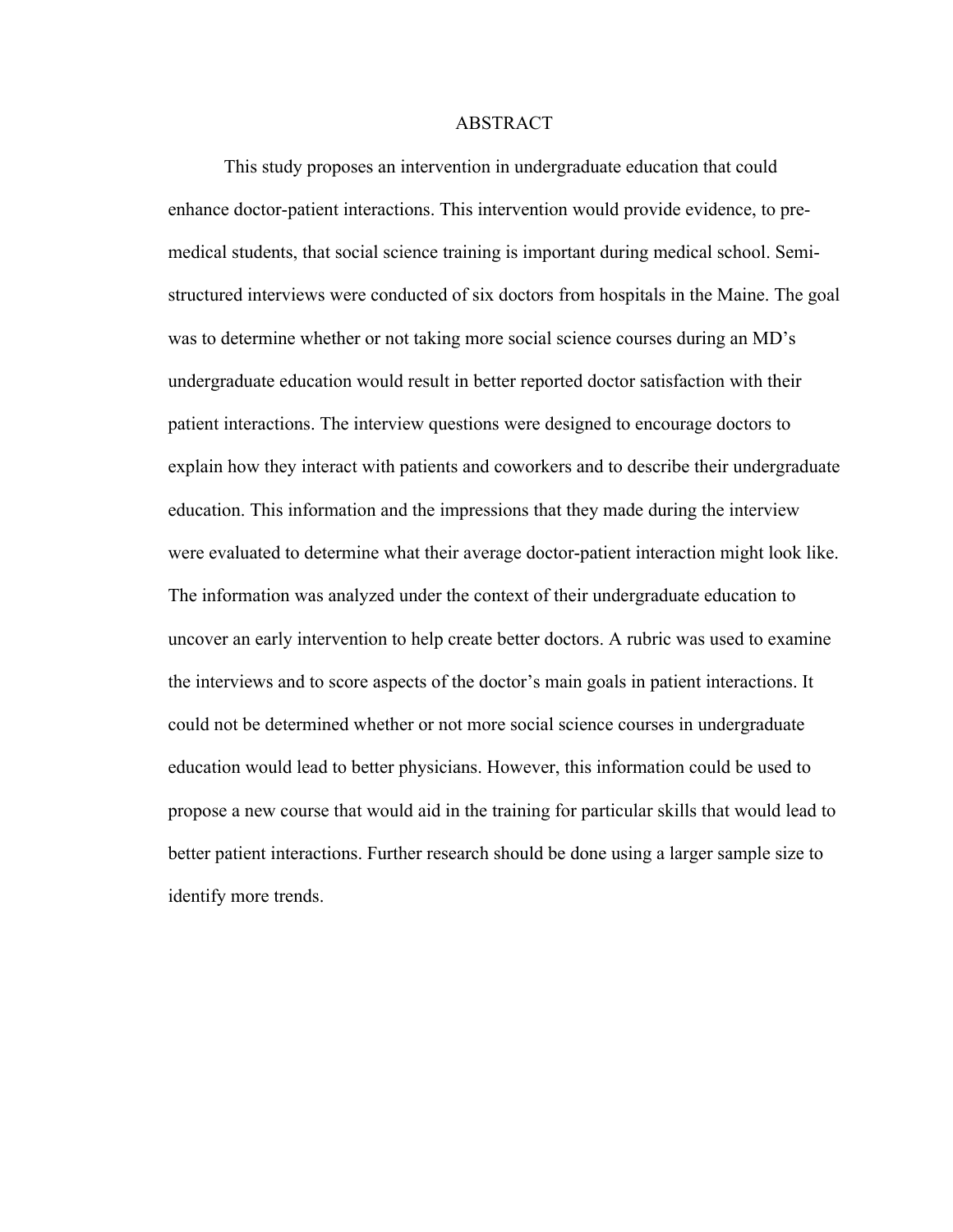# DEDICATION

This research is dedicated to my grandfather, William J. Smart, and the doctors who made the last month of his life as comfortable as possible.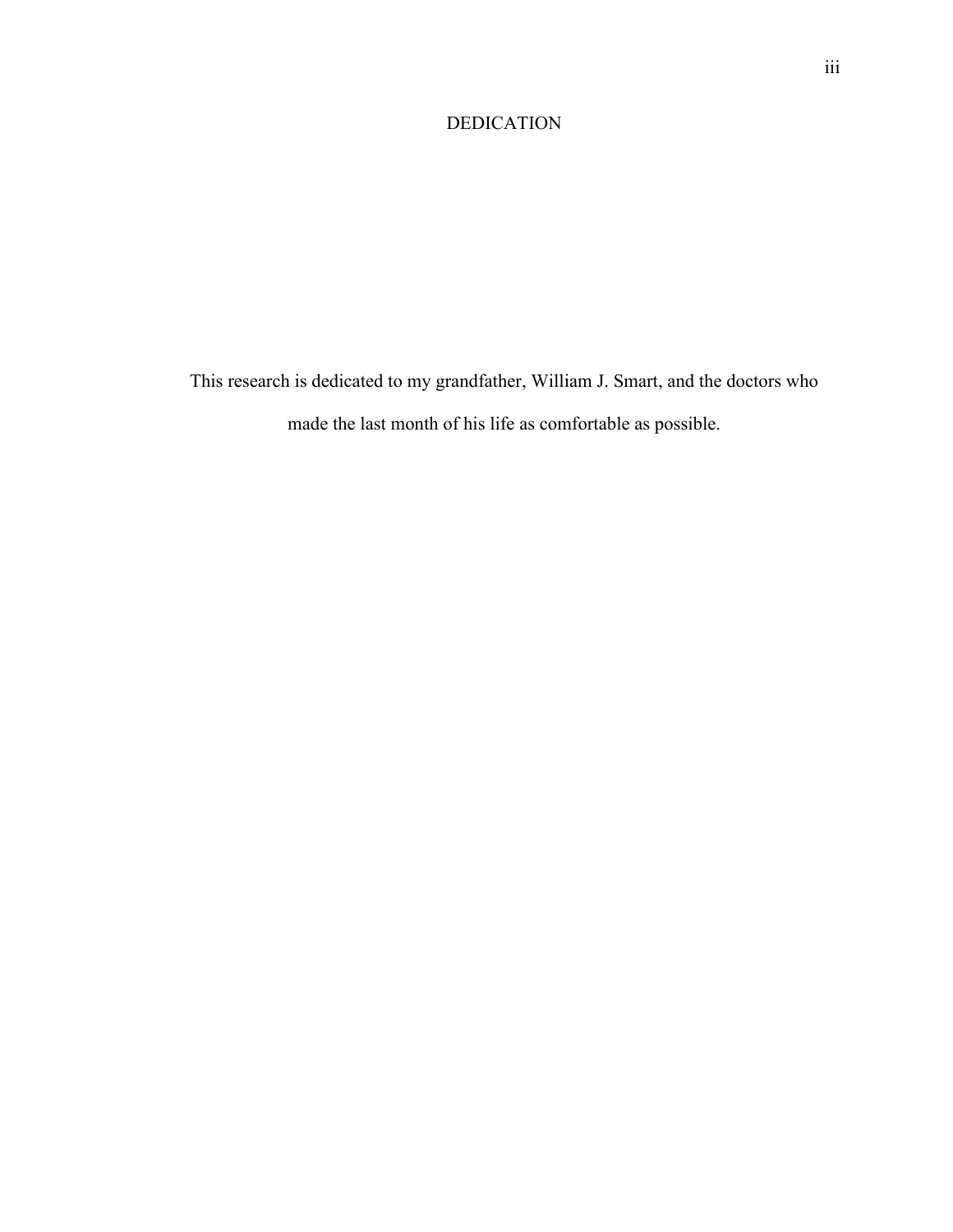#### ACKNOWLEDGMENTS

Thank you to the Dr. Carolyn E. Reed Pre-Medical Fellowship for the financial support for this research. I am extremely grateful for my thesis advisor, Kristy Townsend for pushing me through the whole process. To Sally Dixon Molloy. Michelle Smith, and Margaret Killinger for being as enthusiastic about this project as I was. To Edith Pratt Elwood for being such an important part of my college education. Thank you to my whole committee for supporting me and going the extra mile to help me at every turn. Finally, thank you to all my friends and family who sat and listened to me work through thoughts and ideas for hours on end.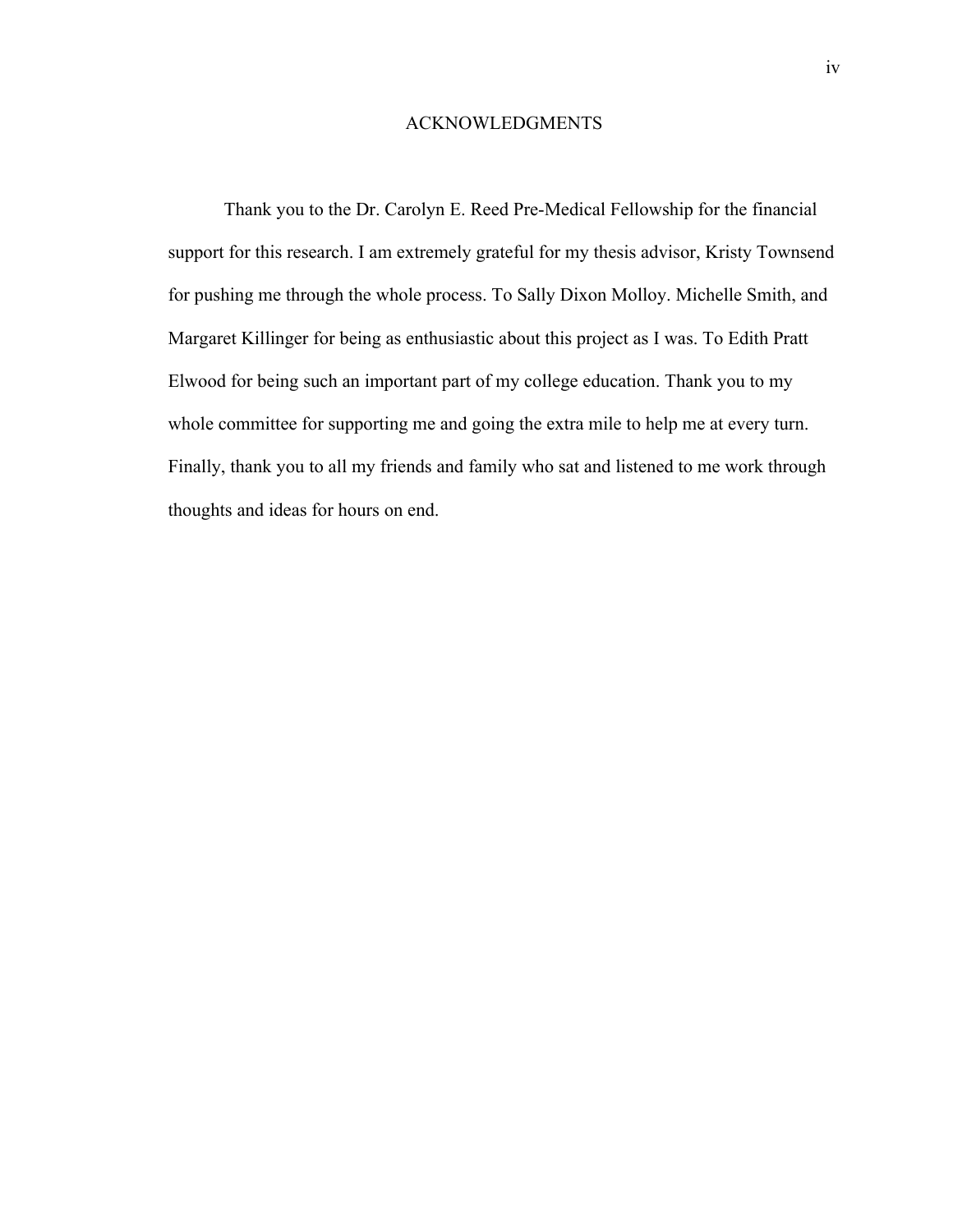# TABLE OF CONTENTS

| Dedication                                                      | .<br>111       |
|-----------------------------------------------------------------|----------------|
| Acknowledgements                                                | 1V             |
| List of Tables                                                  | V              |
| I. Introduction                                                 | 1              |
| Introduction                                                    | 1              |
| The New MCAT                                                    | 1              |
| Intersection of Social and Biomedical Science                   | $\overline{2}$ |
| <b>Patient Satisfaction</b>                                     | $\overline{3}$ |
| <b>Patient-Centered Care</b>                                    | 5              |
| <b>Materials and Methods</b>                                    | 8              |
| Recruitment                                                     | 8              |
| Data Collection                                                 | 9              |
| Data Analysis                                                   | 10             |
| <b>Results</b>                                                  | 12             |
| Communication and Listening                                     | 15             |
| <b>Body Language</b>                                            | 16             |
| Education of the Patient and "Meeting People Where They Are At" | 17             |
| Compassion and Sensitivity and Care for the Patient             | 18             |
| Discussion                                                      | 20             |
| Data Analysis                                                   | 20             |
| <b>Current Research</b>                                         | 22             |
| Limitations                                                     | 23             |
| <b>Future Research</b>                                          | 25             |
| <b>Bibliography</b>                                             | 28             |
| Appendix A: Semi-Structure Interviews                           | 30             |
| Appendix B: Analysis of Close Readings of Interview Transcripts | 32             |
| Appendix C: Course Learning Goals                               | 40             |
| Appendix D: Human Subject Research Approval                     | 42             |
| Author's Biography                                              | 43             |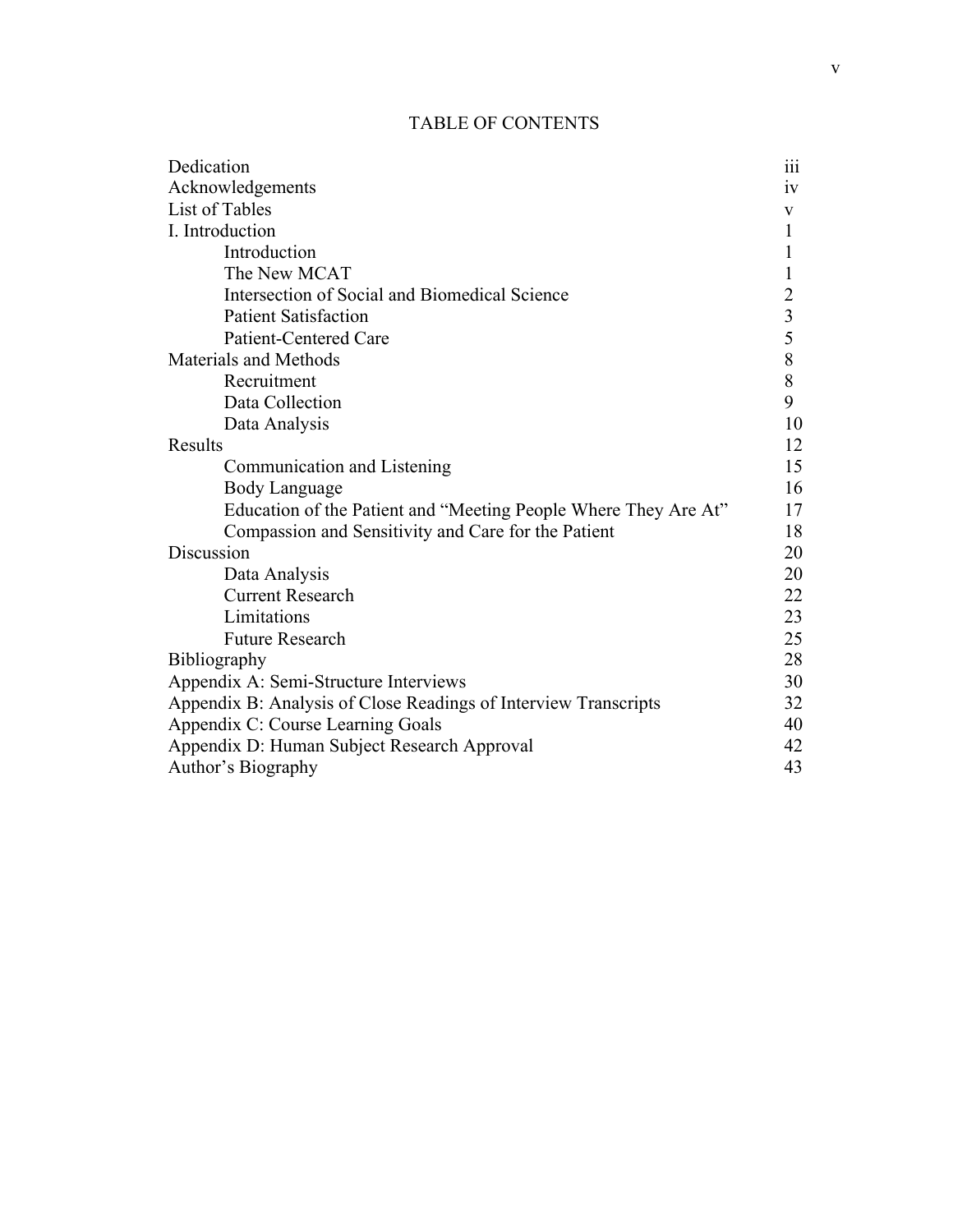# LIST OF TABLES

| Table 1. Goals for the new MCAT               |    |
|-----------------------------------------------|----|
| Table 2. Main tenets of patient-centered care |    |
| Table 3. Patient-interaction rubric           | 12 |
| Table 4. Undergraduate education of subjects  | 13 |
| Table 5. Word frequency                       | 14 |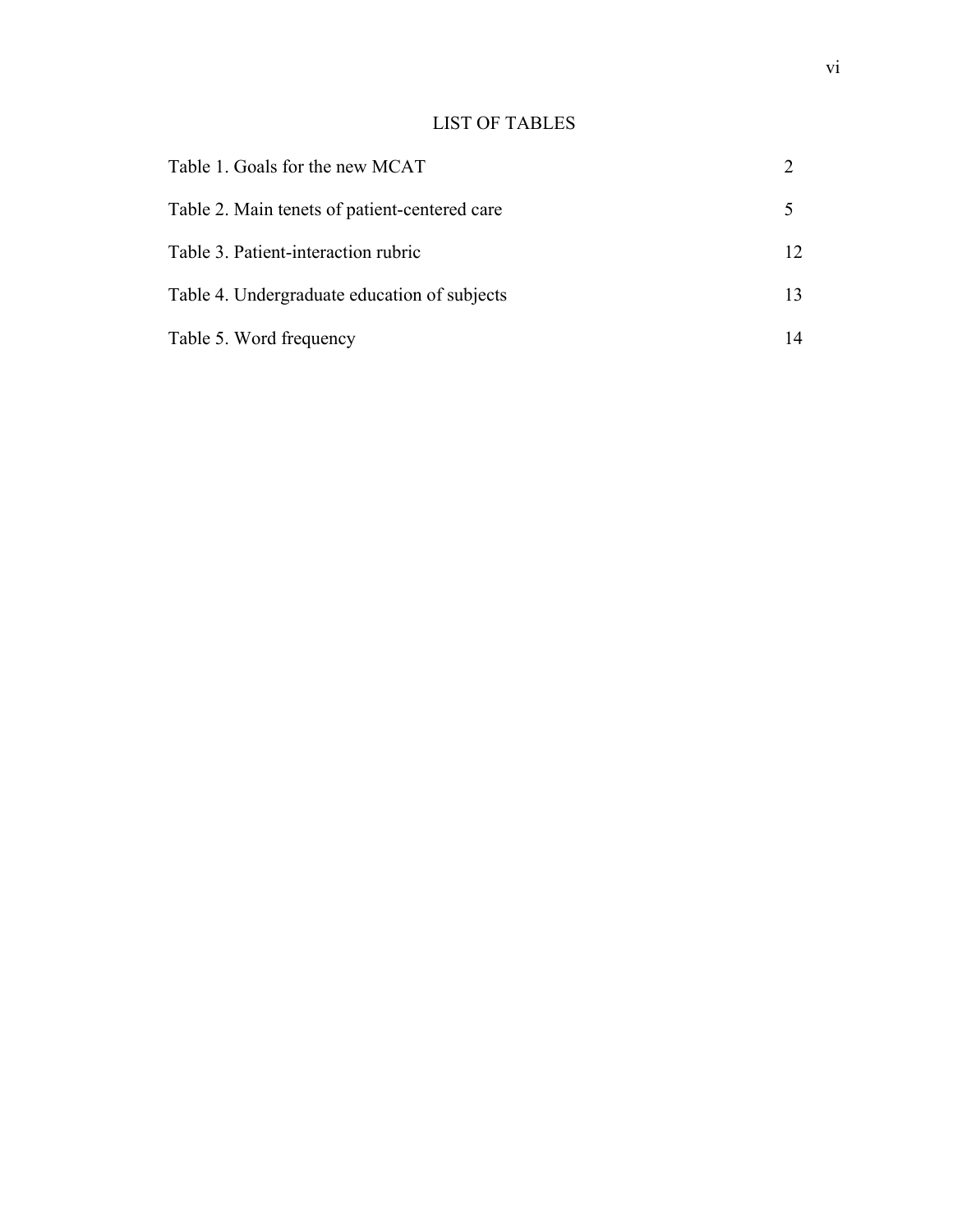#### INTRODUCTION

In 2015, 83.6% of adults and 93.0% of children in the United States had contact with a physician (CDC, 2017). Through a medical office visit, patients will interact with secretaries, medical technologists, nurses, and doctors. Due to the multiple ways patientpractitioner communication influences the patient, interactions with the doctor are some of the most important. An open and comfortable communication stream leads to greater patient disclosure. Full disclosure aids in the doctor's ability to make a proper diagnosis, the patient's willingness to follow the medical advice that is given and the patient's willingness to take medication as prescribed (Ha *et al.*, 2010). A method of care that encourages a positive patient-physician relationship is called "patient-centered care" (Levinson, 2010).

#### The New MCAT

Patient-centered care outlines the importance of quality communication between practitioners and patients. Whether practicing patient-centered or other methods of care, interpersonal communication is a vital skill for adequate medical treatment and patient satisfaction. In a study exploring the effects of an interpersonal communication course on doctors' performance, it was found that doctors who went through this training had higher patient satisfaction and the atmosphere was a more positive one for both the doctor and the patient (Roter *et al.,* 1998). Studies such as Roter *et al.* show that doctor performance is enhanced with better interpersonal communication skills. These ideals are reflected in the recent changes in the Medical College Admission Test (MCAT). In 2015, the MCAT gained a new section called Behavioral Psychology. The idea behind this new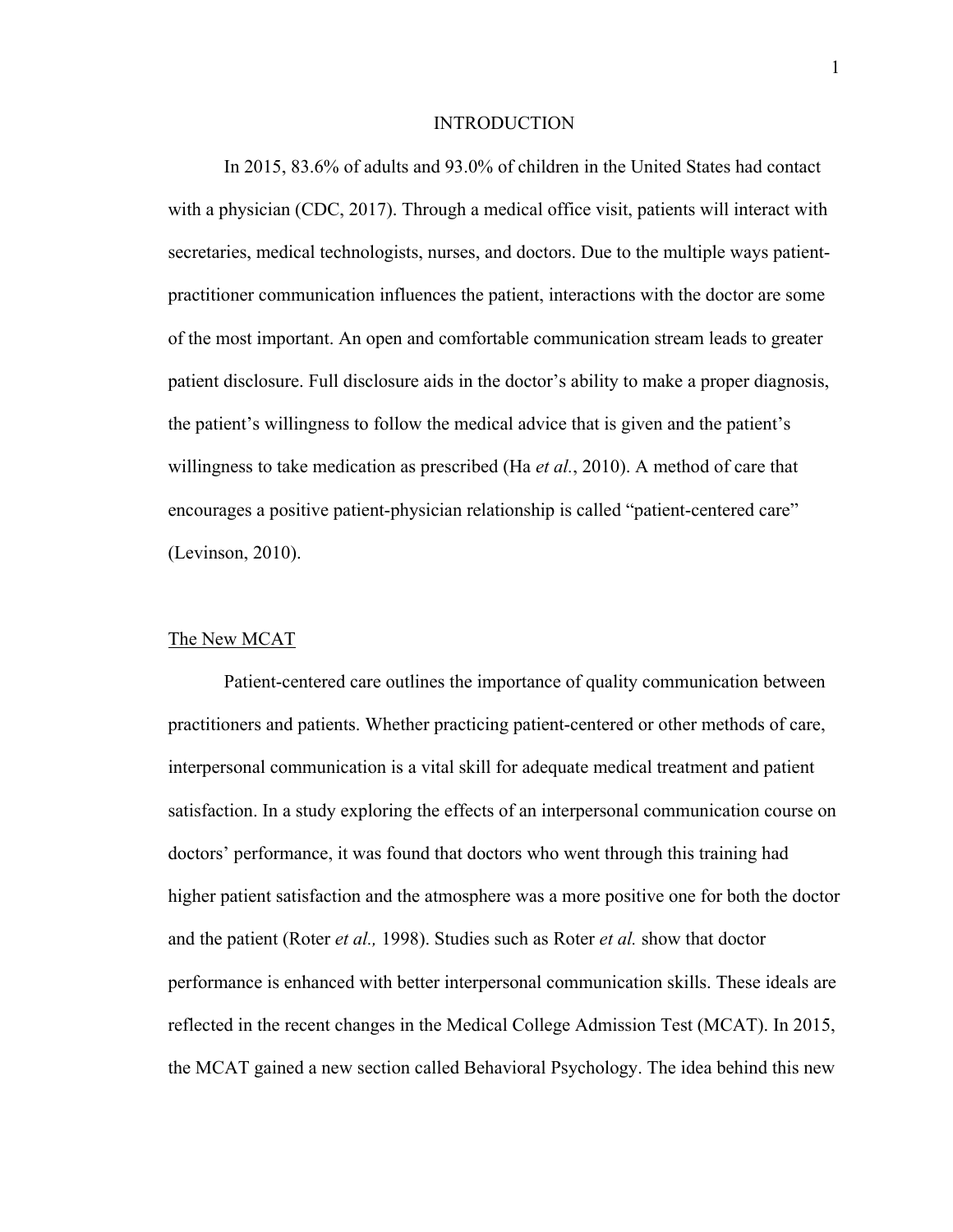exam structure has five main goals seen in table 1. One of the new goals is to test the

understanding of the implications social behavior has on health (Schwartzstein *et al.*,

2013).

### **Table 1**

Goals for the new MCAT structure. Information taken directly from *Academic Medicine* and formatted in table (Schwartzstein *et al.*, 2013).

| <b>Goal 1</b>   Test natural sciences competencies.                                          |
|----------------------------------------------------------------------------------------------|
| <b>Goal 2</b> Test foundations for learning about the human and social aspects of            |
| medicine.                                                                                    |
| <b>Goal 3</b> Test scientific inquiry and research skills.                                   |
| <b>Goal 4</b> Communicate the need to read broadly in the humanities and social sciences.    |
| <b>Goal 5</b>   Balance testing in the natural, social, and behavioral sciences and critical |
| analysis and reasoning.                                                                      |
|                                                                                              |

This change in the MCAT begs the question, are pre-medical undergraduate classes preparing students adequately for the MCAT and, ultimately, their futures? Prichard examined the new section for the MCAT with the intention of determining a course that would give the students the knowledge they need to do well on the new exam. This author suggested that Neuroscience courses would provide the pre-med majors with the required competencies for the new MCAT (Prichard, 2015). Neuroscience classes are highly interdisciplinary which leads to deeper understanding of how biology and psychology work together. Neuroscience courses can inform students to appreciate how important psychology is to a person's health.

## Intersection of Social and Biomedical Science

A study was done to see how receptive biomedical scientists were to social science. Biomedical scientists apart of a peer review board were participants in semistructured interviews to obtain data on this topic. Biomedical scientists show mainly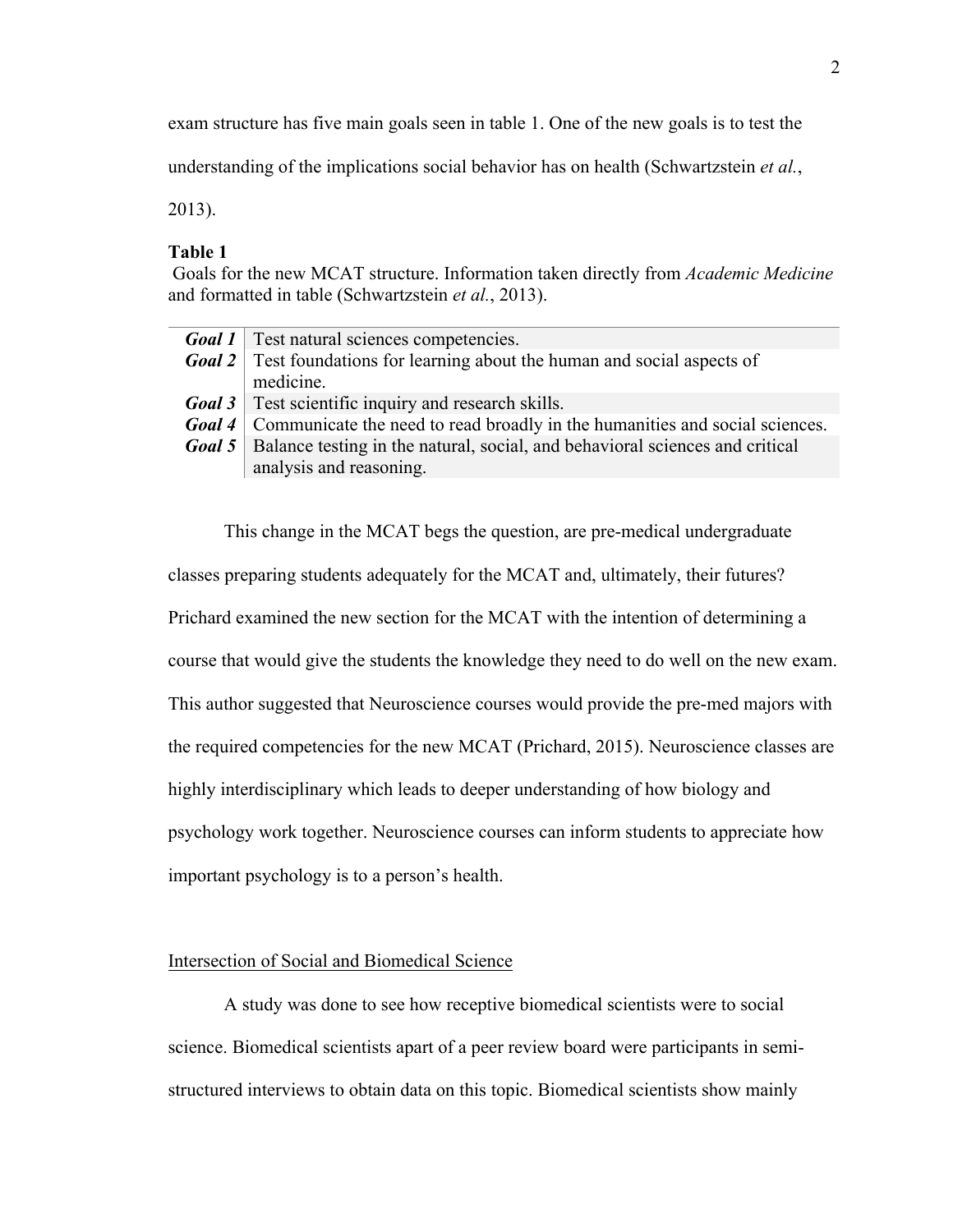negative attitudes towards social science and social science research (Albert *et al.*, 2008). In the medical field, health is thought of, first, as a physiological event. Social effects on health take a backseat to the physiological determinants of health (Albert *et al.*, 2008). However, some major health issues, i.e. smoking, are shaped by social factors such as advertisements or peer-pressure.

Socioeconomic factors can also play a large role in health behaviors (Glass *et al.*, 2006). A good example of this is lack of fresh fruit and vegetables and other healthy foods in some parts of the country. If these foods are at a high demand with a low supply the prices are going to skyrocket. If the people who are living in these areas, or even areas that have a large supply but high pricing, and do not have the income to support the higher cost of food, their nutrition suffers. A doctor's understanding of how social factors can affect a patient and their lifestyle choices can aid in proper diagnosis, prognosis and treatment development. However, in order to compel the patient to fully disclose to their physician there must be a feeling of security in the doctor-patient relationship. This trust stems from a quality line of communication.

#### Patient Satisfaction

Patient-centered care outlines ways to best improve doctor-patient trust. Two of the major takeaway points are compassion and self-awareness (Stewart *et al.*, 2014). If a patient feels as though their physician cares about their health outcome, it is more likely that the patient will take the advice of the doctor. It is also important that the physician is self-aware because interactions can be affected by a physical reaction to comments made by the patient (Levinson *et al.,* 2010). The effects of physical reactions on doctor-patient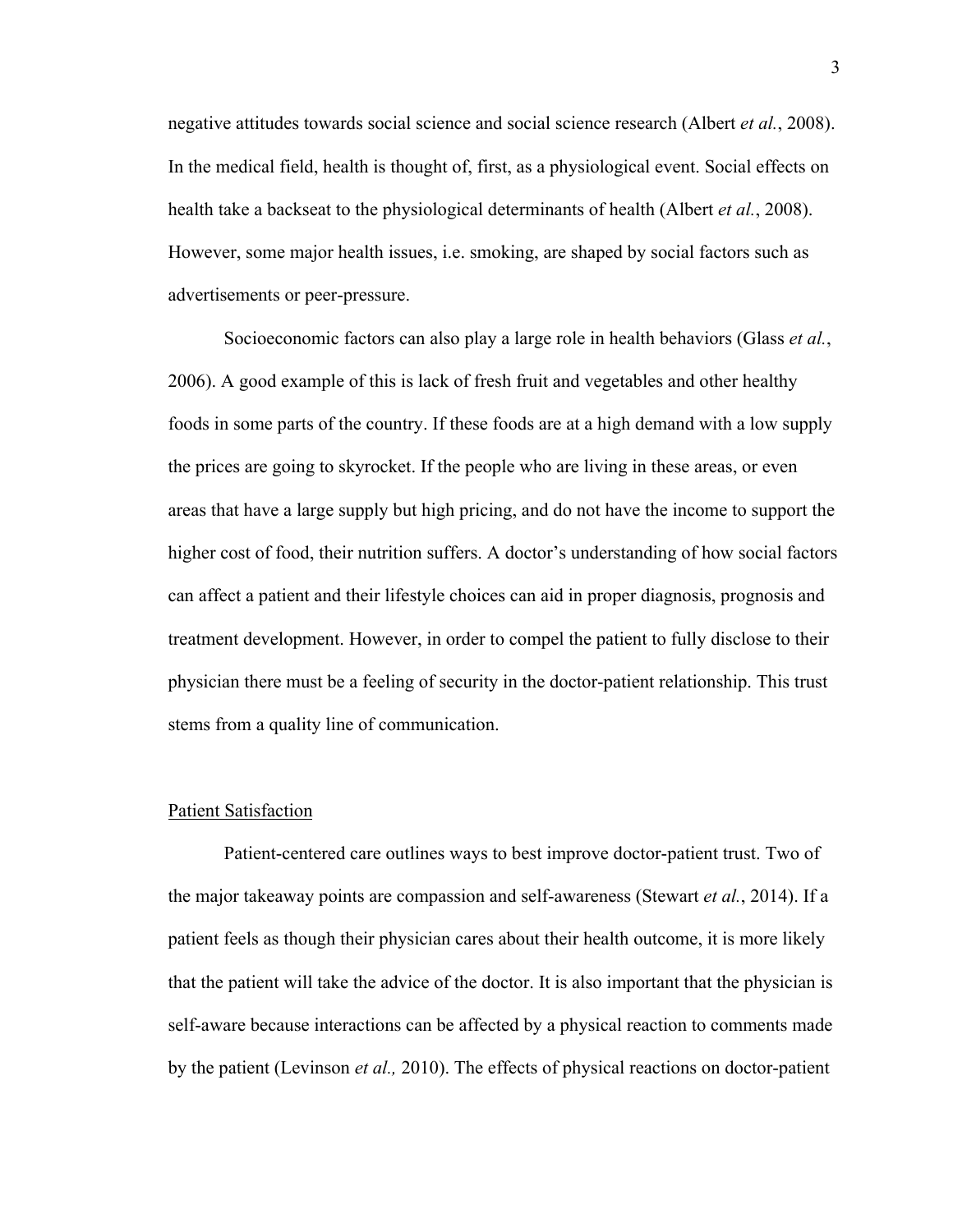relationships mean that a physician needs to know how to control their body language and facial expressions to remain professional. Good communication also affects patient satisfaction.

One study on patient satisfaction by Jackson *et al.* found that doctor-patient communication had the largest effect on satisfaction right after the visit. When patients were surveyed at two weeks and three months out, satisfaction was largely based on if the treatment was effective or not (Jackson *et al.*, 2001). What this study did not consider was that doctor-patient communication influences behaviors such as following doctor's orders (Haskard *et al.*, 2009). If patients are not listening to what the doctor told them to do, their symptoms may not improve leading to the perception that the treatment does not work.

The standards set by patient-centered care (Table 2), if followed by physicians even in hospitals that do not adopt this model, will result in more positive doctor-patient relationships which leads to better treatment outcomes. This method of care requires a great deal of communication skills; being able to listen to the concerns of the patient and to hear what they desire from their care. Another goal of patient-centered care is to bridge the potential socioeconomic differences between doctors and patients (Epstein *et al.*, 2010). This disconnect can cause many issues when trying to solve a health problem that stems from a social backdrop. If a person does not have the money to afford healthy foods, it may be insensitive for the physician to tell the person that one of the best ways to feel better is to eat more whole foods. The best thing the doctor could do would be to work out a feasible plan within the patient's budget.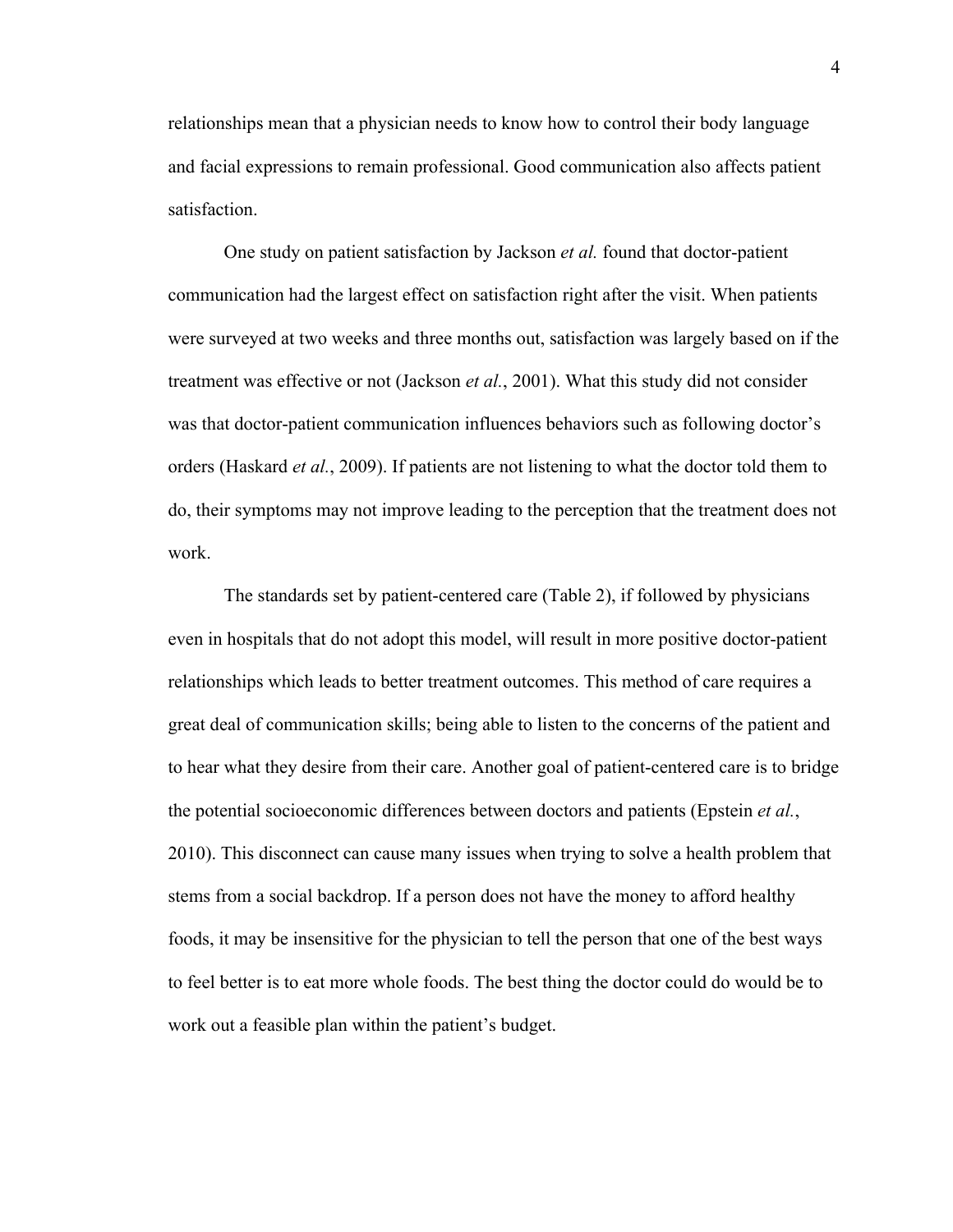**Table 2**

|  | Main tenets of patient-centered care (Shaller, 2007) |  |  |
|--|------------------------------------------------------|--|--|
|--|------------------------------------------------------|--|--|

| <b>Tenets</b> Comments                                                                                               |
|----------------------------------------------------------------------------------------------------------------------|
| Dignity and respect $\vert$ Could also say compassion and sympathy. This involves                                    |
| listening to the goals/ wants of the patient.                                                                        |
| <i>Information-sharing</i> Giving patient all options with unbiased information.                                     |
| <i>Participation</i> Decision making is not just for the doctor, the patient and their                               |
| family are involved.                                                                                                 |
| <i>Collaboration</i>   Patients can also be involved in policy making to make the<br>medical visit better next time. |
|                                                                                                                      |

In a study conducted by Hojat *et al*., it was shown that when empathy was exhibited in a doctor-patient relationship, there were better outcomes of the treatment. In this study, the researchers determined the correlation between a physician's score on an empathy test and the outcome of diabetic patients' health. Physician's who had higher empathy scores had patients with a higher likelihood to have better control of their LDL-C and hemoglobin A1c levels (Hojat *et al*., 2011). Empathy indicates to the patient that the doctor cares about them which may increase their receptiveness to treatment plans and to disclose more information that will help the physician fully understand the context of the medical issue (Hojat *et al*., 2011). Their findings are important to any health issue that is being addressed, but especially for behavioral health issues. Behavioral health issues can be very personal and trusting the doctor is key to being willing to speak freely about the struggles that are being experienced.

# Patient-Centered Care

With patient-centered care a physician should look at the whole person and not just the physiological side of health. This method of care emphasizes the development of particular skills or practices. These skills include shared-decision making, patient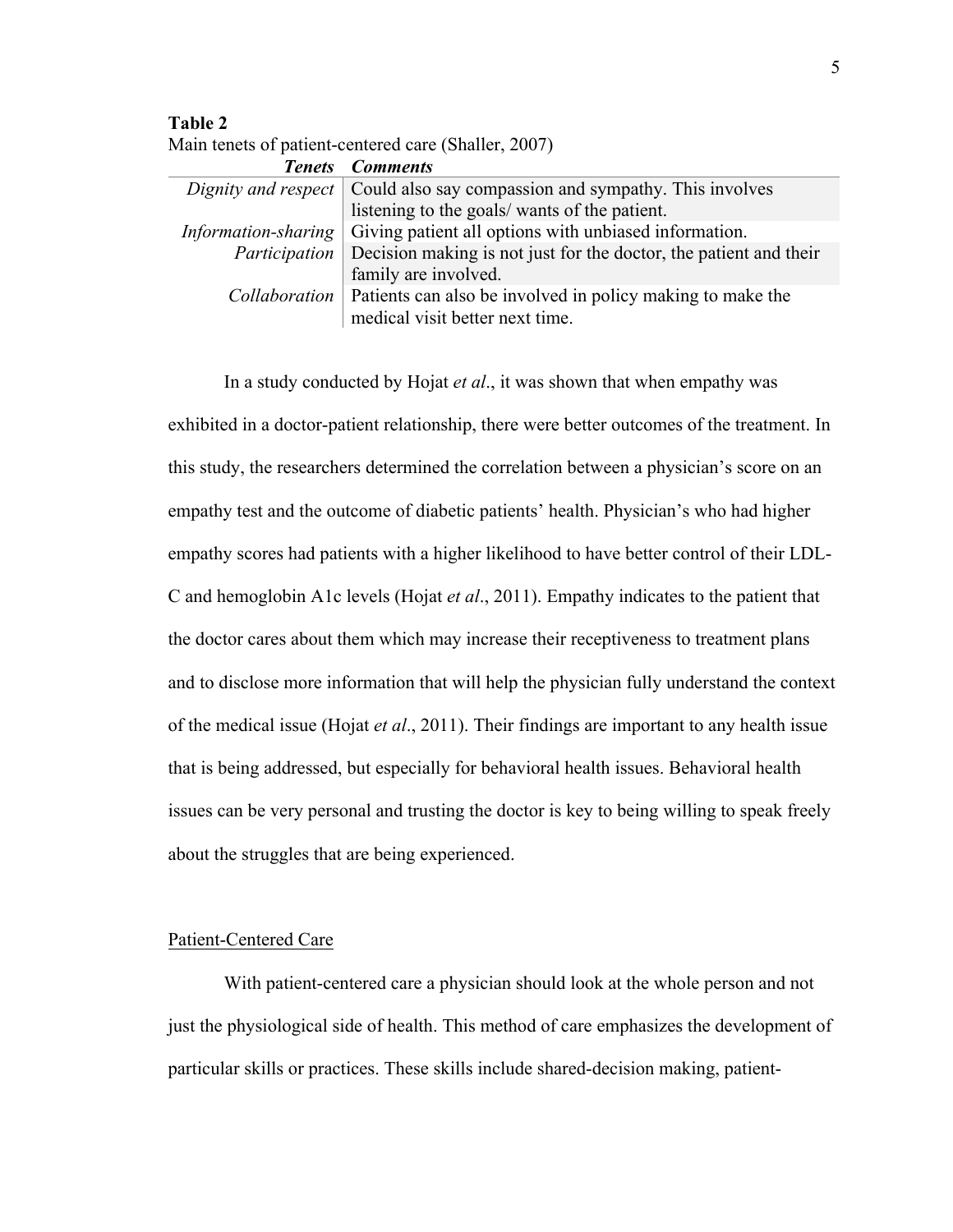physician relationship building, and meeting the patient where they are (Bernabeo *et al.,*  2013). This last point is a very important one that ultimately effects the first two. In order for the patient to be able to make an informed decision on their care, the treatment options must be explained first. This is when a doctor's understanding of their patient's knowledge level is imperative. If a doctor states a bunch of medical terms and the patient does not know what they are saying, it will make it difficult for them to make the best decision. Meeting someone where they are aids in relationship building because this method can come off as less judgmental, especially when a behavioral health issue is involved. A doctor's understanding of what the patient is willing to do and isn't willing to do can help them to take baby steps to the end goal.

Can patient-centered care be taught? How can doctors be trained on the skills needed for patient-centered care? Teaching in this area can range from specific training to hidden curriculum in course work and the goals and policies of the institution. A basic skill of caring can be fostered by demonstrating. What this means is that some medical schools pair the teaching of relationship-building with the building of relationships at and between all levels, i.e. student and faculty. The study that found this was looking at teaching professionalism in medical school (Christianson, 2007). Data were collected from the students through examinations and self-reflections at mid-semester and end of semester. The resulting effects of greater professionalism were very similar to the goals of patient-centered care. These effects included quality communication between doctor and patient, showing empathy, and addressing the concerns of the patient (Christianson, 2007).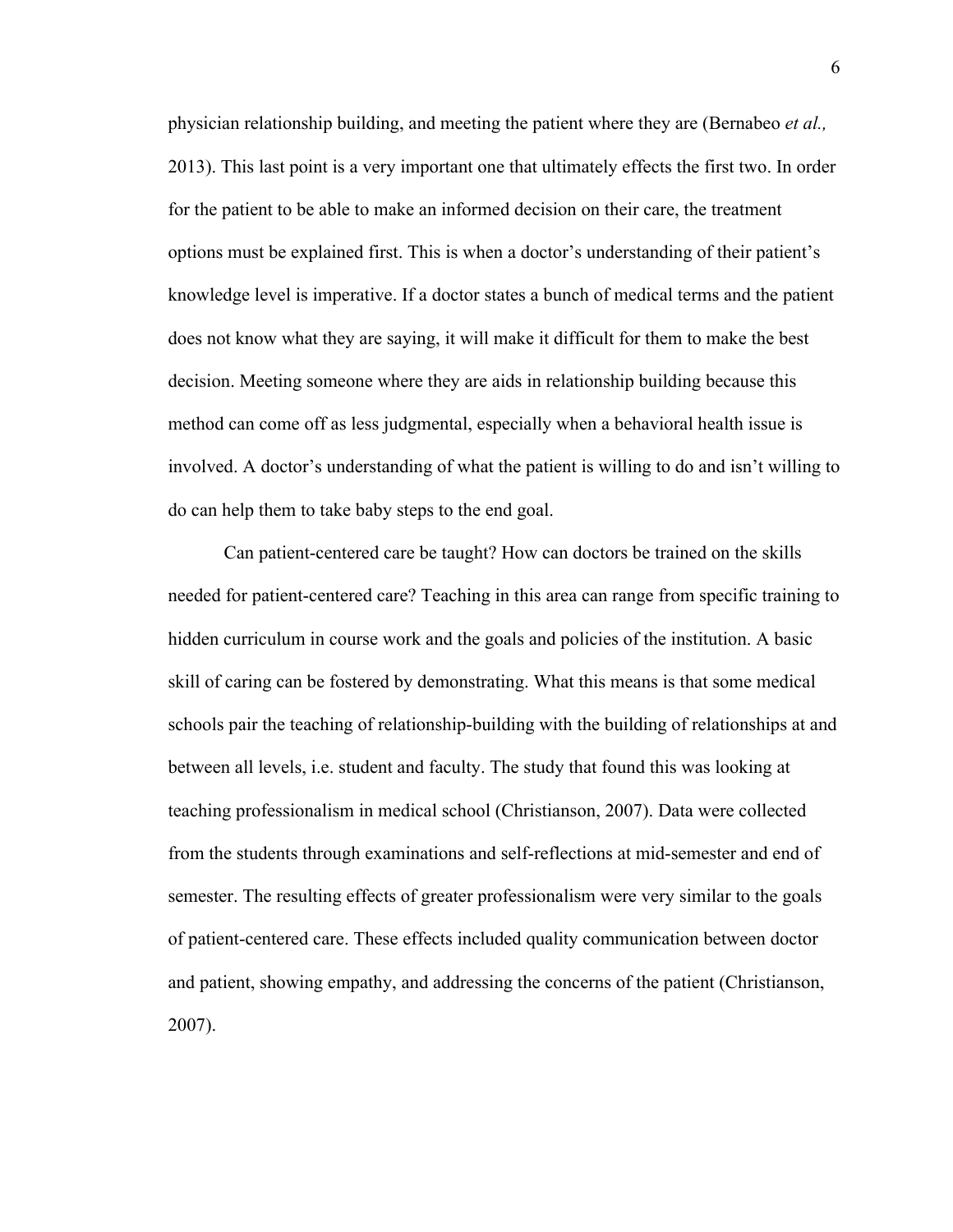In the study done by Levinson *et al.,* they examined training that may aid in patient-centered communication. Physician's communication skills were measured using multiple methods including; interviews of patients, observations of doctors, and health outcomes of patients (Levinson *et al.*, 2010). The researcher outlined effective ways to teach these skills; by using a systematic method where students practice and then are given feedback on how to improve (Levinson *et al.,* 2010). The two studies looked at possible interventions that only went as far back as medical school, nothing before. It is hypothesized that classes that were taken in doctor's undergraduate education will influence their communication skills.

This study is interested in a potential intervention in undergraduate education for biomedical students. Interviews of doctors in the Northeast were conducted to obtain data concerning the effects of social science courses in biomedical undergraduate education. An understanding of behavioral science aids in proper diagnosis and treatment, but does it also aid in communication skills? Can early education in social sciences influence the way doctors communicate when they are in the field? It is hypothesized that a greater undergraduate education in social sciences will help doctors to understand human behavior and therefore have better communication skills.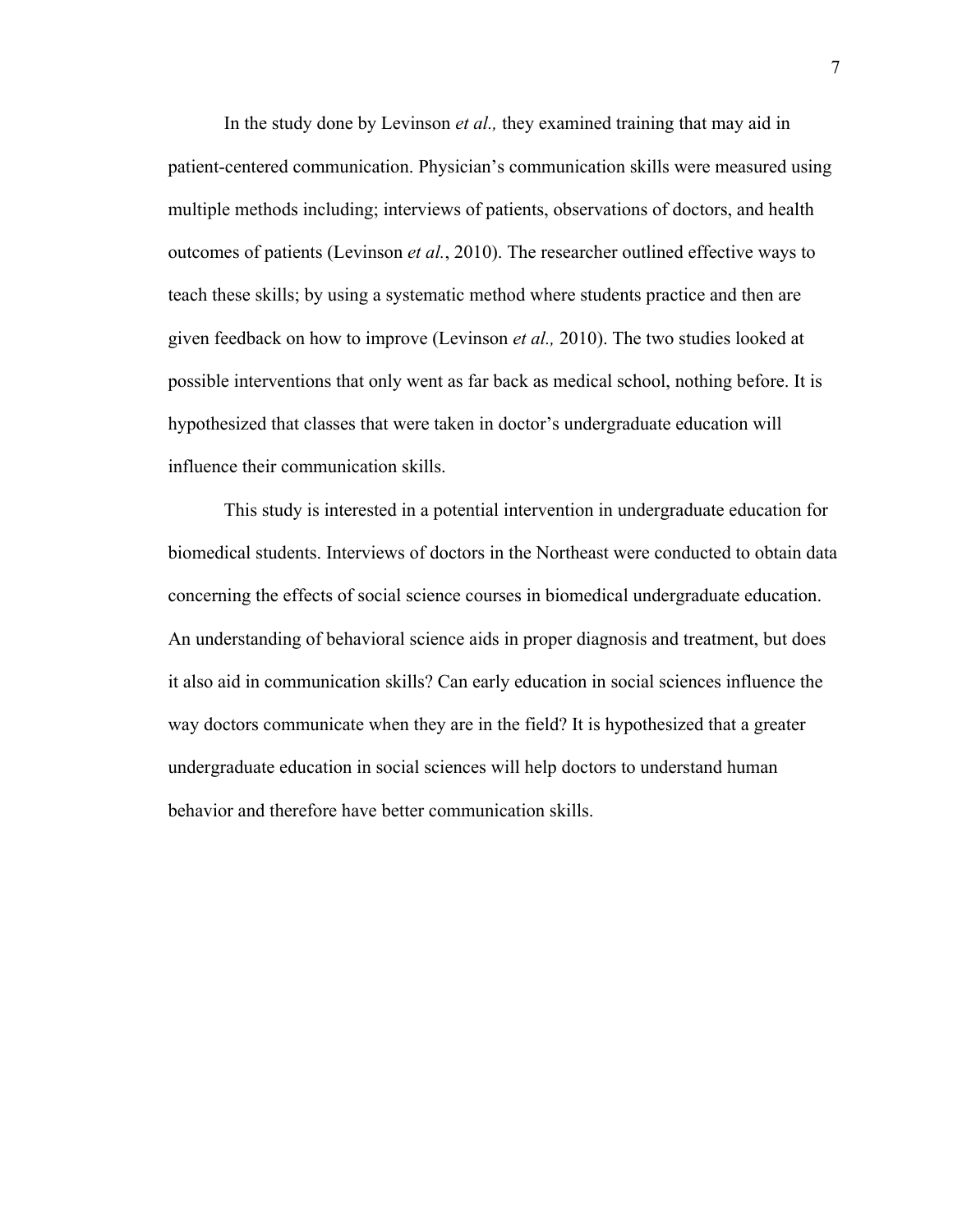#### MATERIALS AND METHODS

Doctors in hospitals in the Northeast were contacted to participate in a thirtyminute to one-hour long semi-structured interview (Bourgeault, 2010). Approval from the Institutional Review Board (IRB) was obtained for this study before data collection began. The sample size consisted of six doctors: four females and two males. The interviews were recorded on a Sony ICD-BX140 and then transcribed using *VoiceBase*. Data analysis was run through *NVivo*. The data obtained from this program was combined with observations such as body language and a close reading of the interviews.

#### Recruitment

Participants were recruited in different ways. First, calls were made to departments in a local hospital and family practices. In the hospital, the details of the study were discussed with the assistant for the department. If they thought doctors would be interested, an email would be sent to the assistant. The email would contain more information about the study along with the informed consent. From there, the assistants would send out emails to the doctors in the department. The assistant helped to set up an interview time with any interested doctors. For security reasons, the direct emails or phone numbers to the doctors were not given. This disconnect turned into a challenge, and only two participants were obtained using this method. After the interview, participants were asked to spread the word around to their coworkers to use the snowball effect to gain more participants. Unfortunately, this was also ineffective.

When family practices were called, the office manager was in charge and they were not often in and did not respond to voicemails. This lack of response proved to be a significant struggle in this study. Unless a doctor is known personally, there is no way to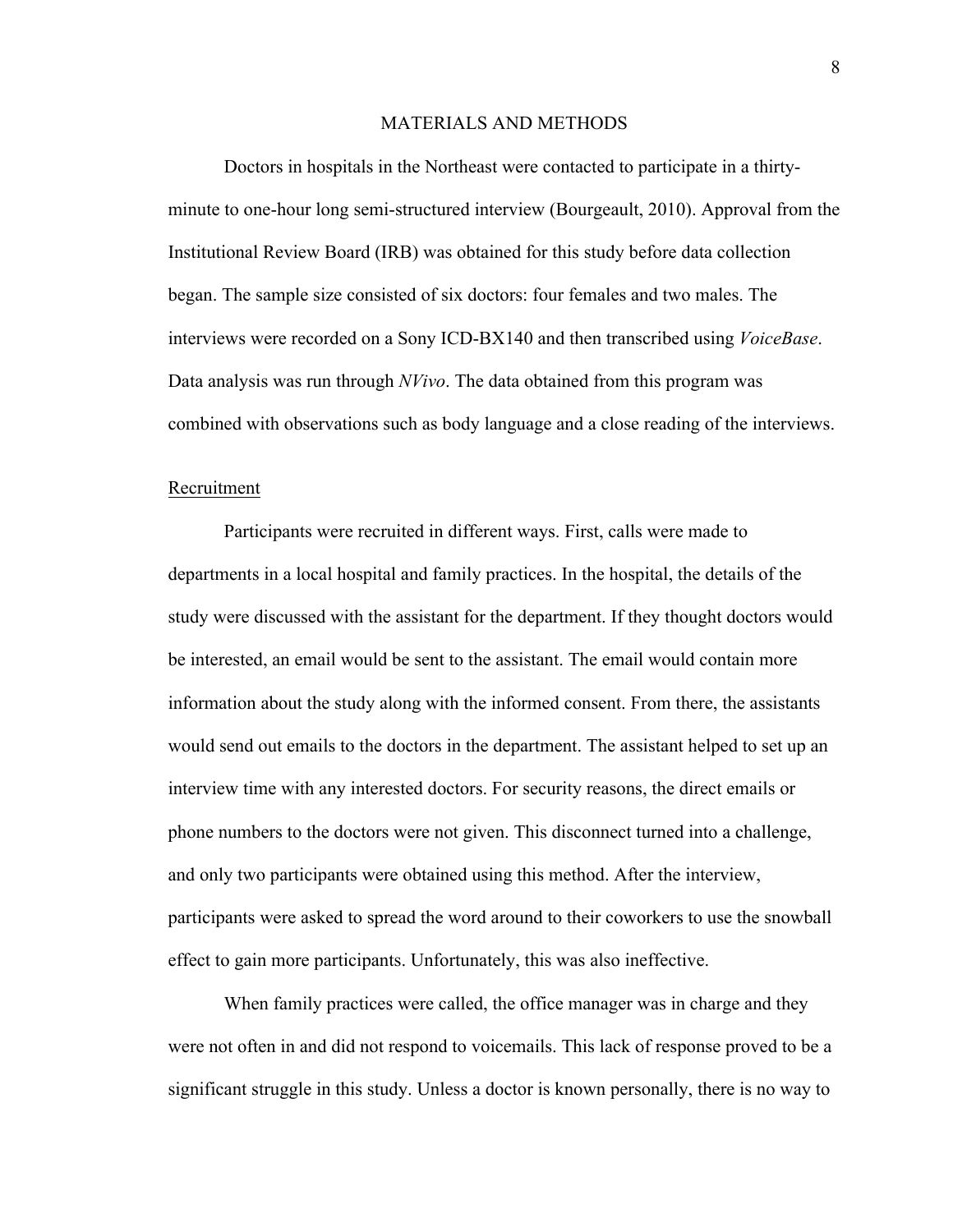access their email or phone number. Doctors are also so busy that they rarely respond to emails that are not about their patients. The other four participants were recruited through networking. While discussing the difficulties of obtaining participants, people began reaching out to doctors they know and giving them information about the study. Networking turned out to be the most effective way to recruit participants.

The sample size was set to be six to ten participants based off the *SAGE Handbook of Qualitative Methods in Health Research* (Bourgeault, 2010)*.* In this book, the authors discuss that six to ten participants in a semi-structured interview is enough to obtain redundancy in the data. Redundancy means that enough information has been gathered, that nothing new could be found (Bourgeault, 2010). People in the same job can have very different interpretations of situations, however, they may handle them the same way.

### Data Collection

Semi-structured interviews (Bourgeault, 2010) were selected as the method of data collection because main points around each doctor's undergraduate education and their experiences as a doctor could be discussed in depth. Semi-structured interviews allow questions that would draw out further conversation on a subject or expand upon an idea that the doctor brought up to be asked. The order of the questions was flexible, if the conversation was moving in the direction of a later topic, the interview would be adjusted to follow the stream of conversation.

The questions were created with the intentions of gaining insight into the doctor's undergraduate education, typical day at the hospital, normal interaction with a patient, and traits or skills they like coworkers to have. The semi-structured interview questions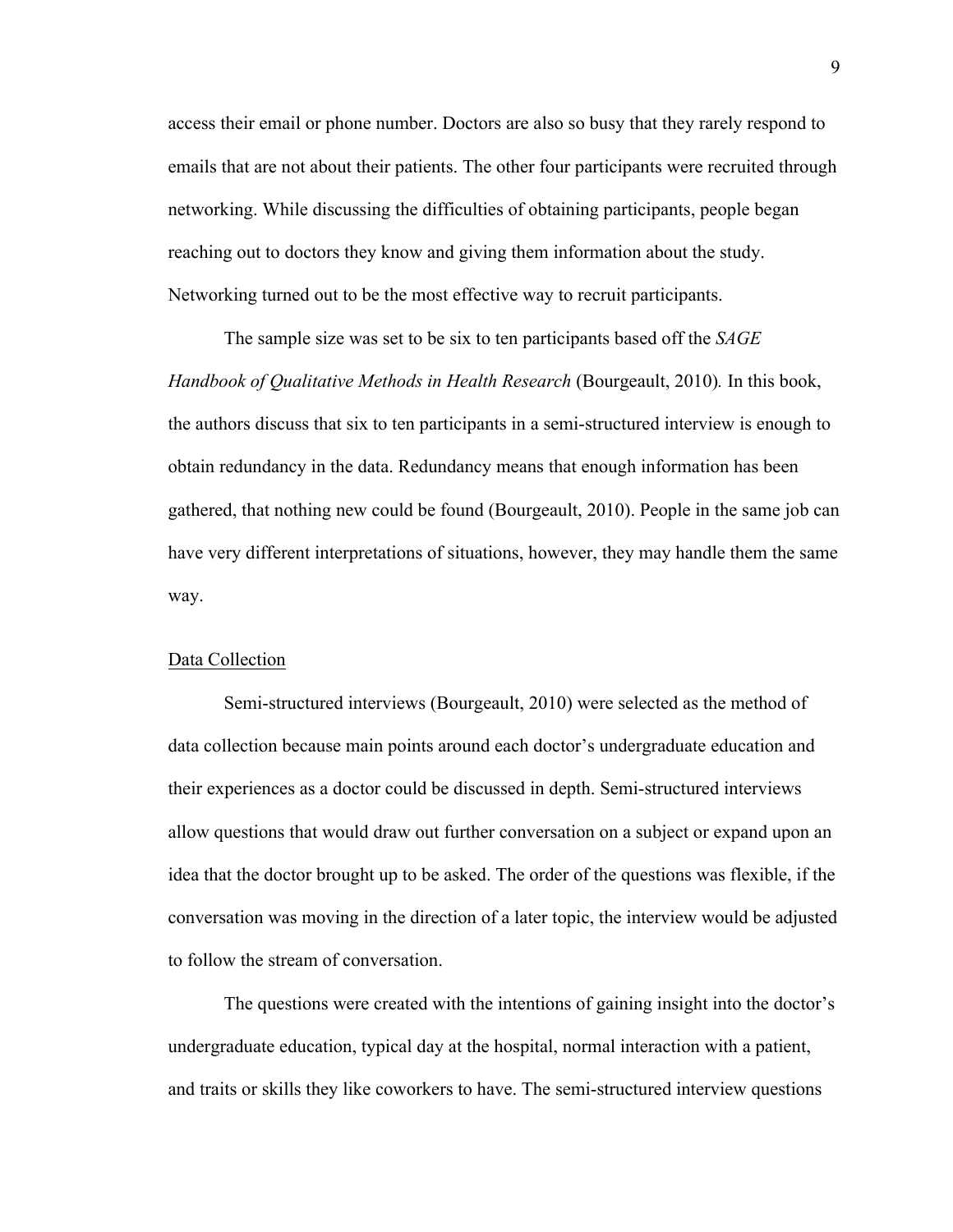can be found in Appendix A. The important points to hit when discussing the MD's undergraduate education were; their major, what they took for social science classes, and if they felt prepared for medical school. The dialogue was opened up by asking about what their typical day looks like. This set the stage for questions about patient interactions and coworker interactions. Questions about patient communication were created to learn how each doctor approaches difficult situations and what they think their most gratifying experience was with a patient.

Discussions about the participant's co-workers were designed to investigate what they thought were the most important traits to have in the medical setting. These data were not used in the analysis of the interviews. The data collected through these responses did not lead to new or useful information about the doctor being interviewed. Overall, the interviews were used to determine if the MDs felt prepared for medical school, what they thought could have prepared them better, how they interact with patients, and what skill they use most or look for most in co-workers.

#### Data Analysis

In order to transfer the audio off of the recorder and on to the computer in an MP4 file, an auxiliary cord was used. The auxiliary cord was plugged into the headphone jack of the recorder and the microphone jack of the computer. An application, on a Windows laptop, called *Windows Voice Recorder,* was used to copy the recordings. Those MP4 files were then downloaded to a site called *VoiceBase* (Bachtiger, 2010). This website is a transcription service that uses the recordings to give a computer-generated transcription. All of the sound files were downloaded to the website and machine transcriptions were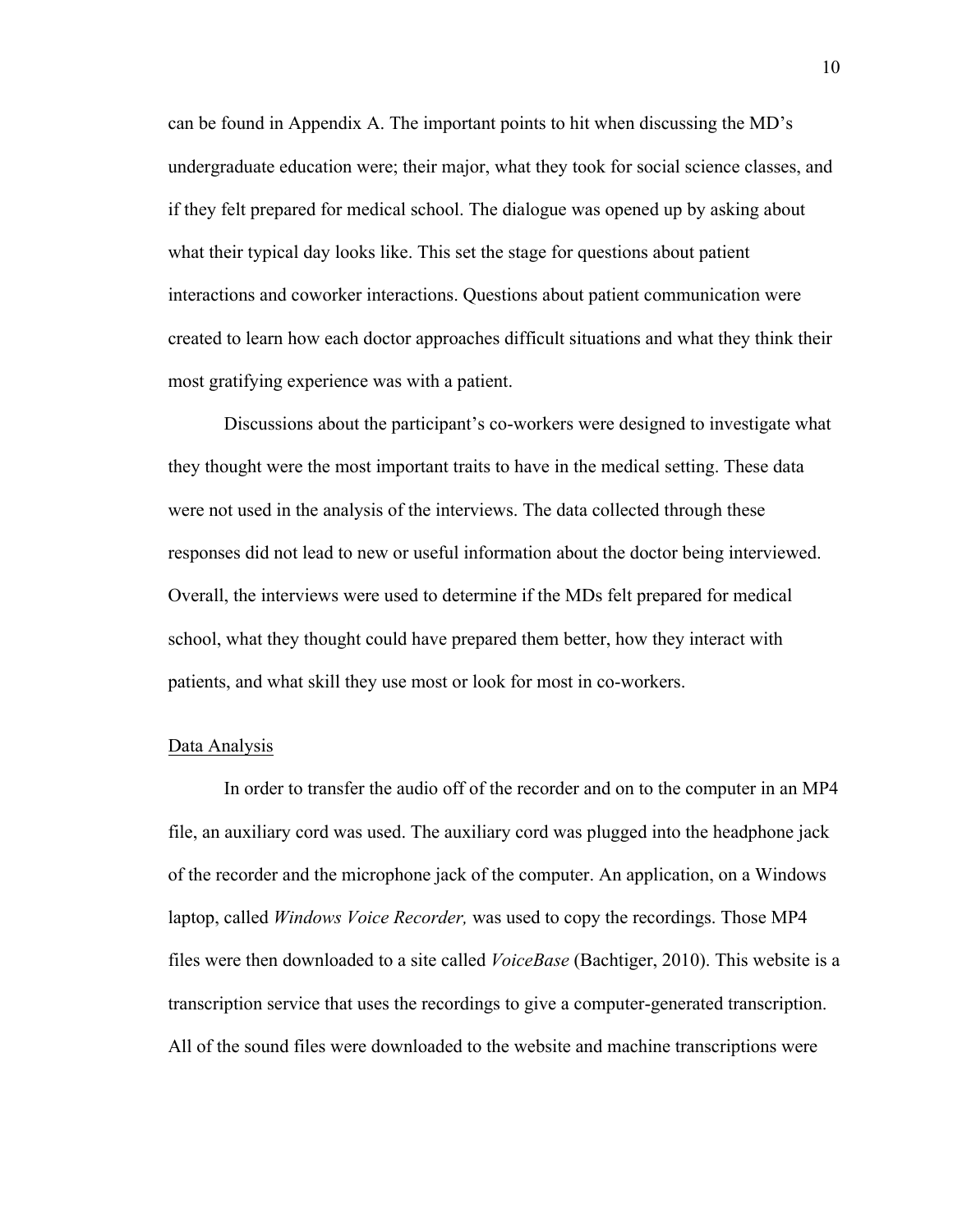returned within minutes. This application will not transcribe any filler words such as uh and um.

The transcriptions were not perfect and were manually edited to ensure that what was said was accurately reported in the transcript. Since *VoiceBase* produces computer generated transcripts, if participants spoke too quietly or mumbled, the statement would not be transcribed or would be incorrect. Fortunately the program provided an easy way to edit where if a word was right clicked, the recording would be played for that word.

The data was partially analyzed using *NVivo*, a qualitative data analysis program. This program gave a simple platform to code the interviews, visualize the words that were used the most in the interview and the frequency of the most used words in the interview. *NVivo* was used to examine the word frequencies and pick out the top-three content-heavy words. Content-heavy words are words that carry more significance to this study than words like "know." Word frequency was combined with observations made during and after the interview about body language and first impressions of the doctor.

A rubric (Table 3) was also made to analyze the important concepts through the interviews. This was done by listening, reading, and annotating the interviews to find common themes. The eight themes that were mentioned frequently or stressed as being important were included. The transcripts of the interviews were then read again and each participant was rated zero to four on each of the constituents. During this process, the important concepts and points were taken out and highlighted.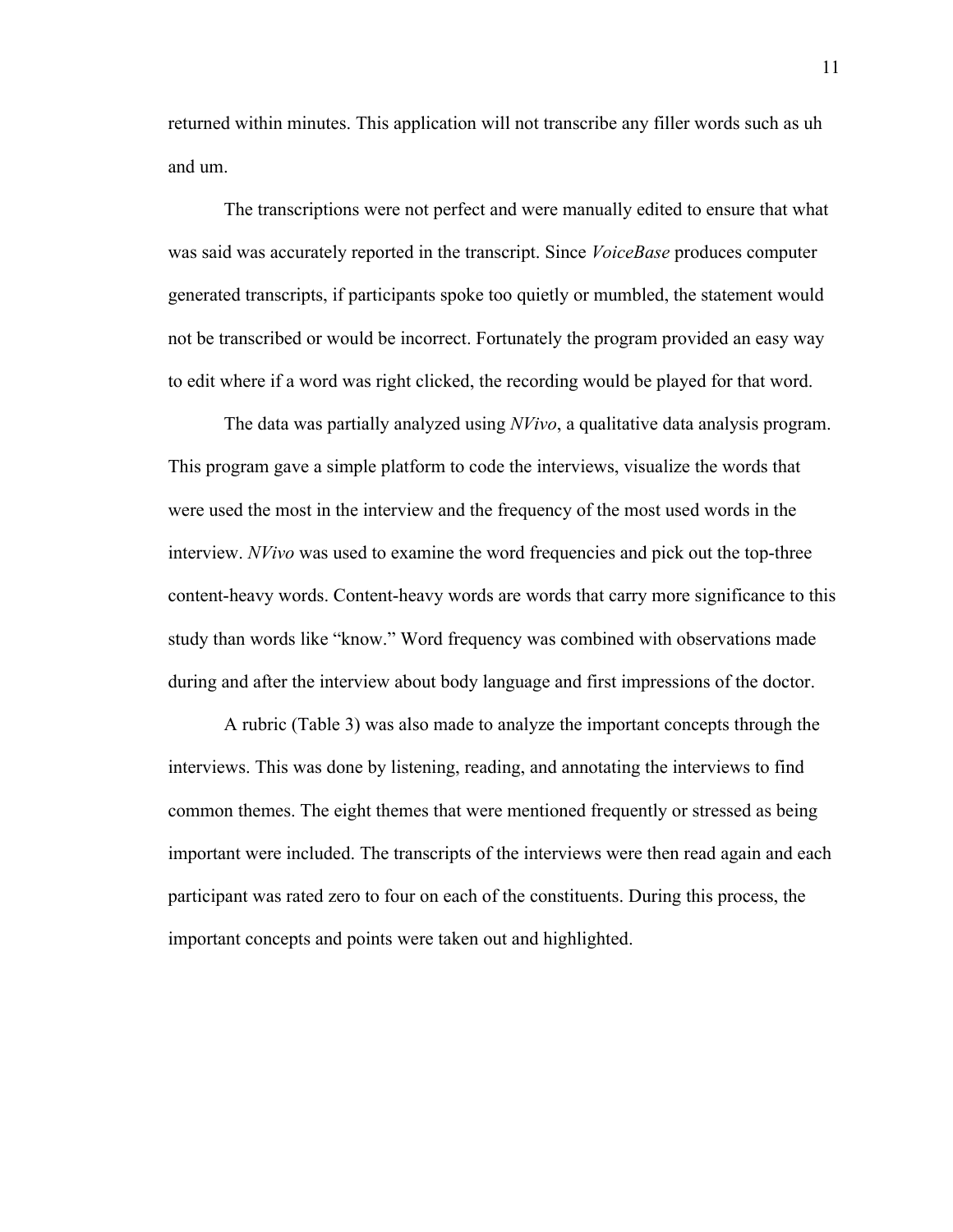# RESULTS

# **Table 3**

Constituents examined around patient interaction. A scale of 0-4 was used to rate each subject on the level to which these areas were discussed in the interview. 0= Did not discuss. 1=Mentioned. 2=Moderately discussed. 3=Valued. 4=Stressed.

|                                              | <b>Subjects</b>             |                |    |    |    |                             |
|----------------------------------------------|-----------------------------|----------------|----|----|----|-----------------------------|
| <i>Constituents:</i>                         | #1                          | #2             | #3 | #4 | #5 | #6                          |
| Communication                                |                             |                |    |    |    |                             |
| Listening to Patient                         | $\mathcal{D}_{\mathcal{A}}$ | $\overline{4}$ |    |    |    |                             |
| <b>Body Language (Patient)</b>               | 4                           | 0              |    |    |    | $\mathcal{D}_{\mathcal{A}}$ |
| <b>Body Language (Doctor)</b>                | 4                           |                |    |    |    | $\theta$                    |
| <b>Education of Patients</b>                 |                             | 4              |    |    |    |                             |
| Compassion/Sensitivity                       | $\mathcal{D}$               |                |    |    |    |                             |
| "Meet People Where They Are At" <sup>1</sup> |                             | 4              |    | 4  |    |                             |
| <b>Care for Patients</b>                     |                             |                |    |    |    |                             |
| <b>Total</b>                                 | 23                          | 25             |    |    |    |                             |

<sup>1</sup> Includes an understanding of their patient's current education level to guide conversation when explaining health care. This also includes, realizing that when a patient is sick, they are stressed and at their worst.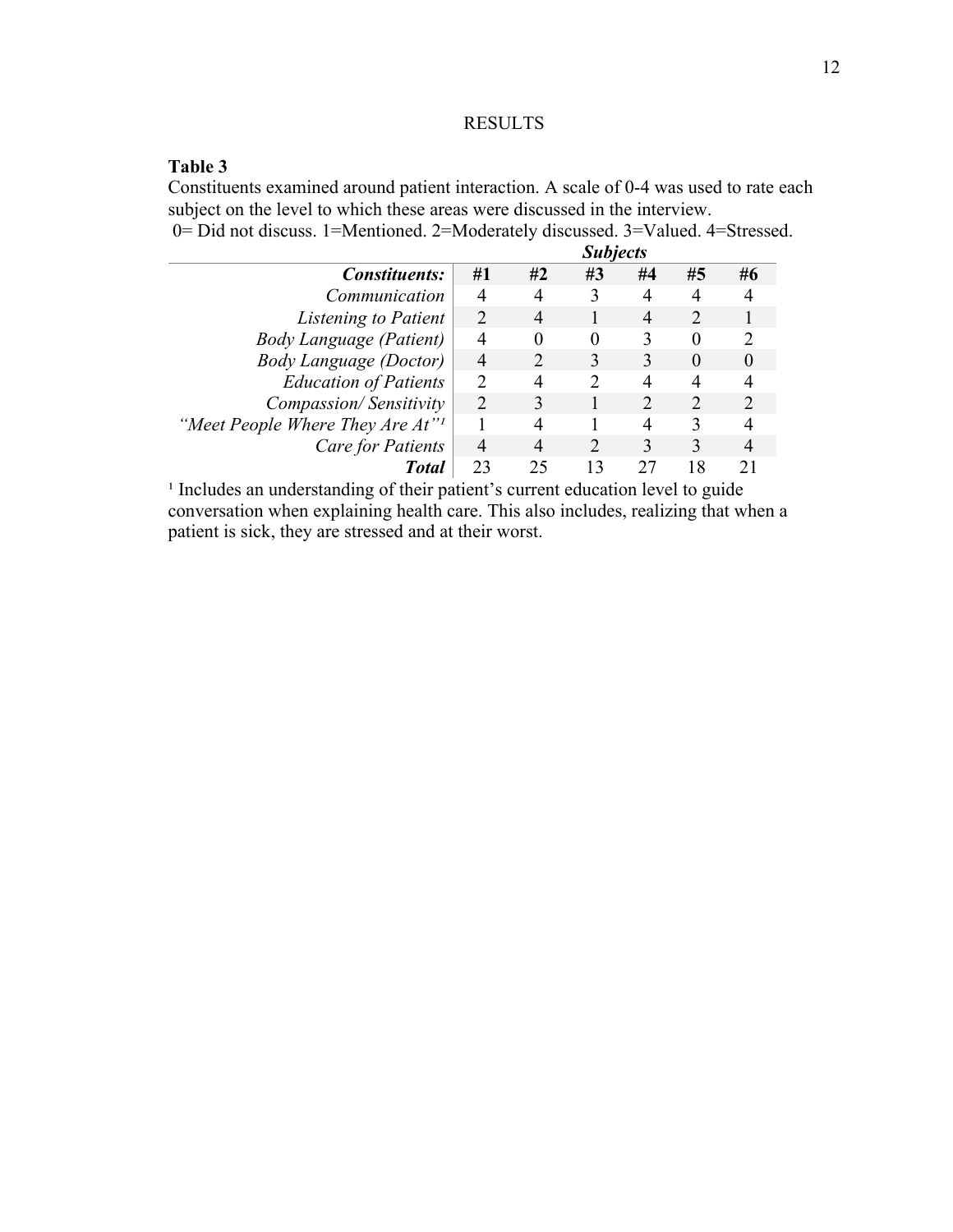# **Table 4**

Each subject's undergraduate educational background and experience during undergraduate.

| <b>Subjects</b> | <b>Major</b>                                            | <i>Interdisciplinary</i><br>(Y/N) | <i><b>Approximate</b></i><br># of Non-<br><b>Science</b><br><b>Courses</b> | <b>Meeting</b><br><b>People from</b><br><b>Different</b><br><b>Backgrounds</b><br>(Y/N) | <b>Desire to</b><br><b>Have Taken</b><br><b>More Social</b><br><b>Science</b><br><b>Courses</b> |
|-----------------|---------------------------------------------------------|-----------------------------------|----------------------------------------------------------------------------|-----------------------------------------------------------------------------------------|-------------------------------------------------------------------------------------------------|
| 1               | Biology with<br>Dance and<br>Chemistry<br><b>Minors</b> | Y                                 | At least 7                                                                 | Y                                                                                       | N                                                                                               |
| $\overline{2}$  | Environmental<br><b>Biology</b>                         | Y                                 | At least 5                                                                 | N                                                                                       | N                                                                                               |
| $\mathfrak{Z}$  | Mathematics                                             | Y                                 | At least 6                                                                 | Y                                                                                       | N/A                                                                                             |
| $\overline{4}$  | Chemistry and<br>Physics                                | N                                 | At least 3                                                                 | N                                                                                       | Y                                                                                               |
| 5               | Biology- Cell<br>and Molecular<br>focus                 | N                                 | At least 1                                                                 | N                                                                                       | Y                                                                                               |
| 6               | Sociology,<br>German, and<br>Women<br><b>Studies</b>    | Y                                 | Almost all<br>were not<br>science<br>courses                               | Y                                                                                       | N/A                                                                                             |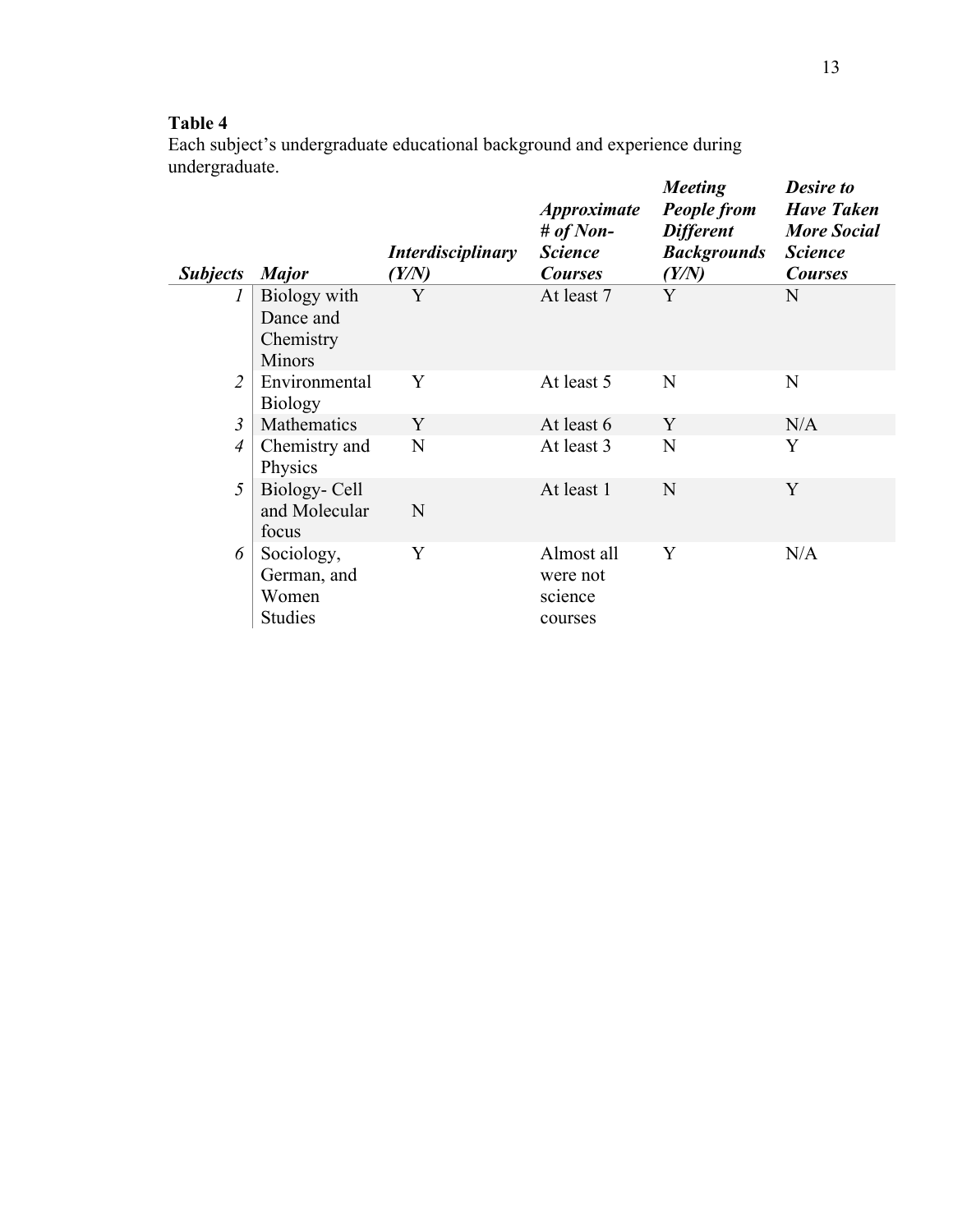# **Table 5**

Word frequency data was used to determine the content-heavy words that were used the most during the interviews. This excludes common words such as; know, like, thing, get, etc.

| <b>Subject</b> |         | <b>First</b> | <b>Second</b> | <b>Third</b> |
|----------------|---------|--------------|---------------|--------------|
| Average        | Word    | Patient      | People        | Work         |
|                | Percent | 1.62%        | 1.48%         | 0.73%        |
| 1              | Word    | Patient      | People        | Interaction  |
|                | Percent | 1.56%        | 0.91%         | 0.62%        |
| $\overline{2}$ | Word    | People       | Patient       | Care         |
|                | Percent | 1.89%        | 0.98%         | 0.96%        |
| 3              | Word    | Patient      | People        | Work         |
|                | Percent | 3.26%        | 1.52%         | 1.09%        |
| 4              | Word    | Patient      | People        | Medical      |
|                | Percent | 2.29%        | 1.54%         | 0.98%        |
| 5              | Word    | Patient      | Family        | Time         |
|                | Percent | 1.76%        | 1.50%         | 1.17%        |
| 6              | Word    | People       | Medical       | Understand   |
|                | Percent | 2.22%        | 1.51%         | 1.18%        |
|                |         |              |               |              |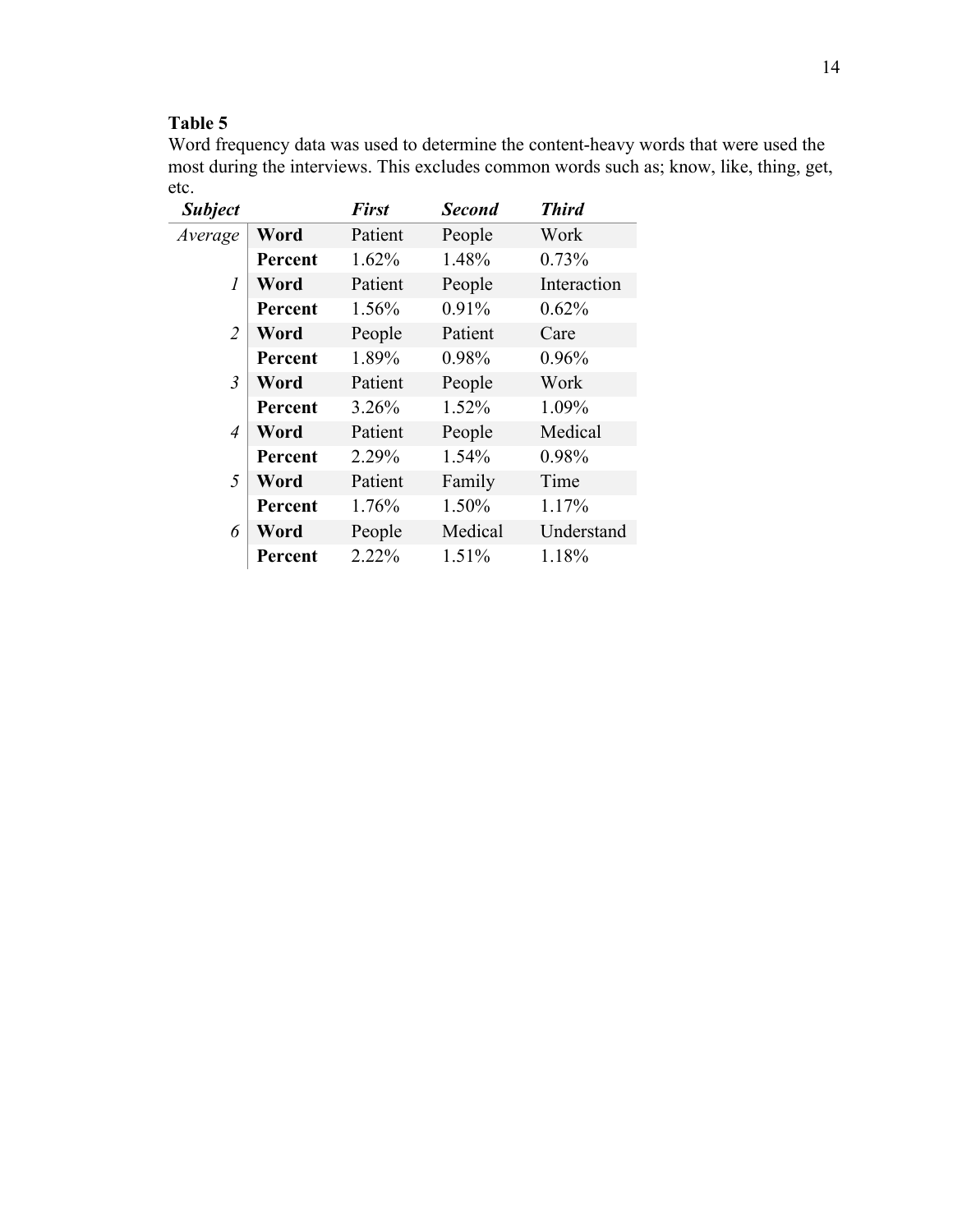# Communication and Listening:

All the participants saw communication as a key skill in the medical field. Communication can span from patients to coworkers to family members of patients. When asked what the most important skill used day-to-day, one doctor responded, "Well, I think communication skills are probably the most important" (Subject 6). This subject discussed using quality communication skills to educate their patients about what is going on with their medical issue and how they are going to fix it. All the participants either stressed or valued communication in their interactions with patients (Table 3). The one subject that valued communication, rather than stressed it, had one of the most interdisciplinary undergraduate educations (Table 4). This connection indicates that the courses being taken during undergraduate studies are not teaching communication skills.

Listening to patients is imperative, this is the best way for a doctor to know what the patient wants from their care. This skill was not something that each of the participants at least mentioned but was not as critical to some as it was to others (Table 3). Participants stated that listening is a necessary skill to have not only to determine the goals of the patient but also to learn about the patient. One doctor stated, "I was taught that you're going to do a lot better by sitting back and just asking a patient why they are there and just shutting up and listening to what they tell you" (Subject 4). This method was something that the doctor said ended up saving them time in the long run. It is also a more personal way to obtain the information needed and makes the patient feel like they are heard and feel comfortable with the physician and their relationship.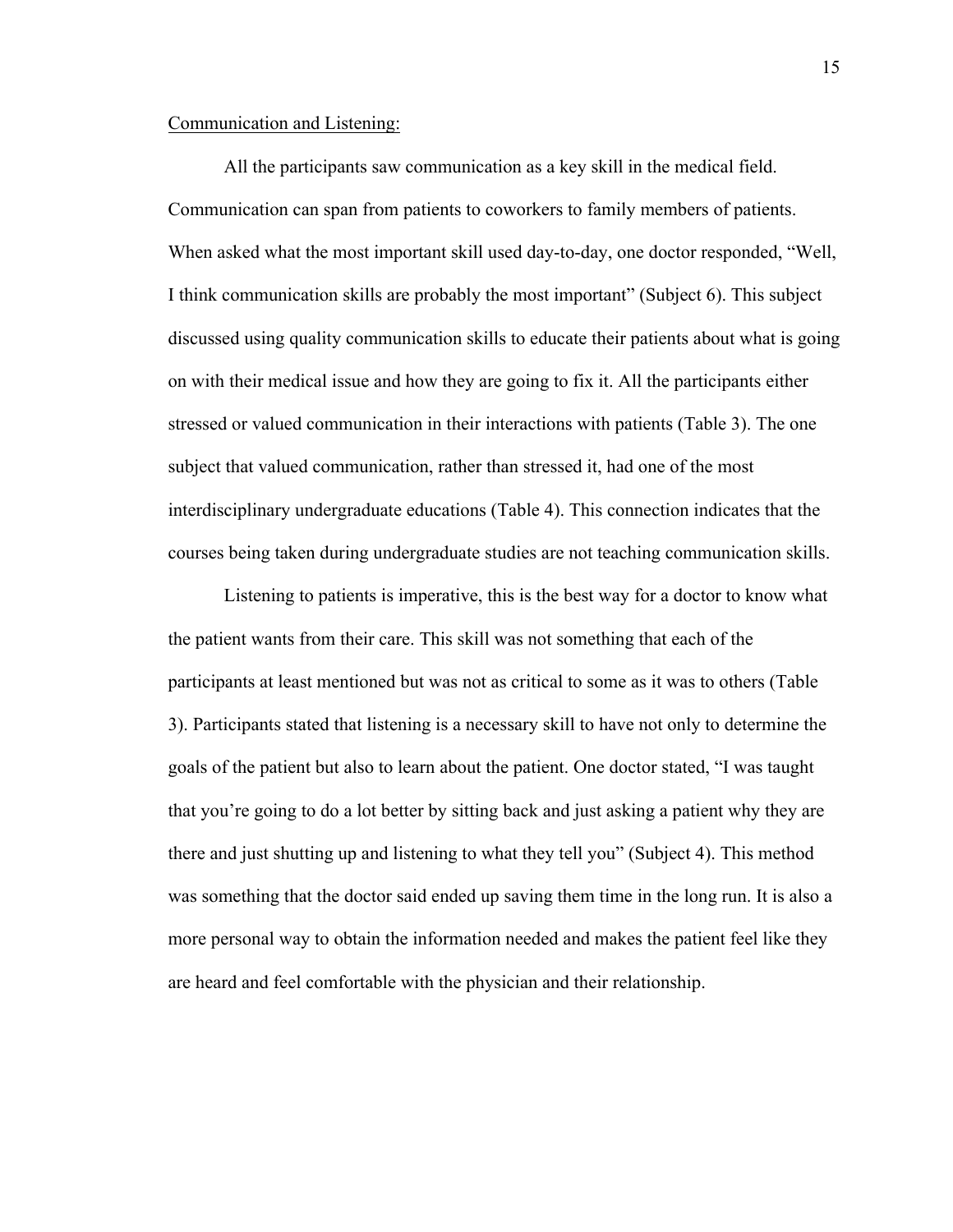#### Body Language:

The body language of the doctor can have ramifications for the doctor-patient relationship. Body language can either build up or tear down trust between patient and doctor. One participant was discussing a resident they once had saying, "… he made a point of going to the room, introducing himself, sitting down, and talking to the patient. Being at eye level and not standing up looking down upon, you could see that there was a connection forming" (Subject 4). Another aspect of body language that other doctors discussed was the change in relationship that could occur with negative body language that suggests frustration or that the doctor is rushed. A doctor can pick up on these cues from observing patient body language as well.

A patient's body language can tell a doctor a lot about how the patient is feeling and how open they are to the doctor. Participants who discussed this noted this as a huge help when trying to educate the patient and gauge the relationship. The doctors look for signs of being confused or frustrated and will adjust how they are presenting the information as needed. One doctor noted, "Being able to read people and understand that they are already hyped up…" (Subject 1). This is key when entering the room to note the state the patient is in, this will allow the doctor give back the proper tone and body language to calm the patient. Another doctor mentioned how their ability to read body language helps them to know what the patient wants before they say anything. However, patient body language was not discussed as often as doctor body language (Table 3). This skill was noted as being very useful to those that talked about patient body language. The importance of this area suggests that there should be more education or training about understanding patient body language.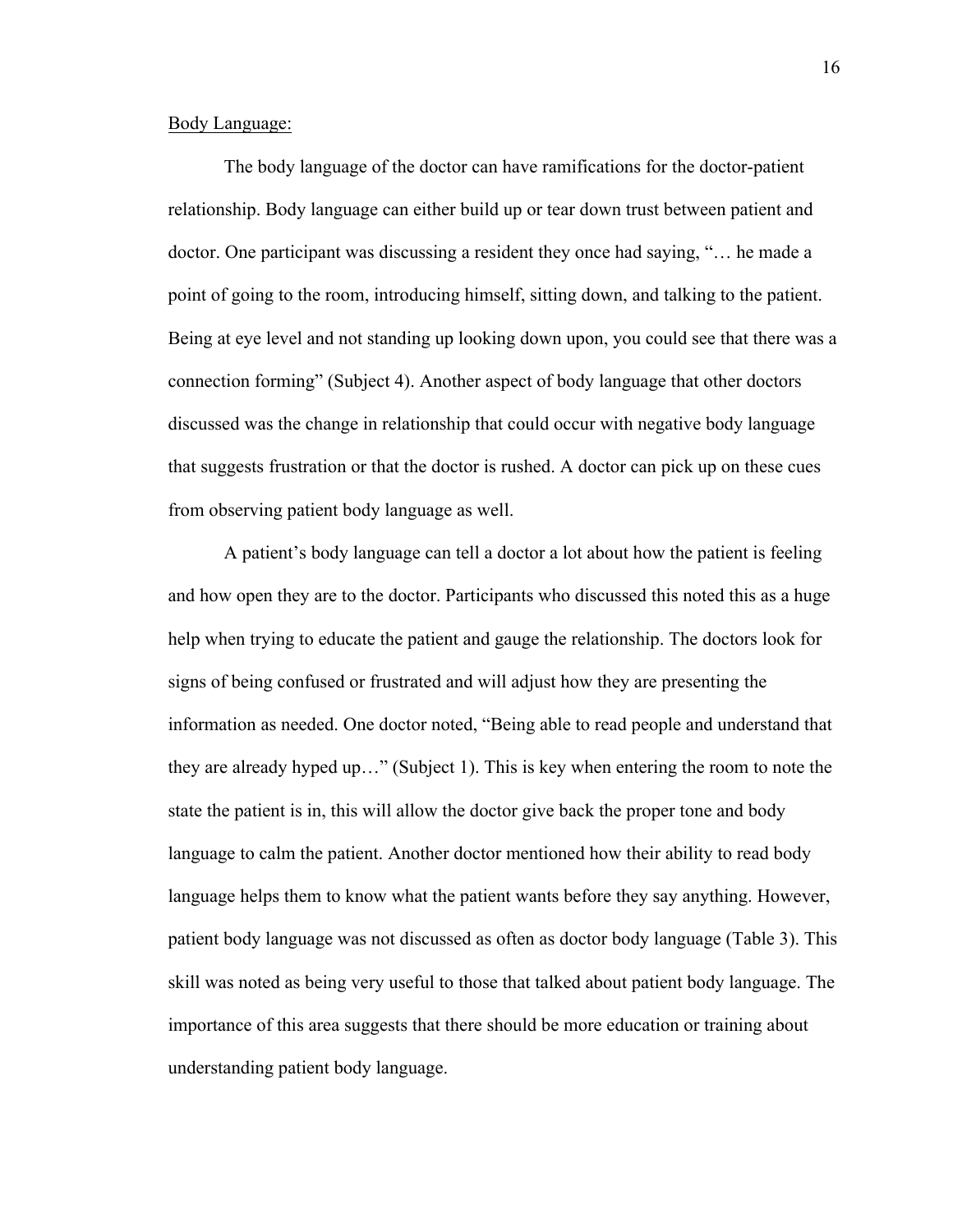#### Education of the Patient and "Meeting People Where They Are At":

Educating patients so that they can make an informed decision is one of the main jobs of a doctor. This also includes the difficult task determining the education level of the patient and how to educate at that level. One doctor discussed an interesting strategy of using common examples to help the patient understand the condition. The participant said, "You put a patient on a blood thinner that they could bleed to death from and you're trying to relate to that" (Subject 3). This doctor went on to talk about how a common occurrence that happens in our culture should be used, in this case it was shaving since, in the US, most men and women shave and have most likely cut themselves before. Making sure the patient understands the risks and benefits is very important in proper treatment. Education of the patient was a key skill that all the participants discussed (Table 3). Not all doctors approach educating their patients in a similar way to subject 3. Different methods are okay; however, some basics could be taught early on so that doctors could have a foundation moving into medical school.

"Meet people where they are," can take on many meanings. In this case it is an understanding of the emotional state of a person, their education level, and the steps they are willing to take for their health. This was an important area for many of the doctors. When discussing stressful situations, participants noted that, sometimes the way their patients are acting is since they are at the hospital and they may not act like this under normal circumstances. Subjects also realized the need to meet the education level of the patient. They may have to go more or less in-depth in an explanation depending on what the patient knows about the issue being addressed.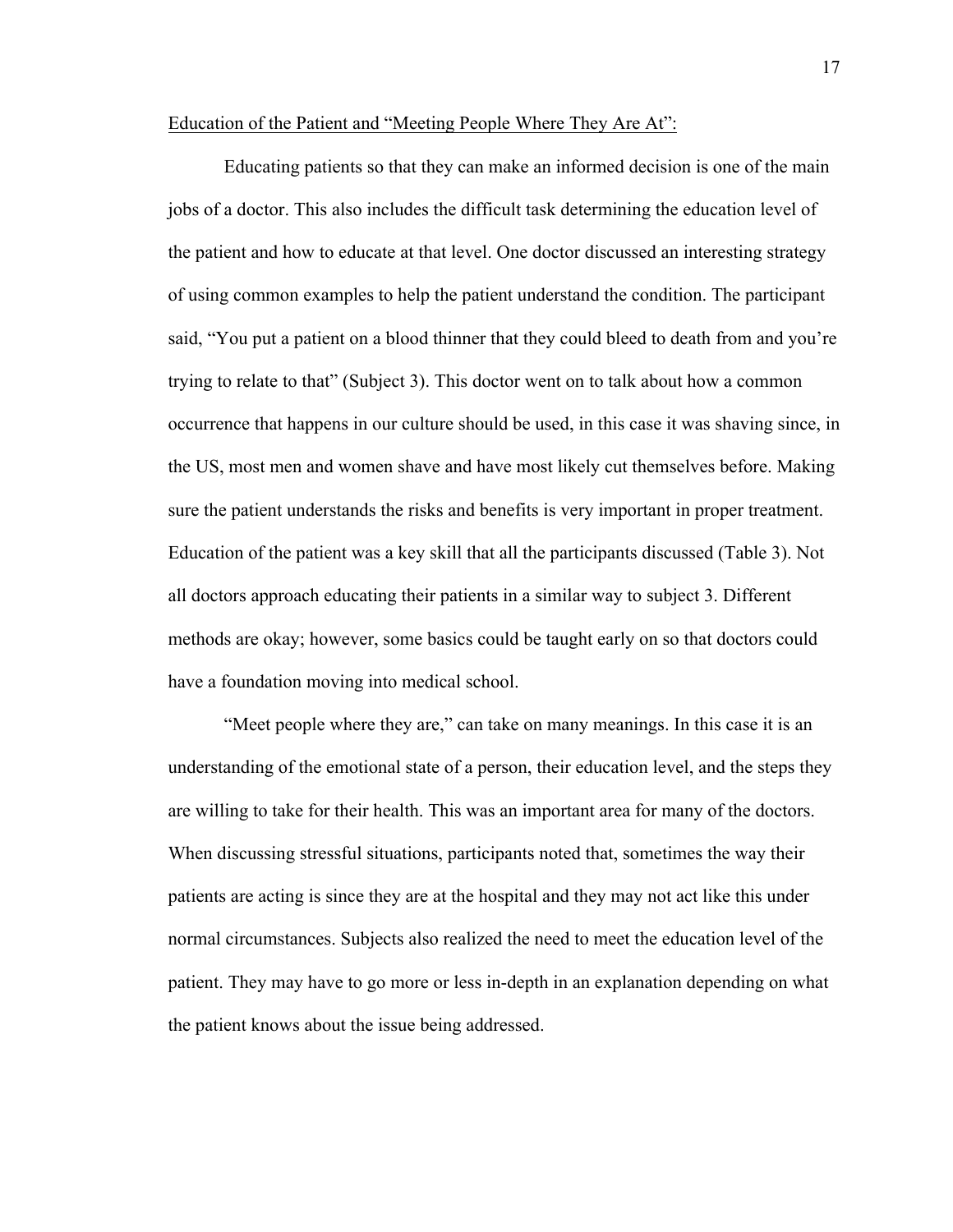Another aspect of this statement is the willingness to take certain steps to become healthy. This is most important in behavioral health issues. One doctor, when talking about obesity said, "I think asking the family for ideas, 'well what do you think would work, I am not living in your house.'… Meet them where they are" (Subject 5). This idea was also reflected by other participants, trying to find out what the patient, and those around the patient, are willing to do in order to become healthy. Subjects talked about taking baby steps and offering the resources that could help make this process easier.

#### Compassion and Sensitivity and Care for the Patient:

This was addressed in a number of different ways by the participants. It was not something that was largely focused on in the interviews but each subject did at least mention it. This can be hard in the medical setting, to some extent doctors need to be hardened so that they can make the difficult decisions if that time comes. This also plays a role in communication and relationship building with patients. Compassion and empathy help to build better doctor-patient relationships. One doctor mentioned the importance of compassion and sensitivity despite time constraints. They said, "I think it's trying to fit that [empathy] in those small spaces. You don't have an hour to sit there and go through everything with the patient but at the same time you want to be sensitive and compassionate" (Subject 1). The participant is stressing how a doctor must explain everything to the patient in a short amount of time but does not want to leave the patient feeling as though the conversation was rushed or completely lacking feeling. Another piece of compassion and sensitivity is seeing a patient as a person. For all the participants, person was either their first or second most used content-heavy word (Table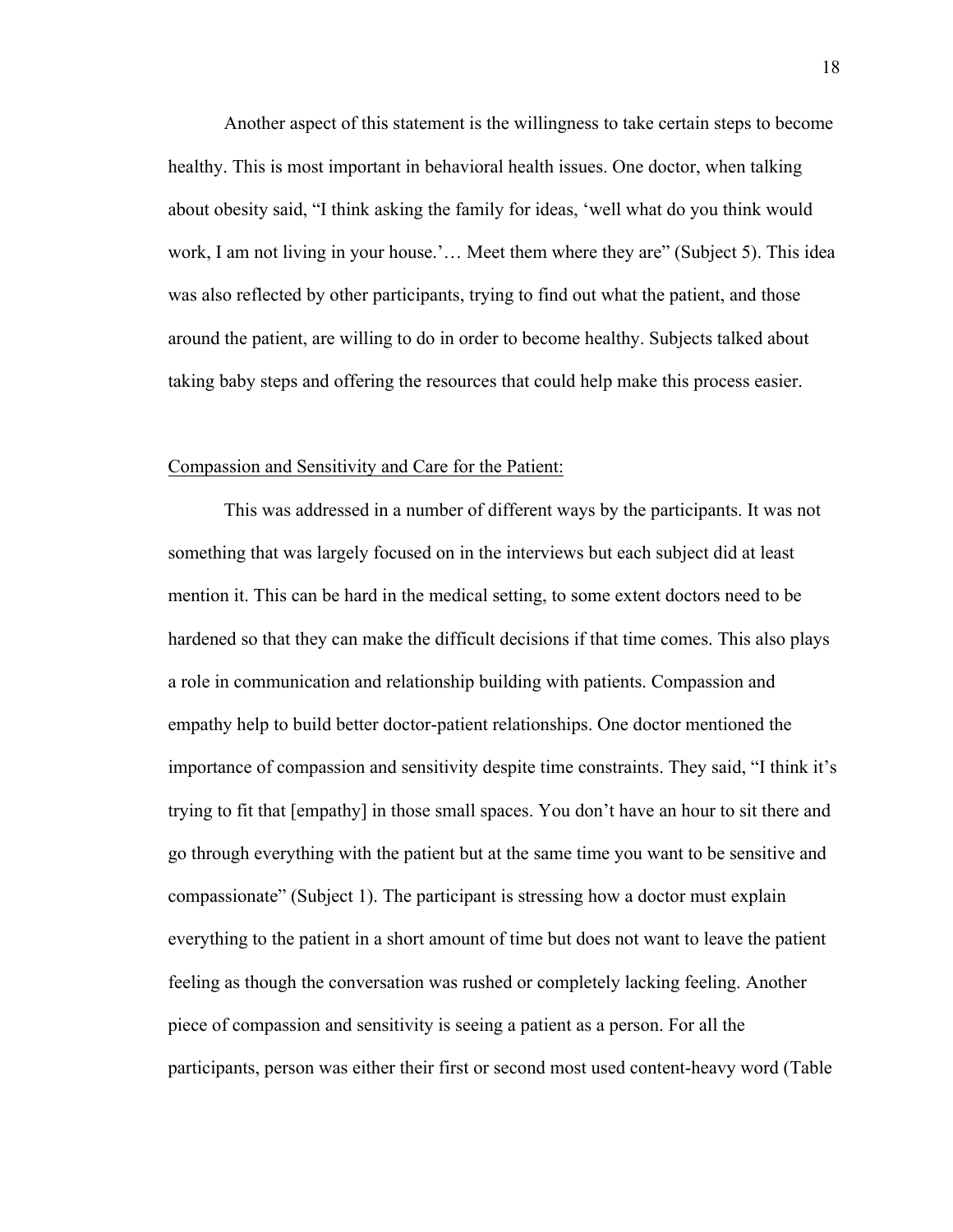5). This is significant because patient is linked to the hospital, disease, diagnosis, and treatment. Whereas people is a general term, showing that these two participants see their patients as people first, not the disease they are trying to treat.

Care for patients expands past the medical treatment that is given. It includes caring about a person on an emotional level. One doctor stated that, "I decided over time it's probably one of our [doctors'] very important roles, is to help families have that experience [hospital visit] be as atraumatic as it can be" (Subject 2). This exhibits caring on a deeper level for each person that enters the hospital. For this participant, a deeper caring was important to the experience their patients have. "Care" was this participant's third most used content-heavy word (Table 5). When having difficult conversations, this doctored noted how they would bring in people who could sit with the patient and their family after the doctor leaves to ensure the family has support and can fully understand what the doctor said.

Analysis based off the close readings of transcripts can be found in appendix B.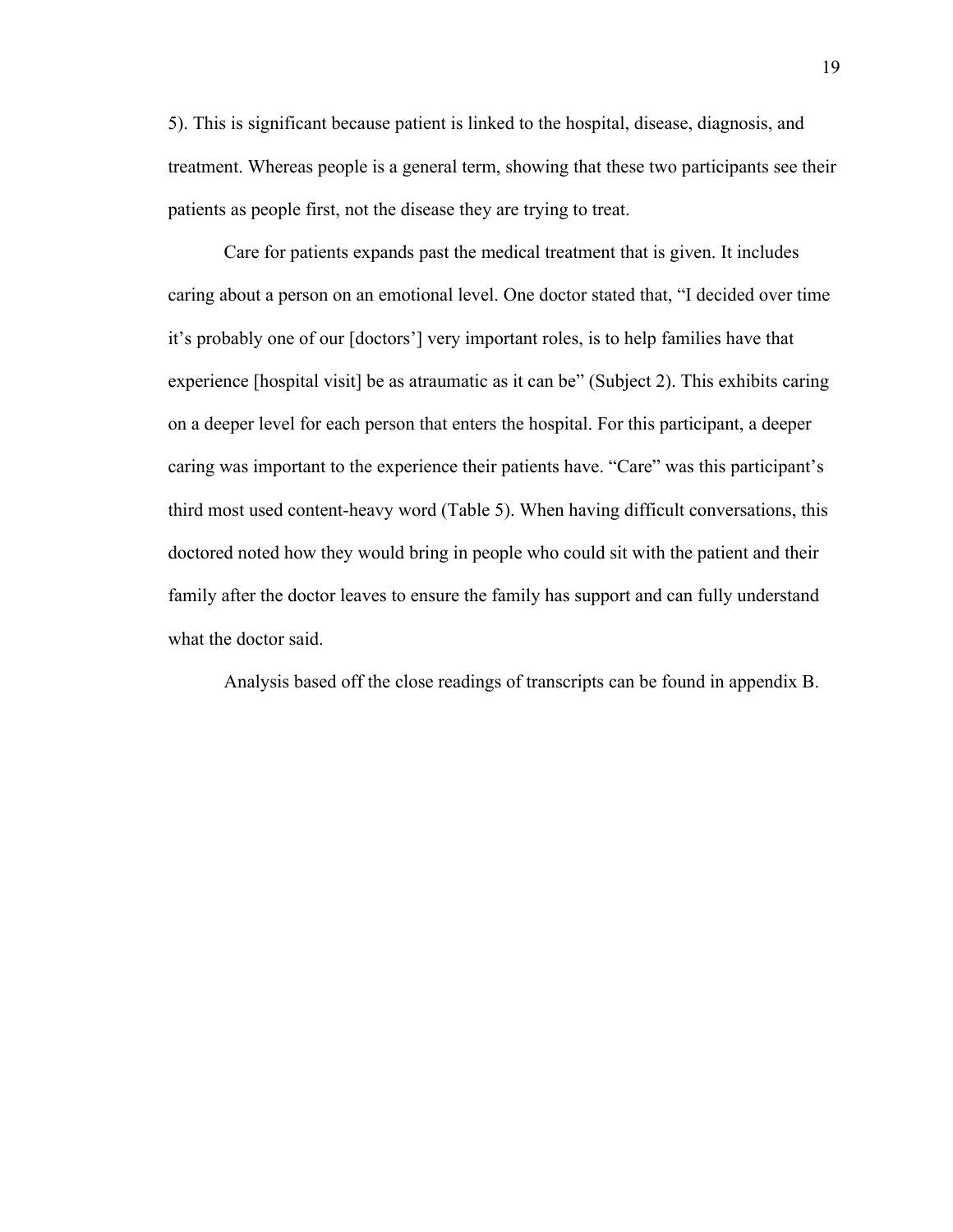#### **DISCUSSION**

#### Data Analysis

After analyzing the information from the tables and close readings of the interviews, it was determined that the understanding of human behavior and communication skills may not be enhanced by a greater number of social science courses taken as an undergraduate. The data collected through this research was inconclusive, but anecdotal information gained during the interviews suggest that the development of interpersonal communication skills occurs throughout a lifetime, in experiences outside of the classroom that exceed the scope of this study. However, all the doctors cited lessons learned in their undergraduate education that have stuck with them through their professional careers leading to the suggestion of a new course being added to the premedical curriculum.

The doctor who has the highest score, subject 4, did not have a largely interdisciplinary undergraduate education. However, this participant is located at a hospital that does extensive holistic training. Subject 4 did state that much of their understanding in human behavior came from training on the job. They did also cite an undergraduate psychology course that is still reflected upon when trying to determine behavioral health issues. This is an example of how the doctors use their experiences from social science courses in undergraduate studies. This example suggests that it may not be the quantity but the quality of the education received.

On the opposite side, subject 3 scored the lowest and claimed to have had a classic liberal arts education. This subject discussed the many non-science courses and non-premedical student interactions they had. This doctor appreciated the education that

20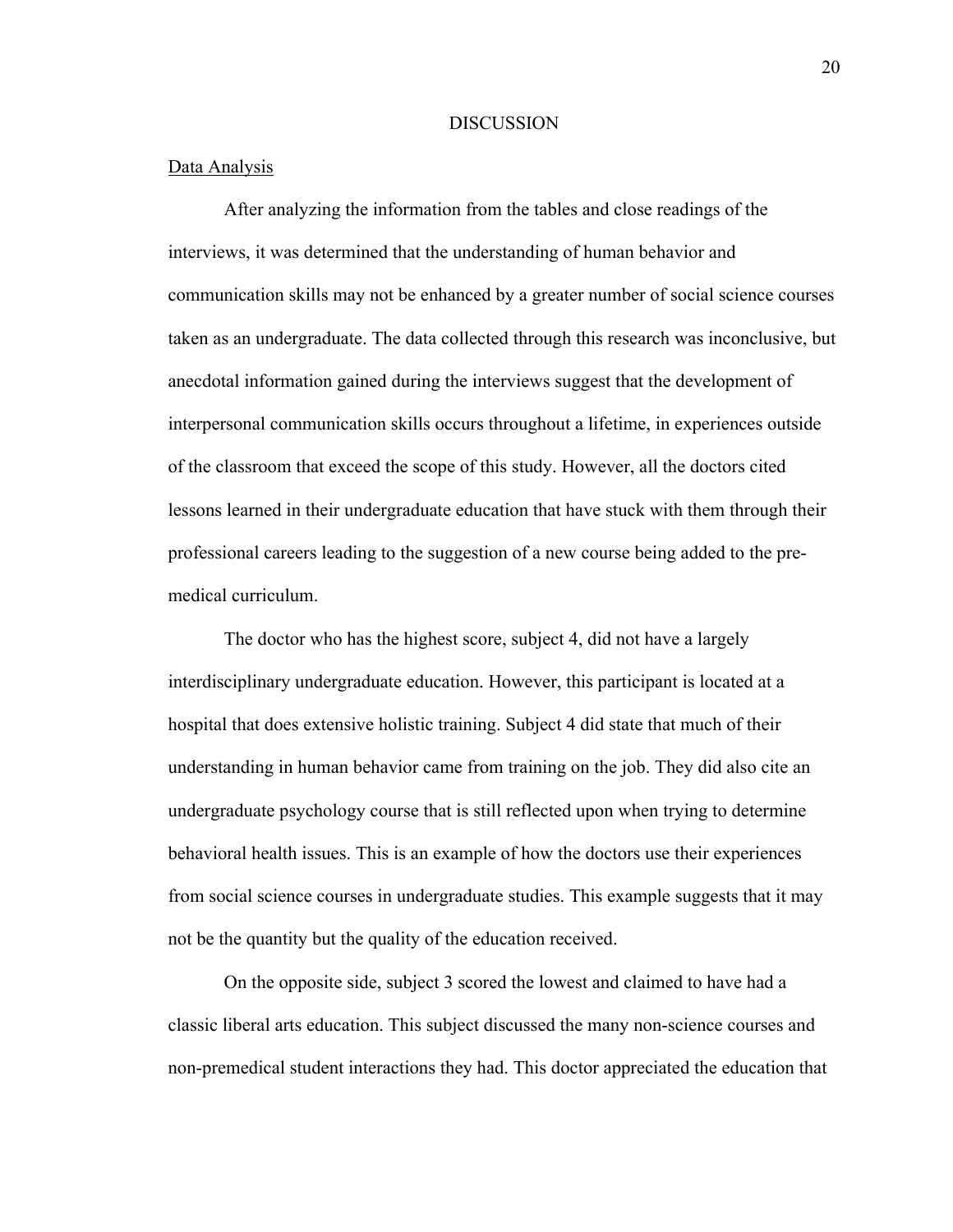was gained in the liberal arts side regarding how to interact with people and the general background information. But this doctor was very stiff and difficult to talk to; it was hard to carry on a conversation and ask questions. This helps to show that having large numbers of courses outside of natural sciences does not equate to better communication skills. This also helps to show that experiences outside of the classroom may be needed to develop these skills.

The results of the other participants were similarly neutral, though there were a few statements that did stand out which helped to identify the importance of certain skills. The first was from subject 5 who had the second lowest score. When asked how many social science classes they took, they noted that they took one sociology course. They went on to state that they wished they had taken more social sciences during their undergraduate education. Subject 6 was a sociology, German, and women's studies major and expressed that their undergraduate education taught how to think and how to interact with the world. Subject 6 viewed this as more useful than a traditional science heavy education. Subject 1 felt that the arts that were taken as an undergraduate helped them to be more insightful and reflective which is an important quality to have in the medical profession. Finally, subject 2 had a large background in different religions, based on the vast numbers of religion courses taken during undergraduate studies. These courses help in cultural competencies and allow this doctor to see from many perspectives. The doctors also focused on some key skills used during patient interactions.

The information gathered through the interviews indicates that there may be a correlation with self-awareness. Many of the doctors were very aware of their patient interaction style. They were able to clearly state what a normal interaction looks like.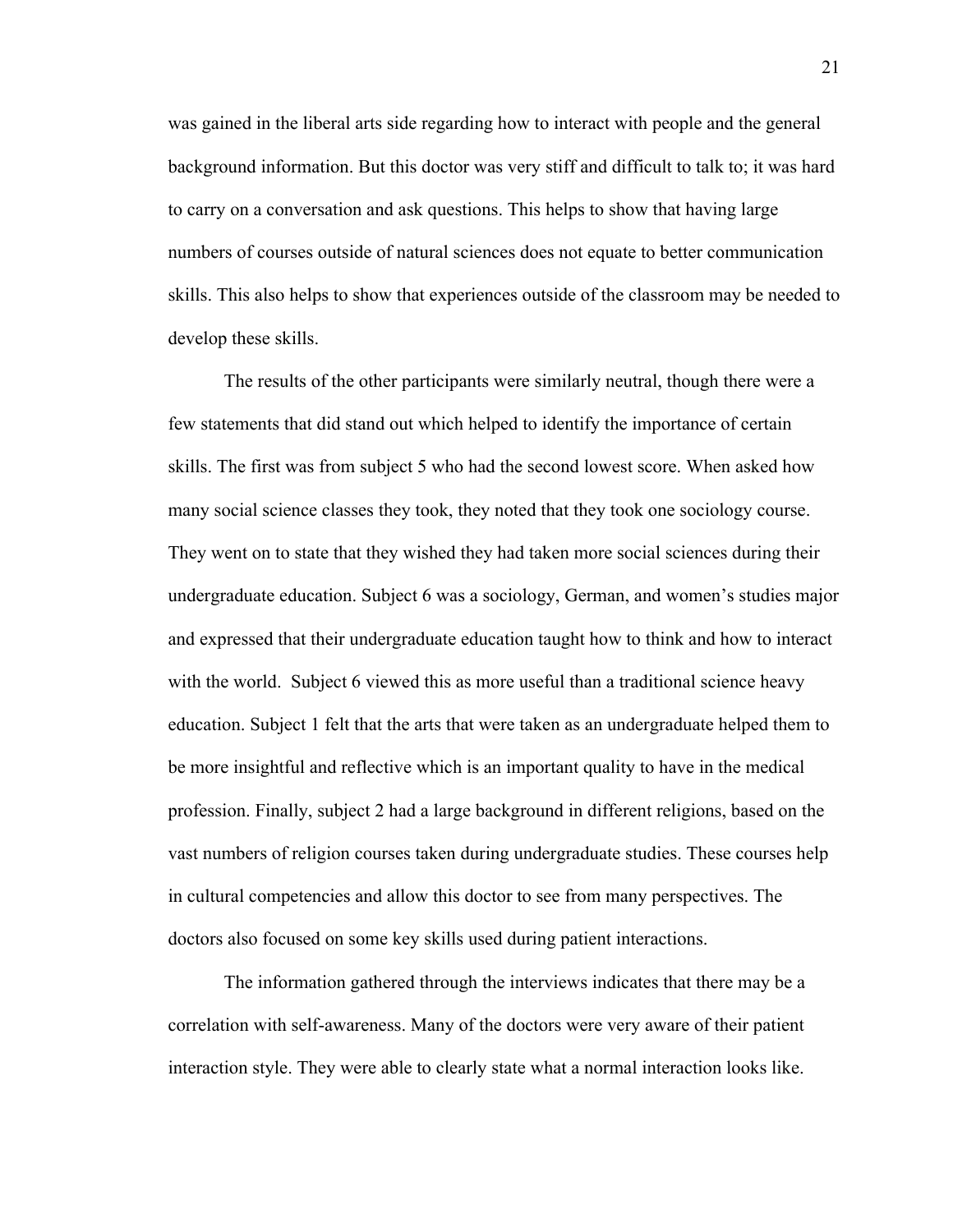Observations and experiences with these doctors supports their self-reported techniques. Although patient interactions look much different than interviews, the interpersonal communication skills are the same.

The participant that stood out as the most closed off was participant 3. Although this subject took many courses outside of the natural sciences, conversation was very flat and uncomfortable. This observation plus the discussions with other doctors throughout the study lead to the conclusion that a new class should be required in the biomedical curriculum. This course would be focused on teaching undergraduates skills such as selfawareness, cultural issues and how to speak "like a human." The learning goals can be found in appendix C.

Each of these goals would be a different unit in the class. This course will not only be designed to teach the skills but also educate how the skills can influence the patient's experience with them. For each learning goal, the course will: introduce skill, teach clinical importance, exhibit good and bad examples, and finally practice. During practice, people will come in to act as patients for the students. The instructor will give feedback to each student on ways to improve. This approach allows for a give and take in the classroom and gives students the tools they need before entering the field.

#### Current Research

Much of the current research does not look at direct ways to make doctors better. The research has discussed different methods that lead to better patient satisfaction, but they do not pave the way for this kind of care. The current research implies that training will occur later. Levinson *et al.* examined what training interventions may lead to better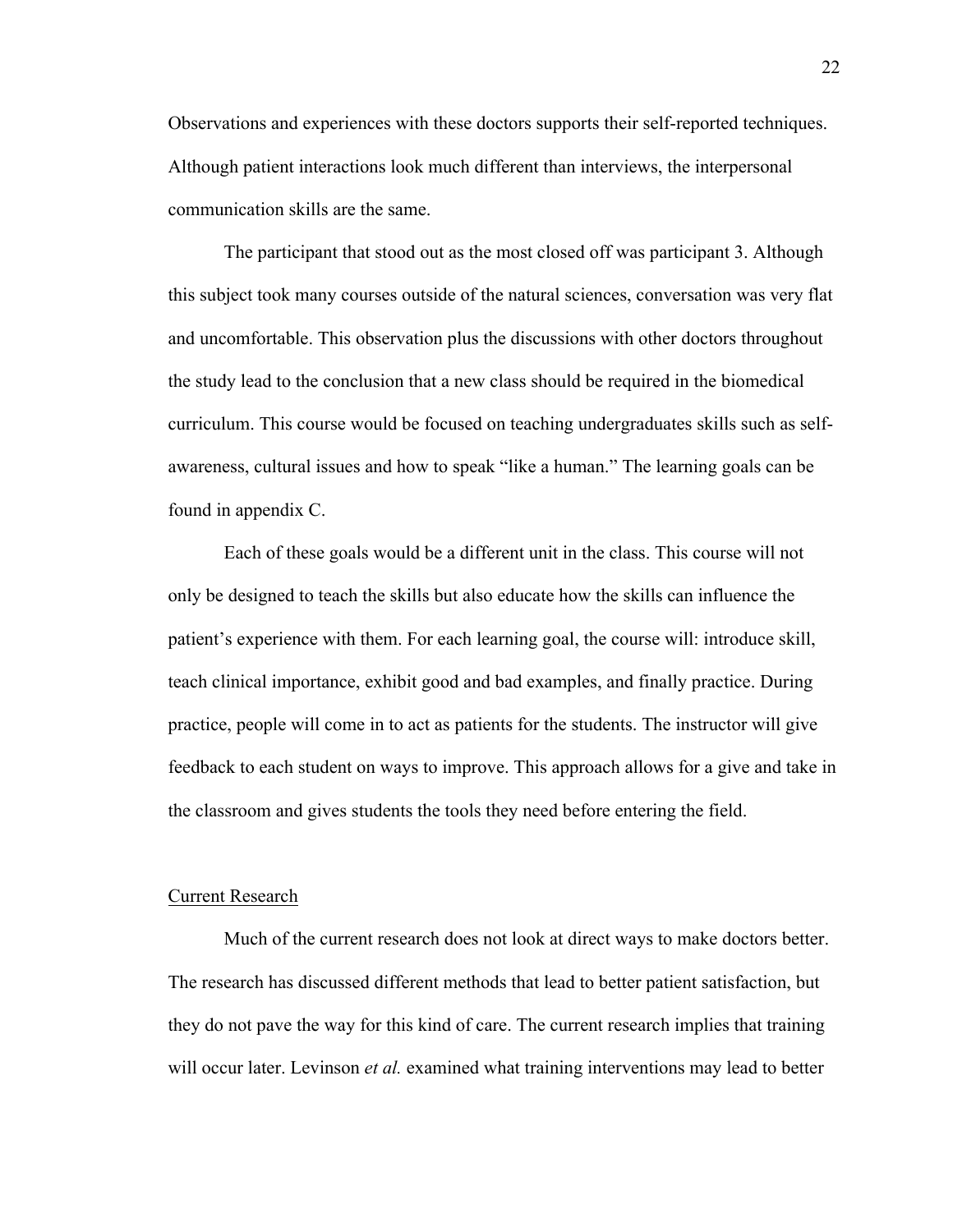communication; however, they only looked as far back as medical school (Levinson *et al.*, 2010). The point of this study was to see if there are factors from the start of higher education that will help to prepare and create more compassionate doctors who are able to communicate well with their patients. The study was meant to fill the hole and to discover if interventions as early as undergraduate education could aid in better patientcommunication.

In the paper written by Prichard, neuroscience courses were a suggested way for pre-medical students to gain the necessary competencies for the new MCAT (Prichard, 2015). Neuroscience may not be enough according to the findings of this study. To create an intervention during undergraduate work, a new course is proposed. This course would be focused on teaching students valuable interpersonal skills. The structure of the class will reflect the method of teaching communication skills outlined in Levinson *et al*. In this article, the training was highly interactive including practice and feedback afterwards (Levinson *et al.*, 2010). This style allows students to try the skills they have learned in class and get constructive criticism on what they can do to improve. This is beneficial because a person may believe they are speaking in a caring and patient tone, however, they may sound annoyed and impatient.

#### Limitations

One major limitation of this study was recruitment of doctors. Without knowing a doctor personally and having their personal contact, it is difficult to make first contact directly. What is meant by this is that there are gatekeepers: secretaries, office managers, department assistant. There is no way to access a telephone number or email address for the doctors. Everything is done through other people. This made it very difficult to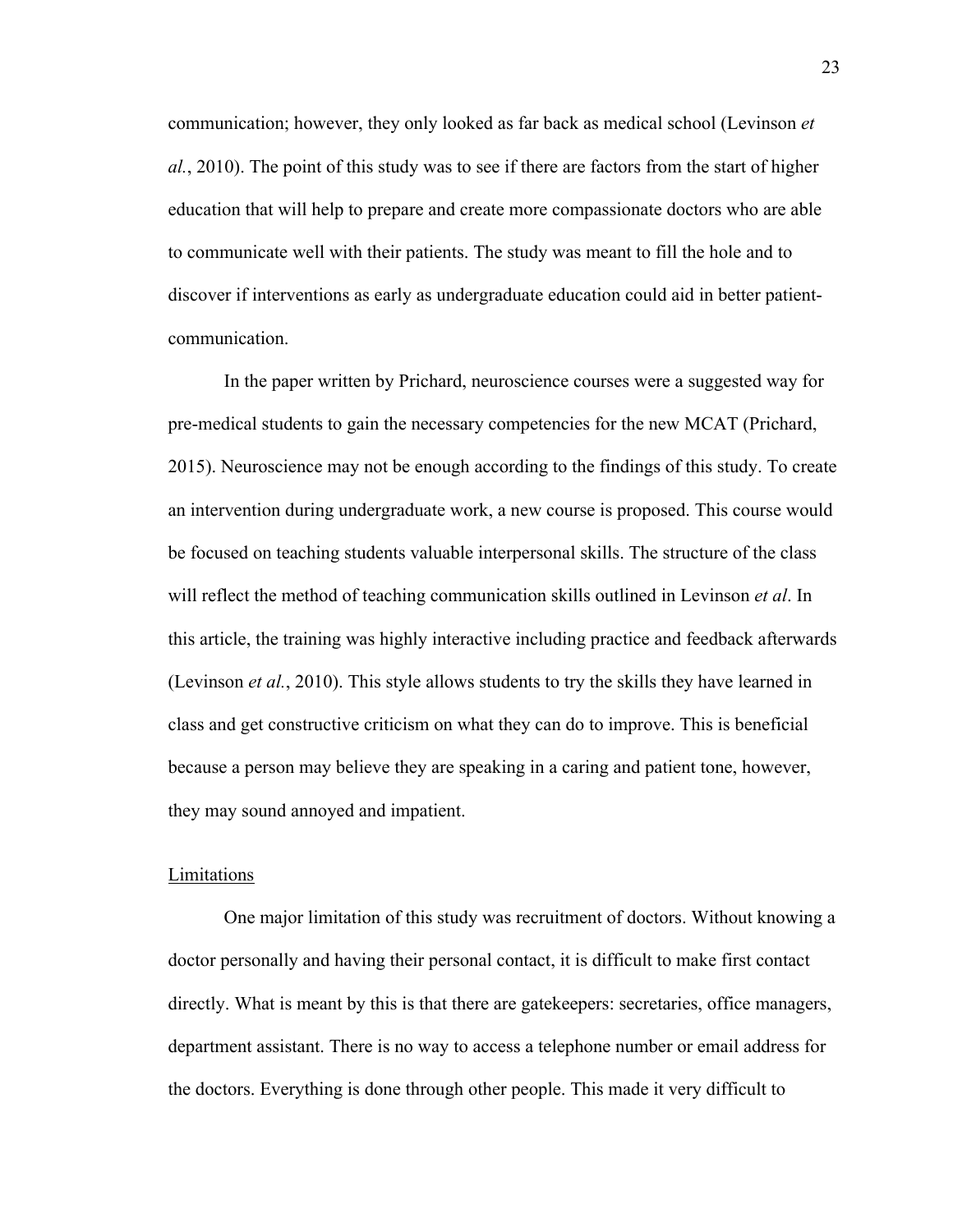explain the purpose of the study to the doctors. It also made it difficult to pique the interest of the doctors in order for them to take the time out of their day to do the interview.

Another limitation of the study was that, for the most part, the doctors who participate in this study care. What is meant by this is that these doctors took time out of their very busy schedules to sit down for an interview. If these doctors care enough to take the time to be involved in a research study that has no direct benefit to them, that says something about the types of people they are, ones who takes the time to help others. Doctors that may not be as patient or as understanding of patients were not interviewed for this study. This means that the whole spectrum of doctors was not explored.

One issue that was not fully addressed in this study was the constraint of the doctor's time. Many of the participants mentioned this as being an issue, however, some noted that if the patient needed to sit and talk for a few hours, that they would make the time to do it. Other participants on the other hand, focused on the fact that they did not have enough time in the day to do all the things they needed to do. This may be another area to explore in terms of a potential shift in patient interactions when no time constraint is present. This will help to distinguish if there are problems in the training or in the amount of time spent with the patient.

All the doctors who were interviewed went to different medical schools. This added variation in the kind of training they received. Some doctors mentioned how they received ample training in patient interactions, however, that was not common in medical schools at the time. If a doctor had an undergraduate education that was not interdisciplinary or had no social science courses but received quality patient interaction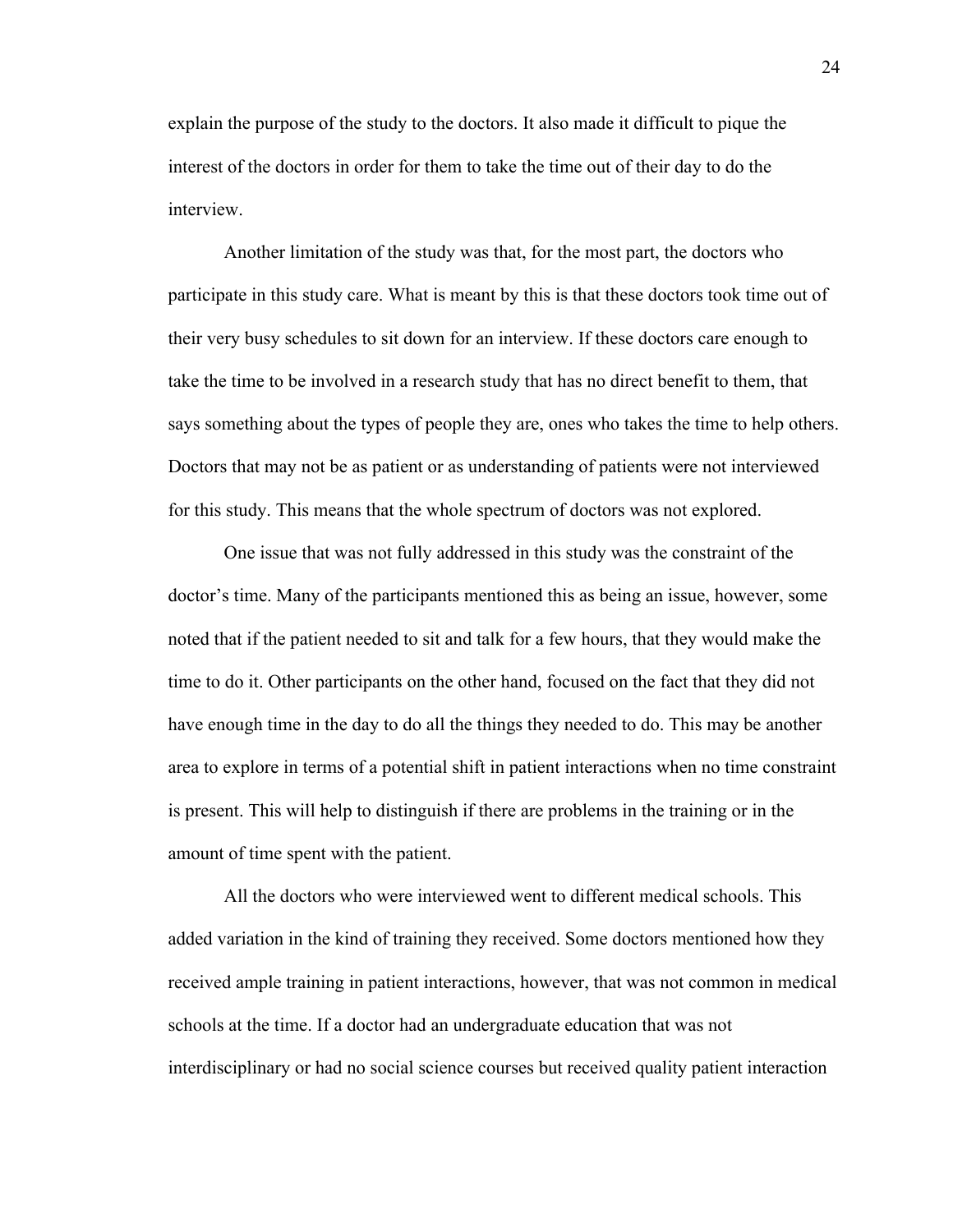training in medical school, then they may see no need for a change in their undergraduate education. While another doctor may have had an extremely interdisciplinary undergraduate education but their medical training did not focus on patient interactions so they may rely fully on the education they received in undergraduate studies. If all the doctors went to the same medical school, comparisons about undergraduate education would be much more concrete especially with many medical schools shifting their training.

One doctor noted that they help to teach third year medical students saying, "You want to build a rapport with patients and you don't build rapport with patients by telling them where you went to medical school and spouting medical facts. You build a rapport with people by talking to them like normal human beings" (Subject 3). This participant discussed how they would act like a patient and any time the student used medical terms, the patient's reaction or demeanor would change, in hopes to train the medical student to speak like a human being. Medical training is shifting at different rates, it is important to have consistency in this training to understand the full impact of undergraduate studies.

#### Future Studies

In future studies this research should be done with a larger sample size to gain a wider variety of educational backgrounds. To examine this topic further, medical students who have just entered residency should be interviewed. This method may give a better idea of how the undergraduate social science classes did or did not have an impact. Interviewing after residency begins would give insight into how prepared residents felt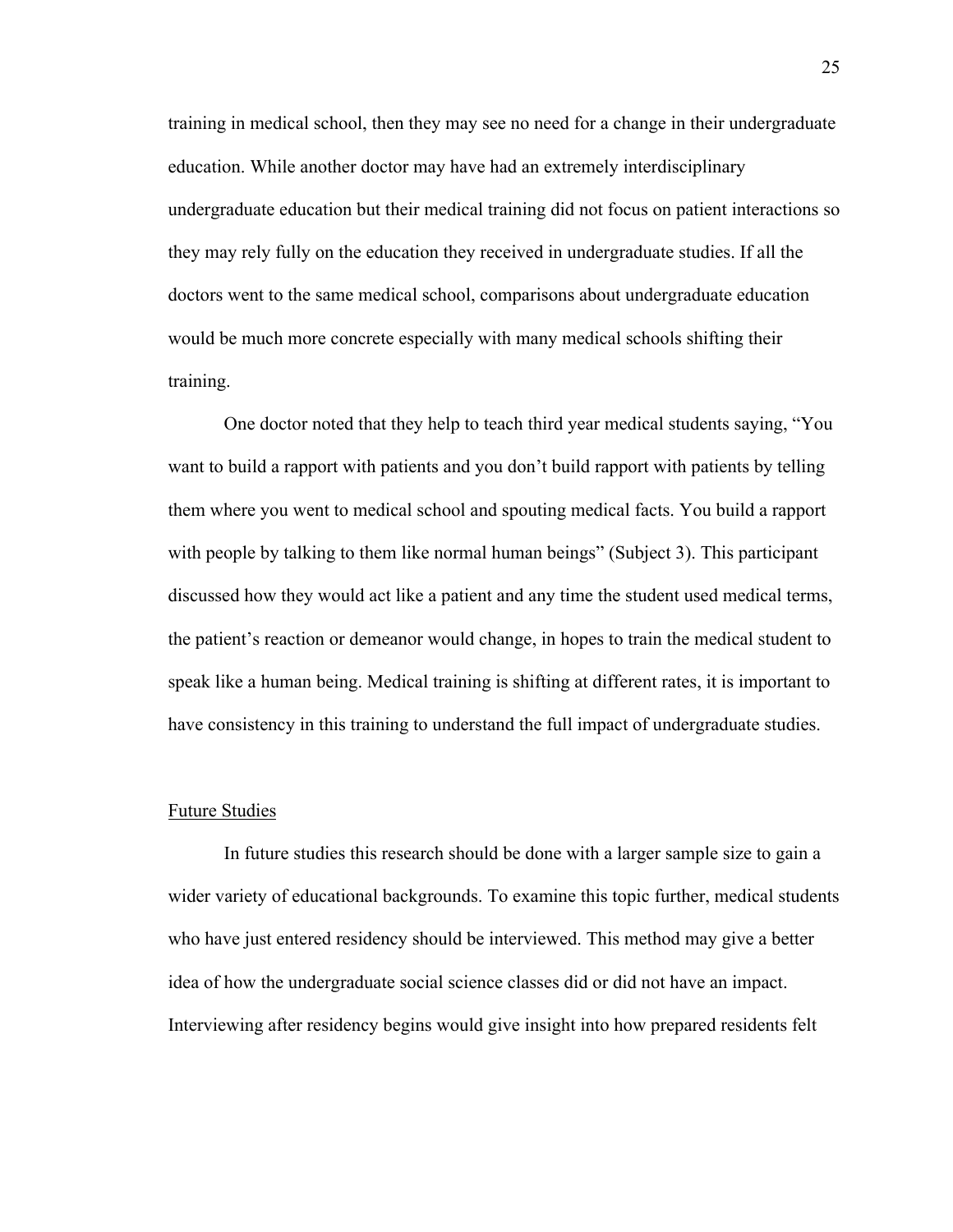through medical school and if knowledge gained in medical school or undergraduate were more or less useful when starting residency and interacting with patients.

Groups of doctors who went to the same medical school should be examined to take out the variable of different training at that level. Many of the doctors discussed that they had a good medical school training and felt prepared for patient interaction after, but believed that others may not have had training like such. But studying doctors who attended the same medical school, it may be easier to see difference that could correlate to nature of their undergraduate education. In this study, there were many variations of where the doctors attended undergraduate school, medical school, and residency; this creates speculation for where the training for patient interaction occurred.

In this study, social science courses in undergraduate education could not be directly linked to better patient-satisfaction or communication skills. Much of the knowledge of behavioral health was gained when they started their careers or through their upbringing. At the same time, all the doctors cite lessons they learned through undergraduate work that they still carry with them today. These lessons lead to a proposed curriculum change for pre-medical students.

This change adds at least one sociology course that covers basic interpersonal communication skills that are needed as a doctor. This interactive course will teach students the key skills doctors use in patient interactions. The course will emphasis the importance of each skill while giving students an opportunity to practice the skill and gain feedback. As changes have been made to the MCAT, undergraduate students will be taking more social science courses to prepare for the new behavioral psychology portion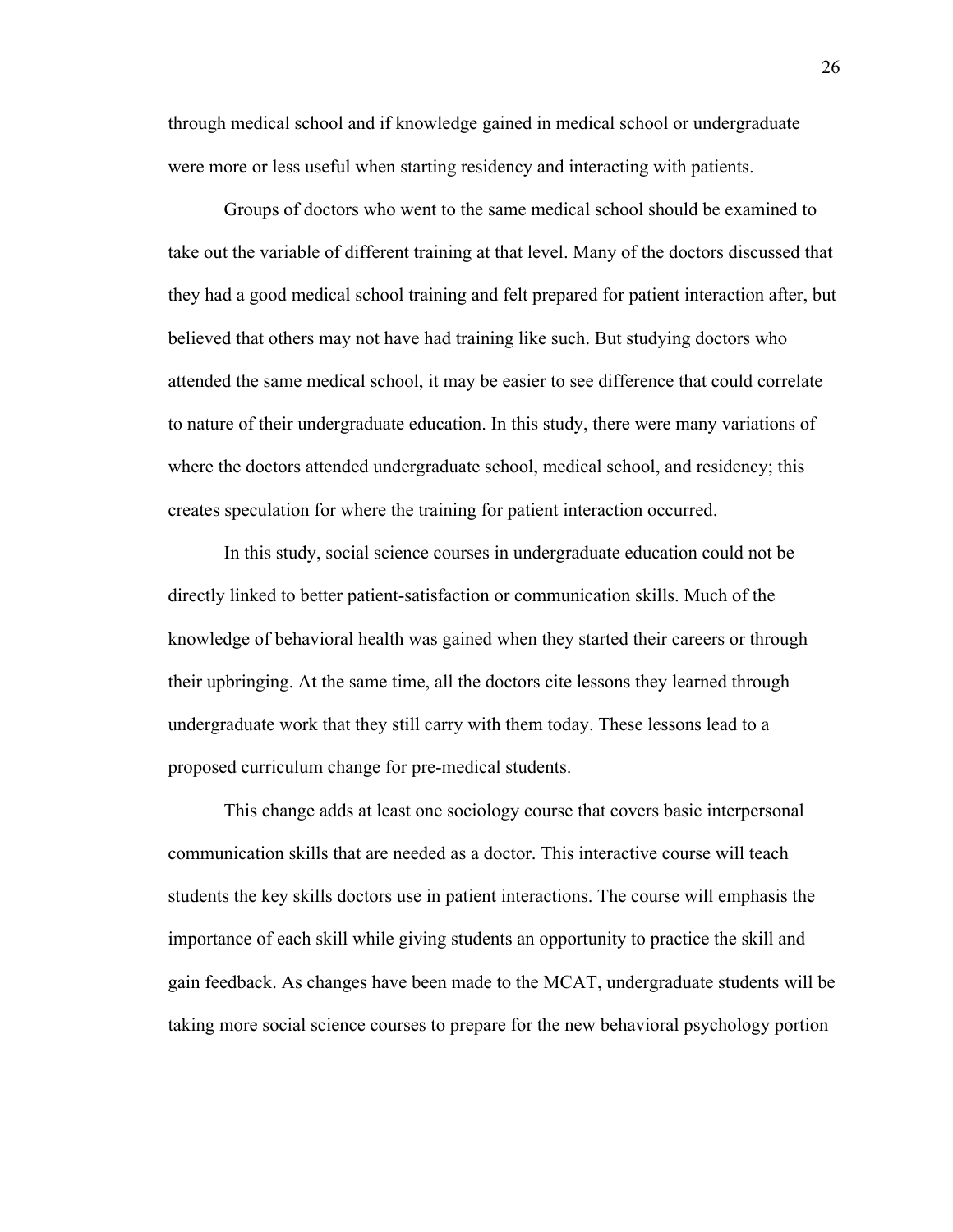of the exam. The new suggested course will not only help to prepare them for this section of the MCAT but will also be useful in their practice.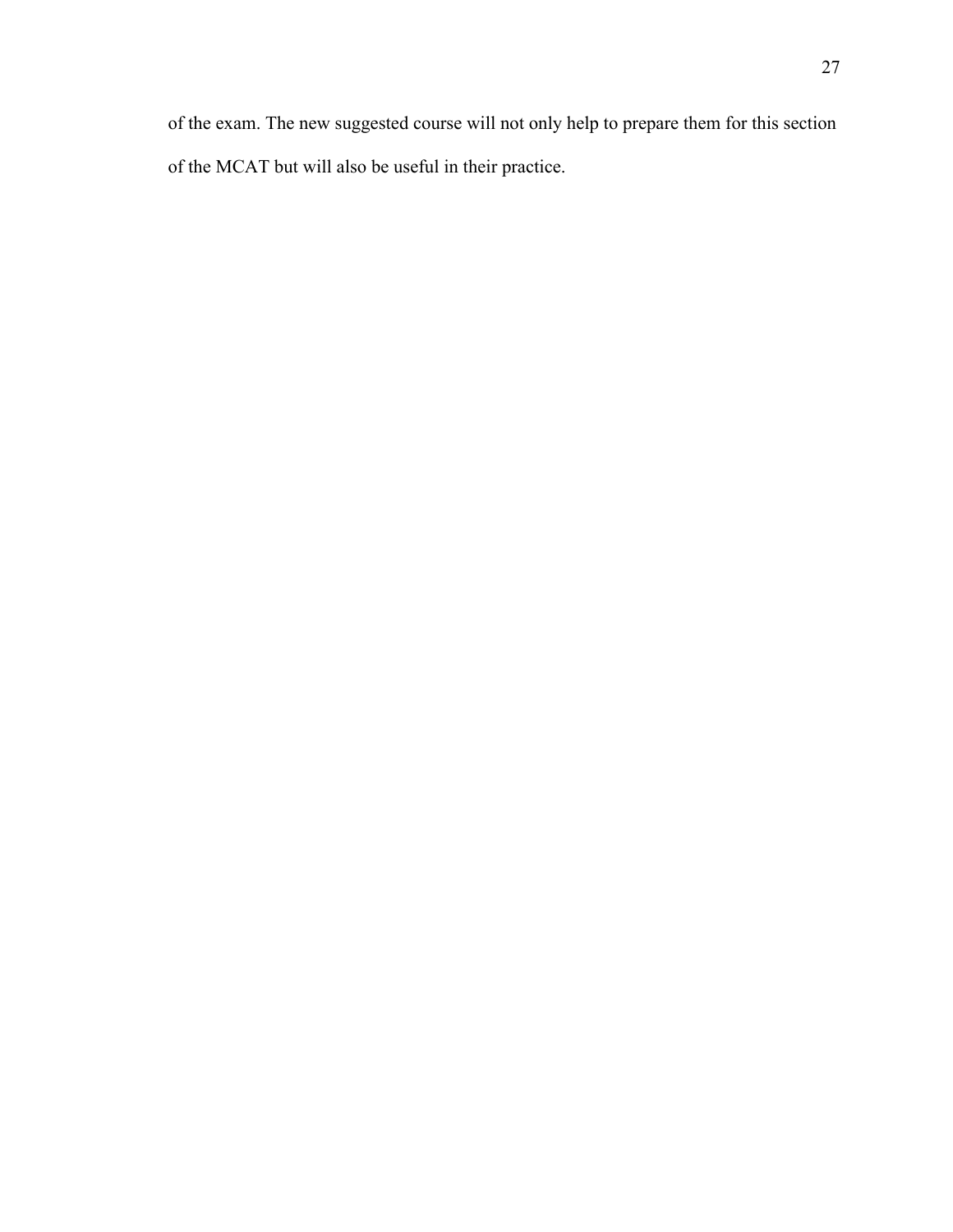#### BIBLIOGRAPHY

- Albert, Mathieu, Suzanne Laberge, Brian D. Hodges, Glenn Regehr, and Lorelei Lingard. "Biomedical Scientists' Perception of the Social Sciences in Health Research." Social Science & Medicine 66.12 (2008): 2520-531. ScienceDirect. 11 Mar. 2008. Web.
- "Ambulatory Care Use and Physician Office Visits." National Center for Health Statistics. Centers for Disease Control and Prevention, 31 Mar. 2017. Web.
- Bachtiger, Walter. VoiceBase. Computer software. VoiceBase. N.p., 2010. Web. <https://www.voicebase.com/>.
- Bernabeo, Elizabeth, and Eric S. Holmboe. "Patients, Providers, And Systems Need To Acquire A Specific Set Of Competencies To Achieve Truly Patient-Centered Care." Health Affairs 32.2 (2013): 250-58. Web.
- Bourgeault, Ivy, Robert Dingwall, and Raymond De Vries. The SAGE Handbook of Qualitative Methods in Health Research. Los Angeles, CA: SAGE, 2010. Print.
- Christianson, Charles E., Rosanne B. Mcbride, Richard C. Vari, Linda Olson, and H. David Wilson. "From Traditional to Patient-Centered Learning: Curriculum Change as an Intervention for Changing Institutional Culture and Promoting Professionalism in Undergraduate Medical Education." Academic Medicine 82.11 (2007): 1079-088. Web.
- Epstein, Ronald M., Kevin Fiscella, Cara S. Lesser, and Kurt C. Stange. "Why The Nation Needs A Policy Push On Patient-Centered Health Care." Health Affairs29.8 (2010): 1489-495. Web.
- Fong Ha, Jennifer, Dip Surg Anat, and Nancy Longnecker. "Doctor-Patient Communication: A Review." The Ochsner Journal 10 (2010): 38-43. Web.
- Glass, Thomas A., and McAtee, Matthew J. "Behavioral Science at the Crossroads in Public Health: Extending Horizons, Envisioning the Future." Social Science & Medicine 62.7 (2006): 1650-671. ScienceDirect. Web. Apr. 2006.
- Haskard Zolnierek, Kelly B., and M. Robin DiMatteo. "Physician Communication and Patient Adherence to Treatment." Medical Care 47.8 (2009): 826-34. NCBI. Web.
- Hojat, Mohammadreza, Daniel Z. Louis, Fred W. Markham, Richard Wender, Carol Rabinowitz, and Joseph S. Gonnella. "Physicians' Empathy and Clinical Outcomes for Diabetic Patients." Academic Medicine 86.3 (2011): 359-64. Web.
- Jackson, Jeffrey L., Judith Chamberlin, and Kurt Kroenke. "Predictors of Patient Satisfaction." Social Science & Medicine 52 (2001): 609-20. ScienceDirect. Web.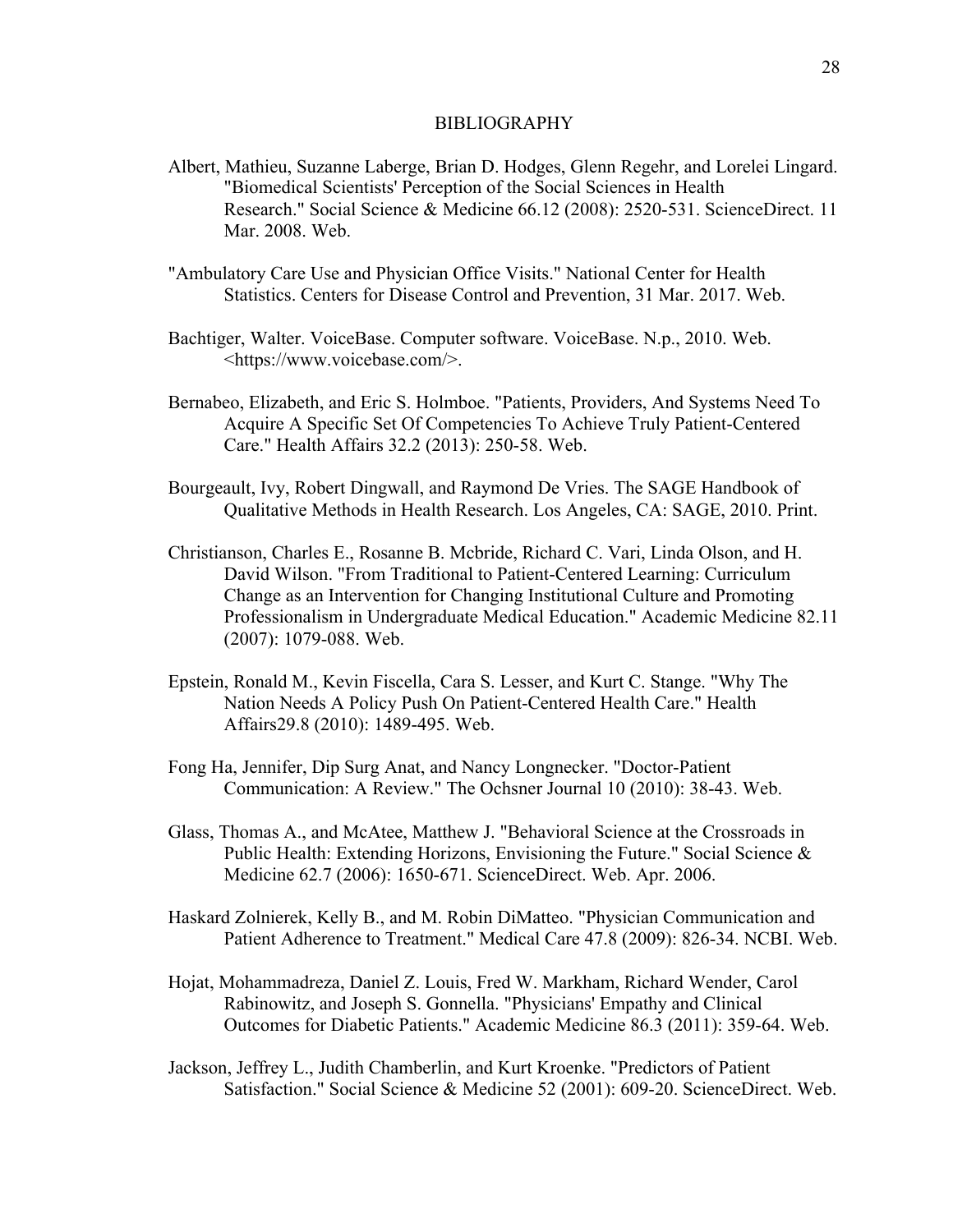- Levinson, Wendy, Cara S. Lesser, and Ronald M. Epstein. "Developing Physician Communication Skills For Patient-Centered Care." Health Affairs 29.7 (2010): 1310-318. Web.
- NVivo. Vers. 8. Australia: QSR International Pty Ltd., 2008. Computer software.
- Prichard, J. Roxanne. "A Changing Tide: What the New 'Foundations of Behavior' Section of the 2015 Medical College Admissions Test® Might Mean for Undergraduate Neuroscience Programs." Journal of Undergraduate Neuroscience Education. N.p., 15 Mar. 2015. Web. <http://pubmedcentralcanada.ca/pmcc/articles/PMC4380307/>.
- Roter, Debra, Julia Rosenbaum, Berengere De Negri, Diane Renaud, Lori Diprete-Brown, and Orlando Hernandez. "The Effects of a Continuing Medical Education Programme in Interpersonal Communication Skills on Doctor Practice and Patient Satisfaction in Trinidad and Tobago." Medical Education 32 (1998): 181- 89. EBSCOhost. Web.
- Schwartzstein, Richard M., MD, Gary C. Rosenfeld, PhD, Robert Hilborn, PhD, Saundra Herndon Oyewole, PhD, and Karen Mitchell, PhD. "Redesigning the MCAT Exam: Balancing Multiple Perspectives." Academic Medicine 88.5 (2013): 560- 67. Web.
- Shaller, Dale. Patient-centered Care: What Does It Take? New York: Commonwealth Fund, 2007. Commonwealth Fund, Oct. 2007. Web. <http://www.commonwealthfund.org/~/media/Files/Publications/Fund%20Report /2007/Oct/Patient%20Centered%20Care%20%20What%20Does%20It%20Take/ Shaller\_patient%20centeredcarewhatdoesittake\_1067%20pdf.pdf>.
- Stewart, Moira, Judith Belle Brown, W. Wayne Weston, and Thomas R. Freeman. "Introduction." Patient-centered Medicine: Transforming the Clinical Method. Second ed. London: Radcliffe, 2014. 3-16. Print.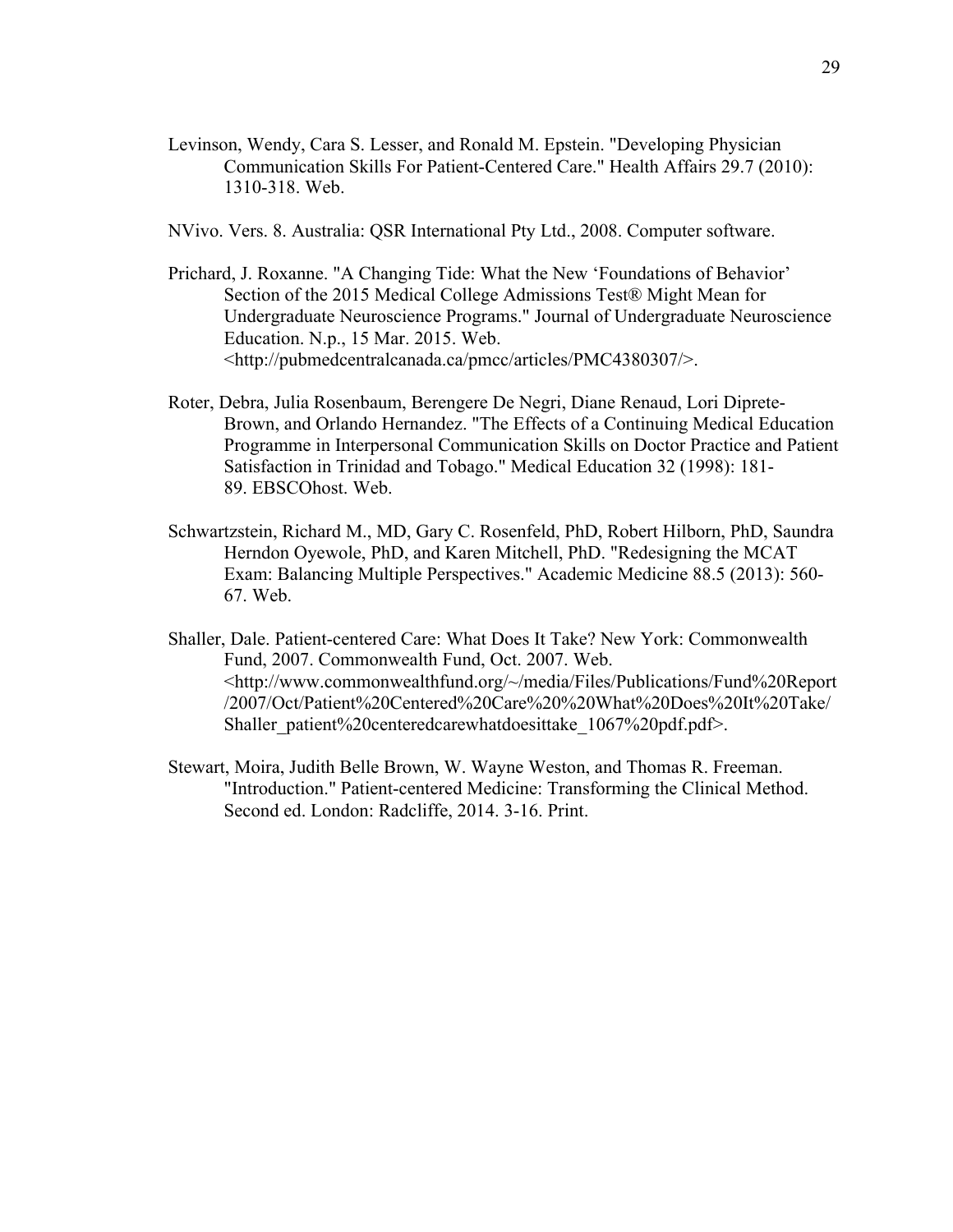#### **APPENDICES**

Appendix A. Semi-Structured Interview

Q1: What does a typical day look like for you?

Q2: How does a normal interaction with a patient go?

a. How much time do you spend with them?

b. What is the most gratifying experience you have had with a patient?

c. What has been the most frustrating, or challenging experience you have had with a patient?

d. Do you feel like your medical training prepared you for these interactions? Why?

Q3: Without using any names, is there any particular co-worker you enjoy working with most and why?

Q4: Again without using names, is there any particular co-worker you find most challenging to work with and why?

Q5: How did your understanding of human behavior develop?

Q6: Tell me about your undergraduate education.

- a. Where did you attend undergrad?
- b. What was your major?
- c. Did you take classes to prepare for the MCAT or for medical school?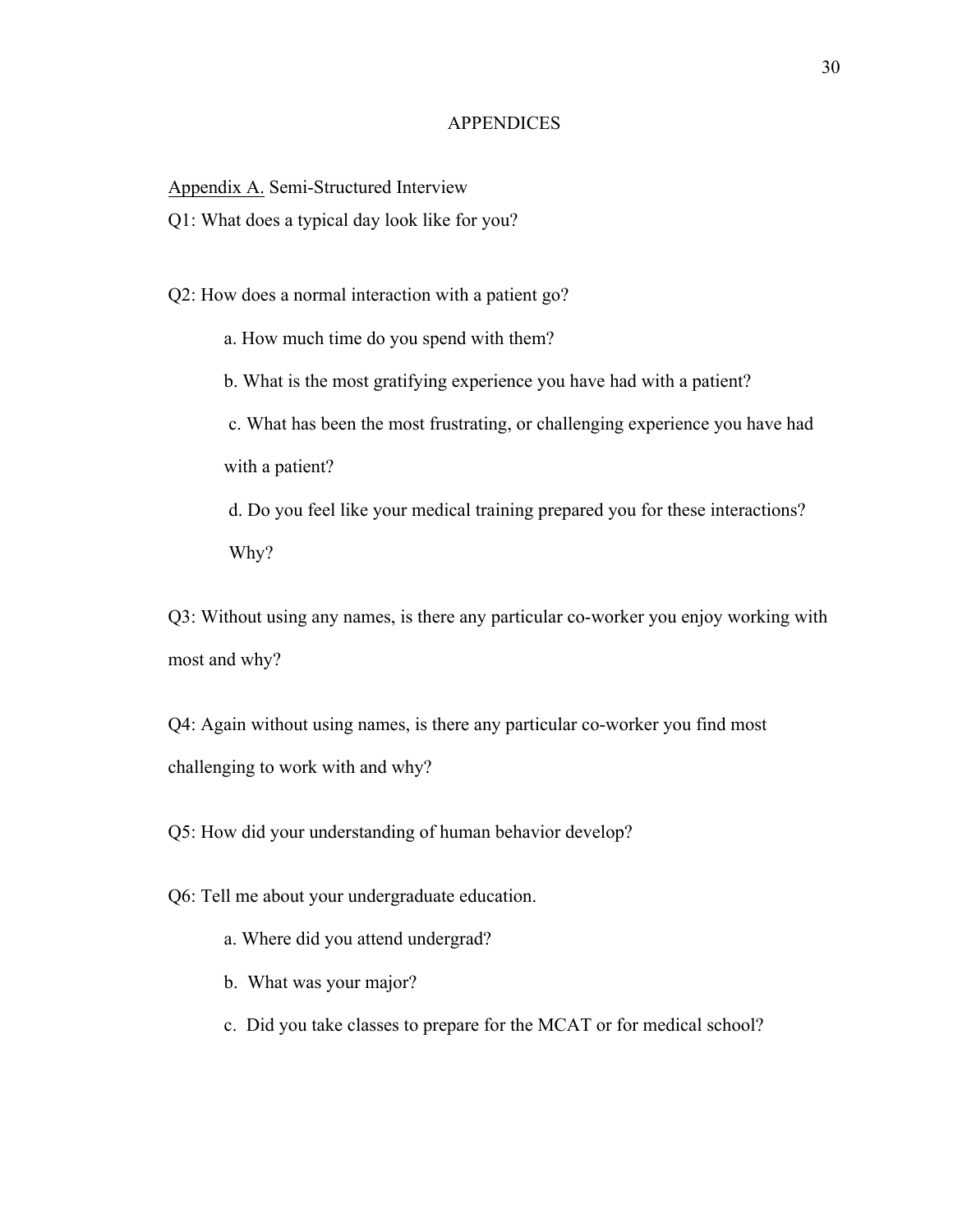Q7: How many social science classes did you take?

- a. Did you find them useful? Interesting?
- Q8: Did you feel like you were prepared for medical school?
	- a. What do you think you could have used, in terms of classes?

Q9: On a day to day basis, what skills that you learned in your training do you feel you use the most?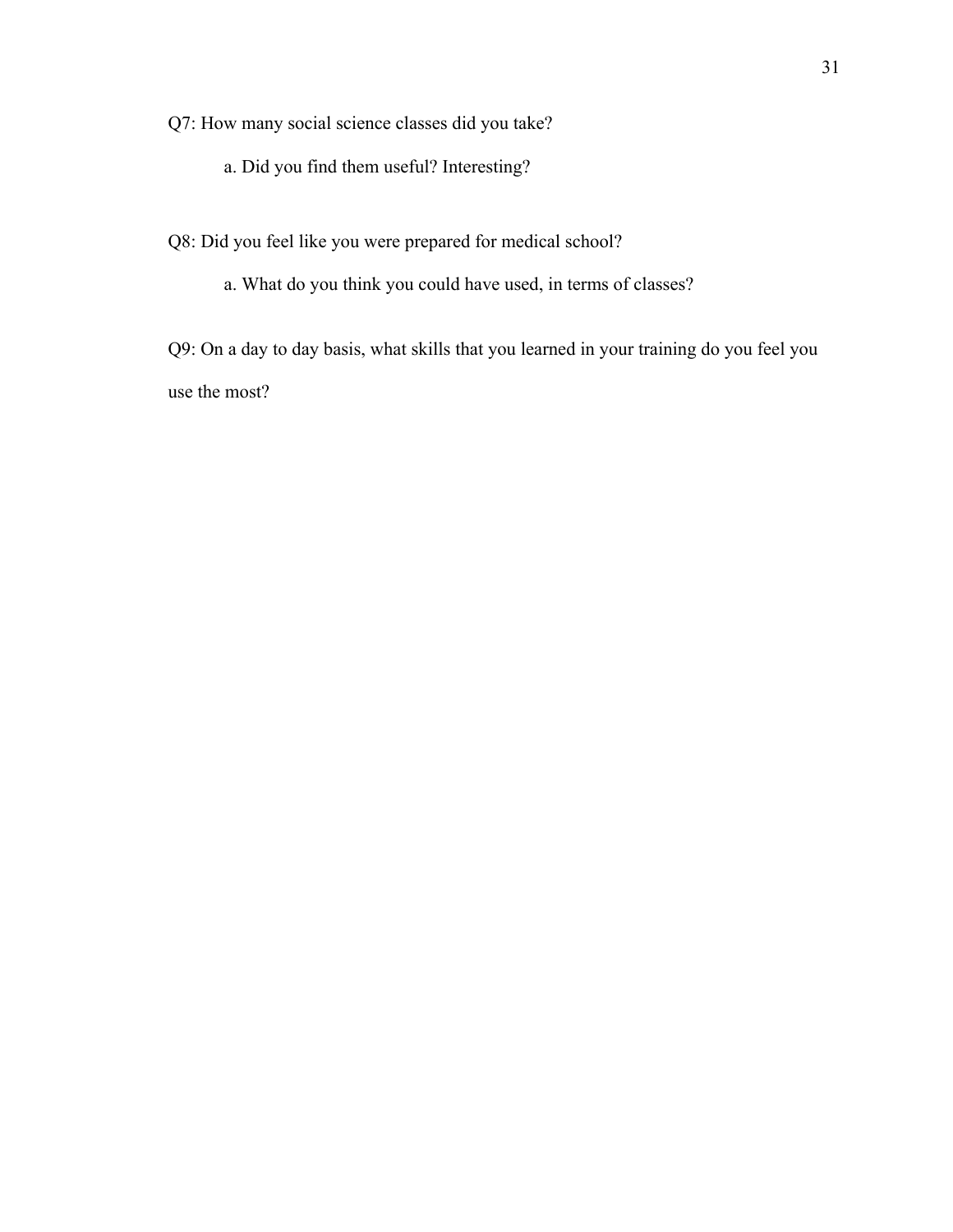## Appendix B. Analysis of close readings of interview transcripts

#### Subject 1

Subject 1 was slightly off-putting at first; they had a hard-outer shell. The subject seemed unapproachable, but once the interview began, conversation and questions flowed naturally. Subject 1 majored in biology but minored in dance. This doctor did not take many psychology courses, other than the basic introduction to psychology course. When asked if more social science classes would have helped prepare them for medical school, this subject said that they felt like they were not needed. However, understanding the basis for human interaction may be helpful for others, in this doctor's opinion. Subject 1 believes that most knowledge of human behavior and interactions developed through life, through experiences from childhood to professional career. Subject 1's experience in dance was very significant. The dance minor was not added on until much later in undergraduate school when this doctor was feeling like they needed something else. The premedical track was described as being "very isolating," which can cause a person to miss out on a lot of things. Subject 1 was thankful for the dance minor because it gave them the opportunity to learn how to express themselves in different ways. This also gave subject 1 a lot of exposure to different kinds of people that may not have experienced otherwise. Dance also helps to teach how to pick up on other people's nonverbal cues.

Body language was one of the biggest things that subject 1 discussed as an important skill to have in a health profession. It was noted that they read people to determine what their level of knowledge is. This can give subject 1 a good idea of how in depth they need to be in the explanations of health concerns and treatment plan options. This doctor also expressed how body language is used to examine the patient and their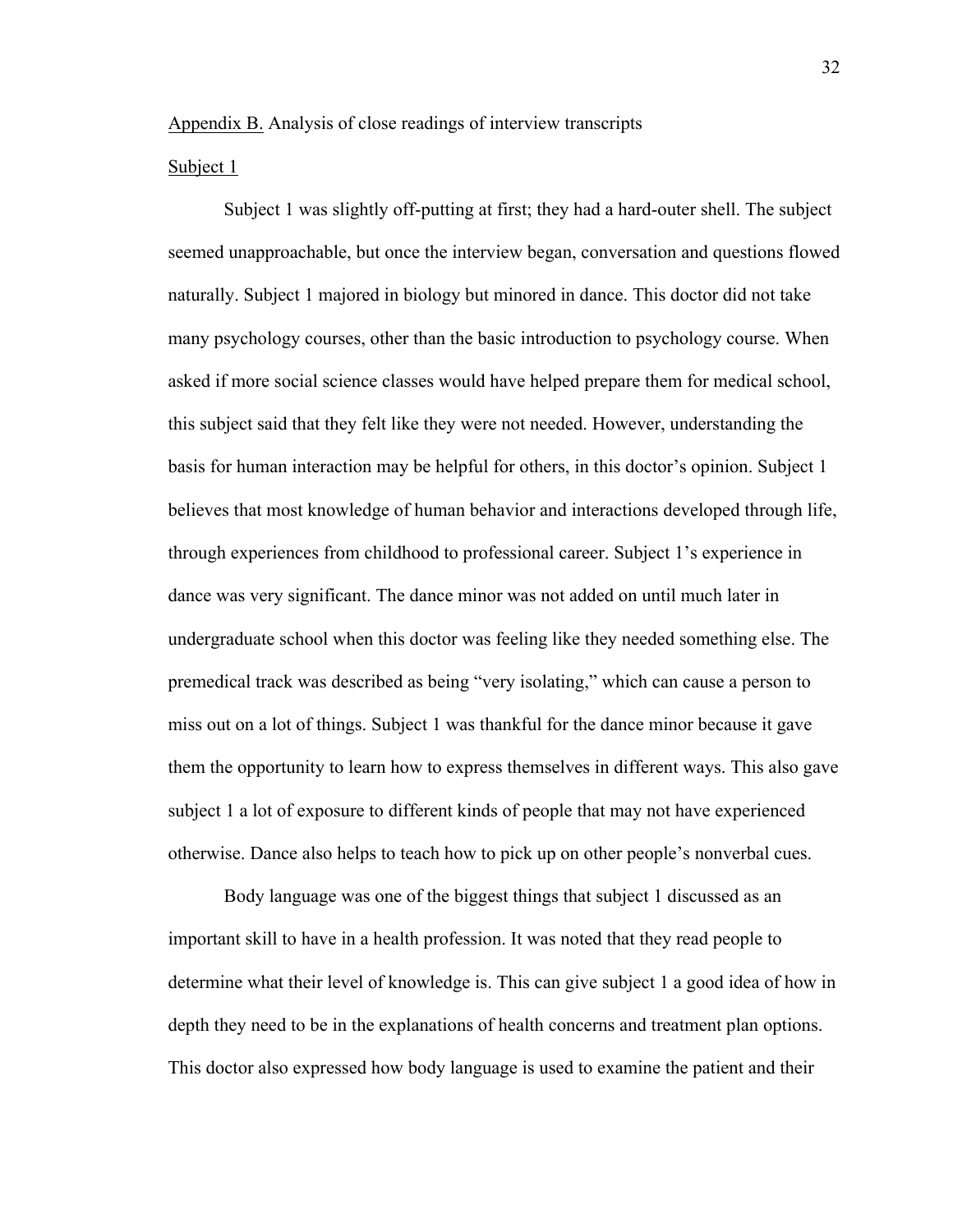mood before they start talking. This helps set the stage for how this doctor feels they need to act around that patient, if they need to be more direct or in-depth. This participant believes that it is a doctor's job to advise and guide the patients to the best of their abilities to give the best care that is right for the patient. Subject 1 finds it important to give power and control to the patient. It is important that the patient is happy with the care that they have received. Subject 1 expressed that the most frustrating interactions with patients are ones in which the medical team can't do what the patient expects from them due to a general lack of knowledge about what is occurring in the patient's body.

For subject 1, the skill used the most on a day-to-day basis is communication and being able to read people. Not only was this the skill that was pointed out when asked, but these were also the skills that were discussed most through the whole interview. Body language, reading people, communication, and listening were all important for forming a relationship with her patients.

#### Subject 2

During the first impression, subject 2 was slightly intimidating because it was very easy to see that they were confident and extremely intelligent. When the interview started, the subject was very easy to talk to and it was clear they have a passion for people. Subject 2 majored in environmental biology in undergraduate and took very little in terms of social science courses. However, their education was enhanced by art and religion courses. Subject 2 felt as though undergrad taught them to think critically and to meet people from all walks of life. They did not feel prepared for medical school in terms of psychology, and they felt like medical school did not do enough to teach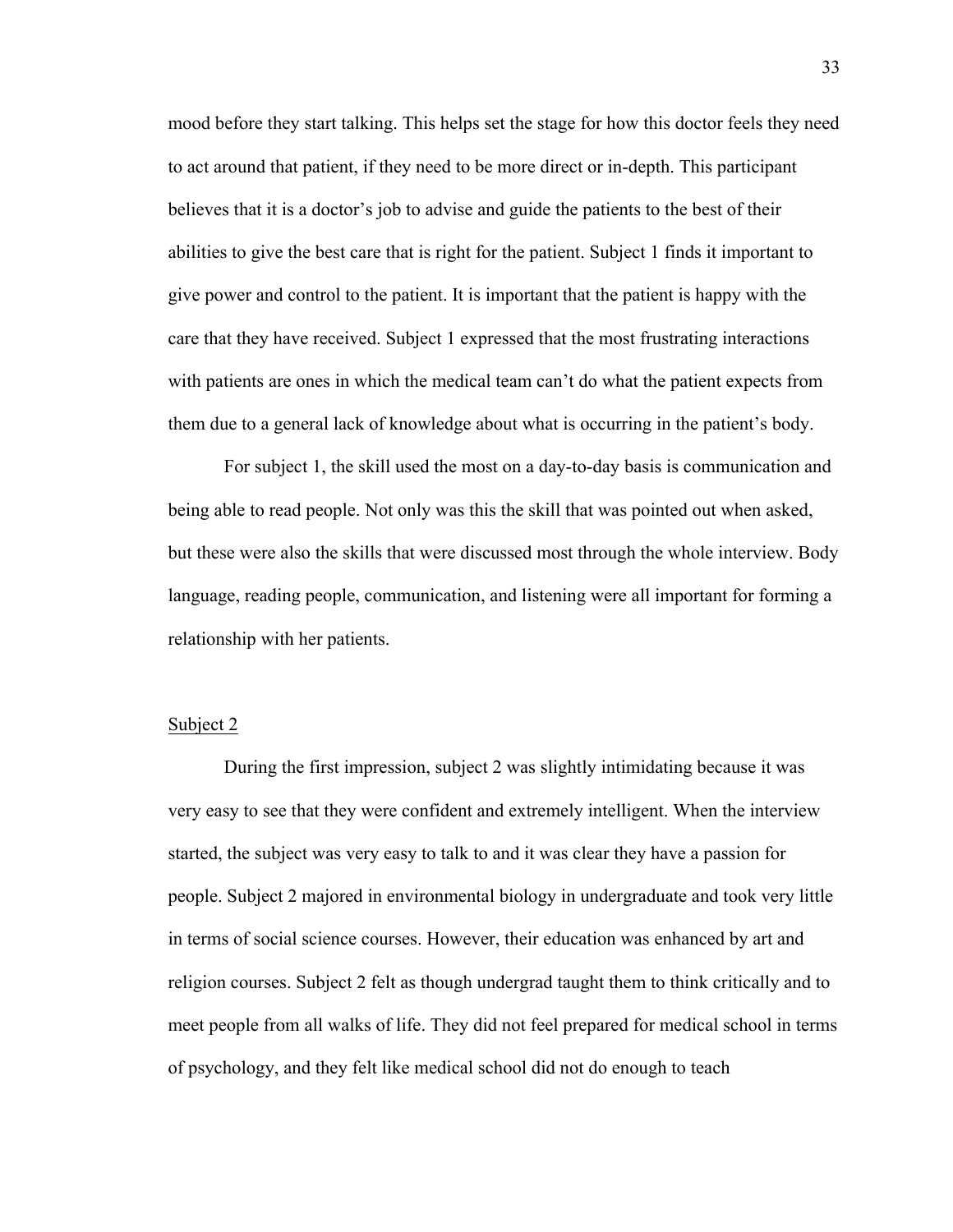socioeconomic issues. This was an issue that the subject believed would be too far removed to teach in undergraduate. Through the interview it was mentioned a few times that there should be more psychology and psychiatry education around how social issues affect health. This subject felt as though their understanding of human behavior came from life experiences and in their time in their profession.

This subject believes that patients should have as much information as they can if they want it. The doctor stressed that meeting the patient where they are is extremely important. If a patient is not ready to take the next step for their health they will not put in the effort that is required to truly be healthy. Meeting a person where they are is also important when dealing with end of life. Subject 2 felt that if they are providing care to someone that is not going to last much longer no matter what, they feel that the care is something they are doing to the person rather than for them. While at the same time this doctor believes that one of the most important roles of a doctor is to ensure that the hospital visit is as atraumatic for the patient and the patient's family as possible. How this doctor makes sure this happens is by taking the extra time with patients. This subject has had a lot of personal experience with the medical field and has found it is doctors who take the extra time to explain the procedure or the treatment plan that make the most impact. They have found by doing that the family of patients benefit from having someone to talk to which is difficult when everyone they know is going through the same thing. This doctor talked about how they will sit with patients and family members or find someone to sit with them if they need the extra support. This doctor said that it is important to be human as well as a doctor.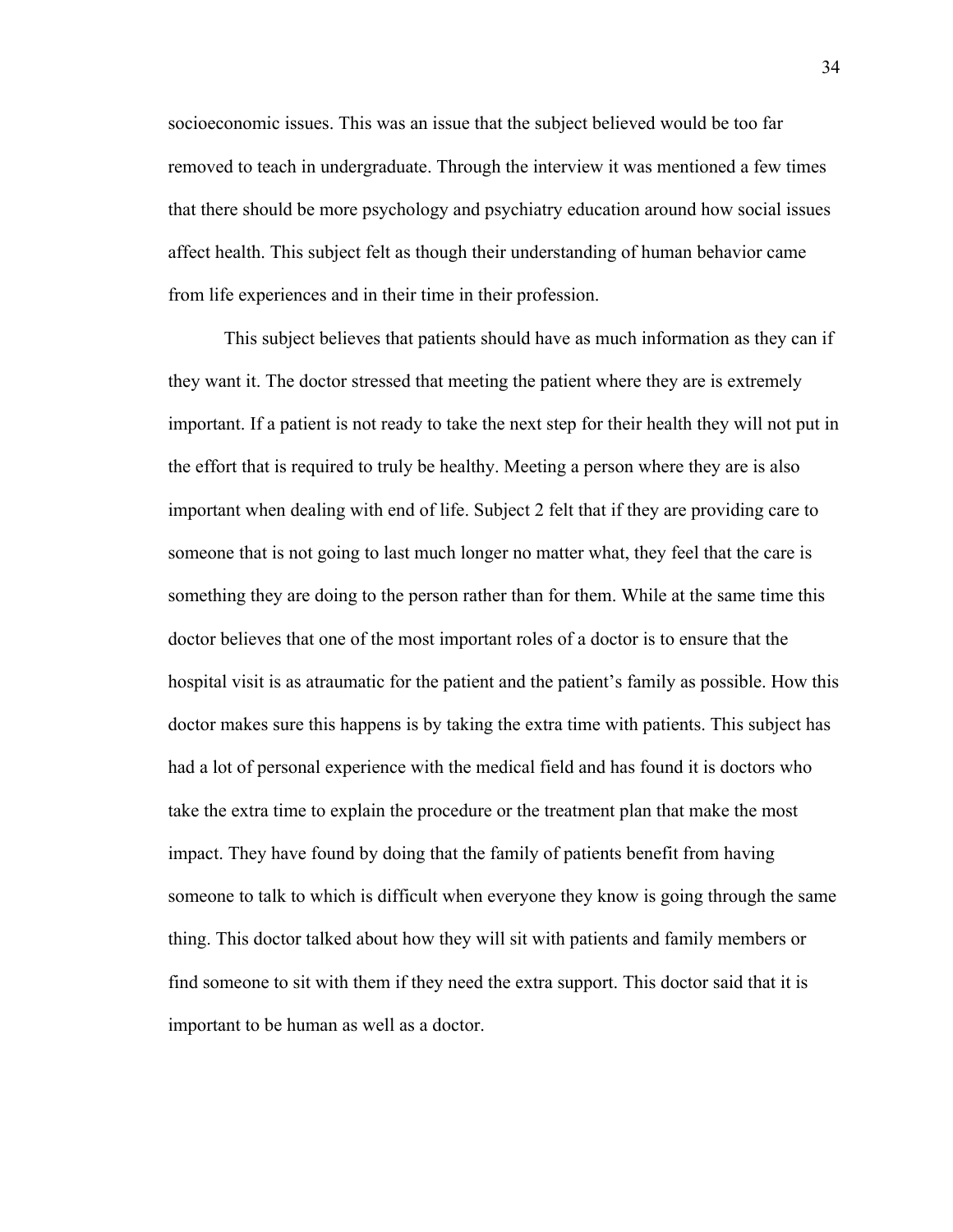Subject 2 touched on the issue of lack of access to health care and how horrifying it is that not everyone has access to the care they need. In the interview, the subject discussed how it is handled when there is a patient who cannot afford the care. The doctor noted that there are systems in place to help the patient's pay for their care. Subject 2 tells their patients that whether they pay or not is not known to them. This doctor came off as extremely socially aware. However, on a day-to-day basis, this doctor expressed that the technical skills they learned is what they use most. But subject 2 went on to describe the importance of pre- and post-op care education.

#### Subject 3

Subject 3 was very stiff and down to business. Through the interview they were very direct and plain spoken. This is also how this doctor described their interactions with patients. This doctor studied mathematics for their undergraduate degree and expressed that it was a classic liberal arts education. This subject spent a lot of time with education majors since many people in mathematics were going in to education. This doctor has also seen from coworkers and residents, that those with a varied educational background do better with patient interactions. The doctor sited the success to the fact that they have a better understanding of cultural history and medical history.

This doctor discussed that it is important to educate the patient and gain their trust. Subject 3 gives patients the time to ask questions which allows this doctor to understand where the patient is coming from and where their education level lies. This subject also stressed talking to the patients like they are people and be able to talk to them as a human and not in doctor speak. The doctor typically has an agenda with the patients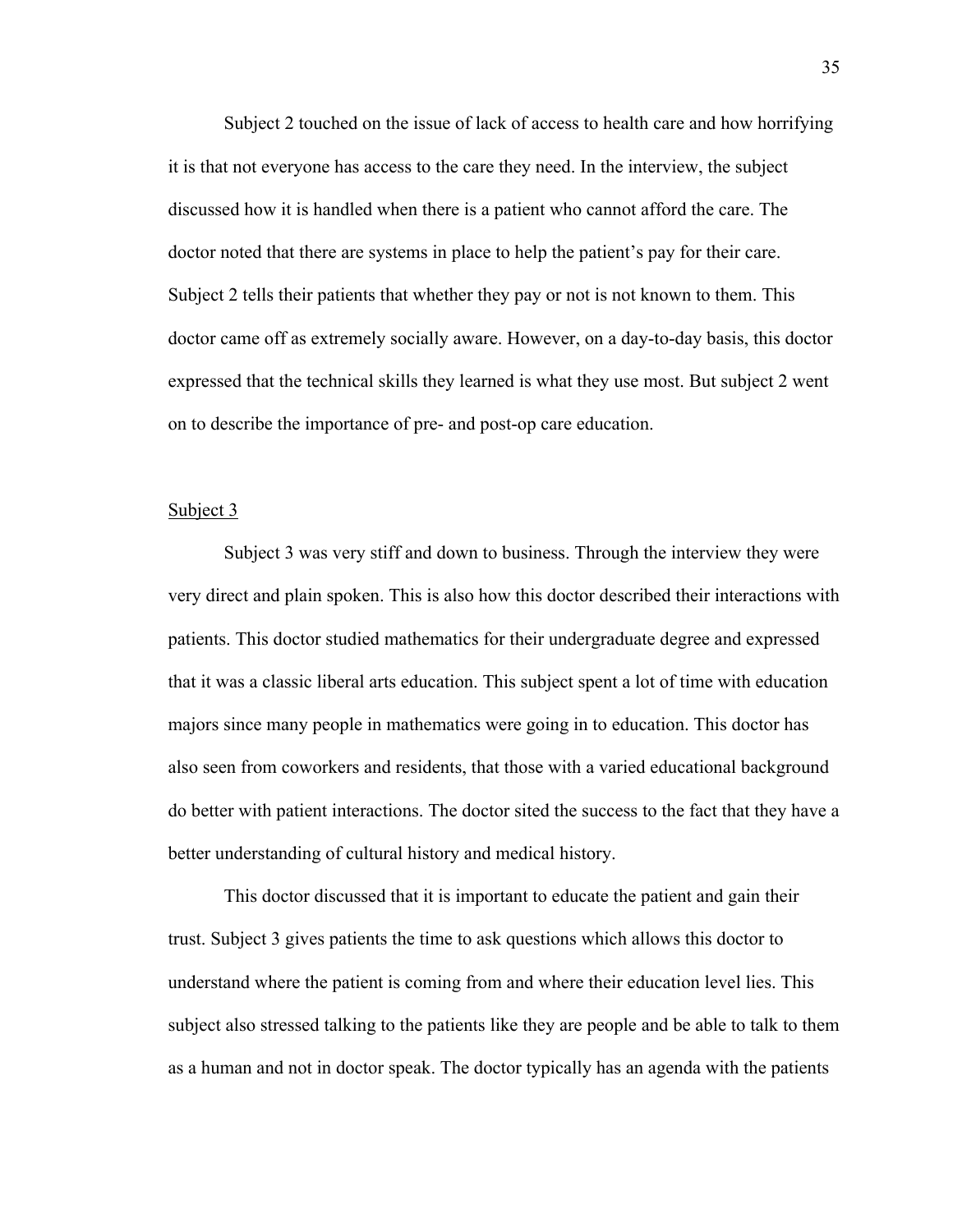but also sees the importance of hearing their concerns for their health. This doctor noted that the most important skill that is used day-to-day is communication and being a good listener.

#### Subject 4

Subject 4 was very welcoming and approachable. This doctor made very good eye contact and had open body language. For an undergraduate major, subject 4 studied chemistry and physics and did not take much in the way of social science. Though, they did mention one psychology course that they took, and this was something that this subject looks back on when trying to figure out potential behavioral problems that may be occurring. However, this class was not enough in this doctor's opinion, especially not enough to prepare them for the patient interactions of medical school and through their career. This doctor also did not feel like enough training was received in terms of psychiatric illnesses. A bulk of this subject's understanding of behavioral psychology developed through training in their career.

When subject 4 is treating a patient, they try to look at the patient's whole environment in order to give the best treatment and something that they will be able to afford. This doctor also works to impress upon the patient how important their health is. To determine where a person stands on how much a person wants to be as partner in their health, the doctor will ask questions to gauge the patient's knowledge level and readiness to change. From there the doctor tries to stay open-minded and adjust to the needs of the patient. Relationship building and trust is key to the way this doctor practices. Part of relationship building is listening, which is something this subject found was a key skill.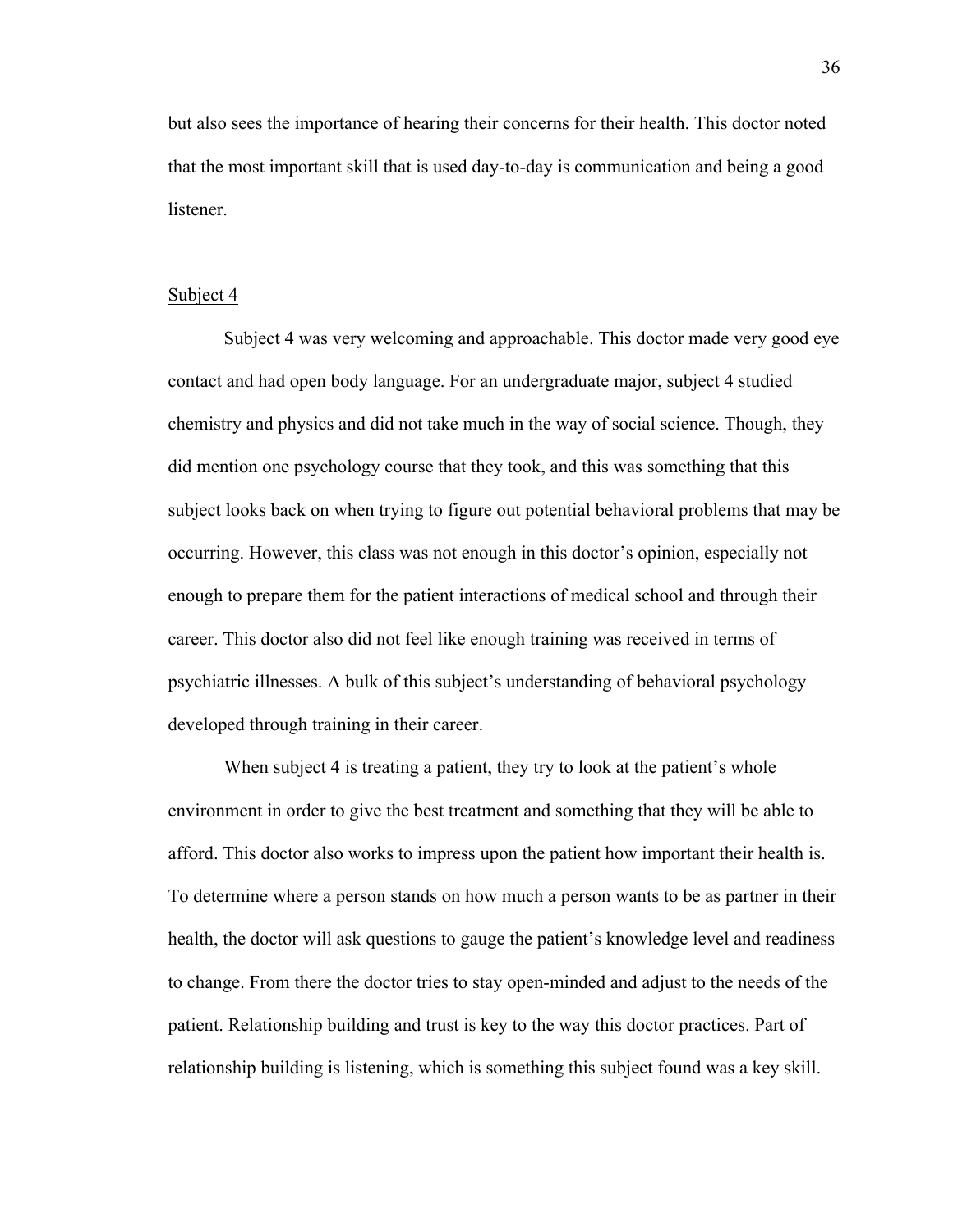This doctor mentioned that you can learn a lot from a patient by "just shutting up." The skills this subject said they use the most day-to-day would be listening, being observant of body language, and working together.

#### Subject 5

Subject 5 was very friendly and had a laid-back feel due to body language. Through the interview it was clear to see that this doctor is very thoughtful. Subject 5 focused on biology and more specifically cell and molecular biology in undergrad. This doctor did not take any social science course, however, expressed a desire to have taken some while in undergraduate. This doctor felt like there was not enough education in medical school on child development and had wished these classes had been taken during their undergraduate schooling. Subject 5 did feel like undergraduate school taught them how to deal with people. This doctor's understanding of human behavior stemmed mainly from their training in medical school and in residency.

Subject 5 tries to make sure that the needs and wants of the patient are met, however, finds it difficult when the patient wants one treatment that will not do anything to help in the current disease state. This is challenging because this doctor wants to ensure that their patients are pleased with the treatment that is being administered, but they cannot prescribe an anti-biotic for a cold. This doctor tries to educate patients and families to increase the wellness of the patient so they can understand the importance of lifestyle changes for their health. Building relationships is one thing that helps this doctor to educate and meet the patients where they are in order to find a do-able solution for any health issues that could be treated by making a behavioral/environmental change. Subject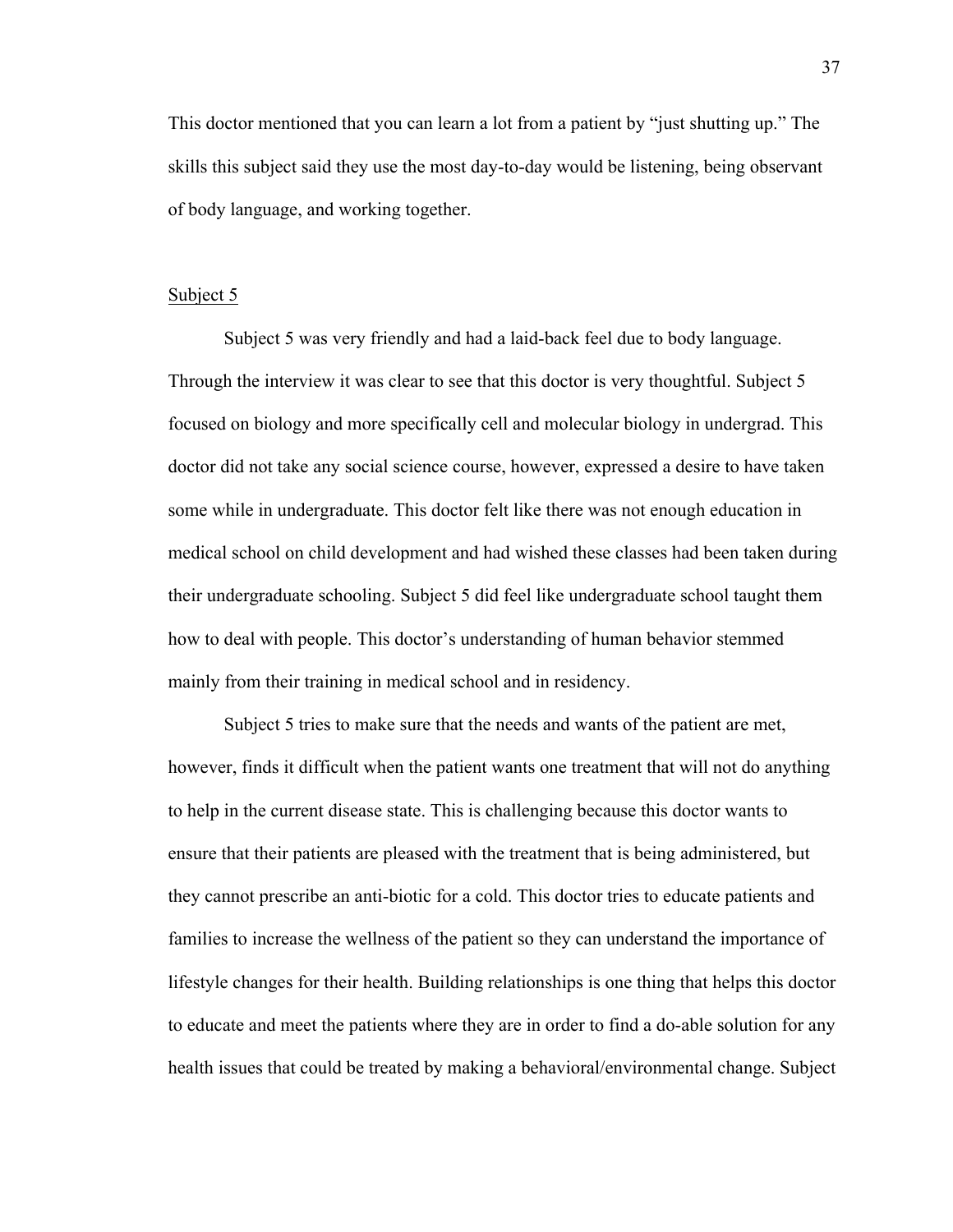5 cited multitasking and time management to be the most important skills that are used day-to-day.

### Subject 6

Subject 6 came across as very welcoming but professional and intelligent. Their undergraduate major was sociology, German, and women's studies. This doctor worked in public health before deciding to go on to medical school. They focused on medical sociology for this line of work. After a stint in public health, the subject wanted to have the skills to be the one giving the treatment, to be the doctor. The undergraduate education, however, served as a way to learn how to think and about the world which in the subject's words are "just as important as the background sciences." This doctor believed that their undergraduate education was beneficial because it helped them to understand people and human interactions. The foundation for understanding human behavior stemmed from their undergraduate education but also from parents and life.

When this doctor goes in to see a patient, they first introduce themselves and go through an explanation of what is going with the patient to ensure they understand what has happened with their care up to this point. Subject 6 finds this important because doctors do not always communicate well or in a way that the patient understands. This subject enjoys using their communication skills to find out what the patient's goal of the care is and to implement that in the best way possible. This doctor will spend as much time as needed with the patient to make sure that they understand what is going on and is satisfied with the treatment. This doctor finds it important to know the patient's knowledge level because this helps in explaining at the correct level for the person.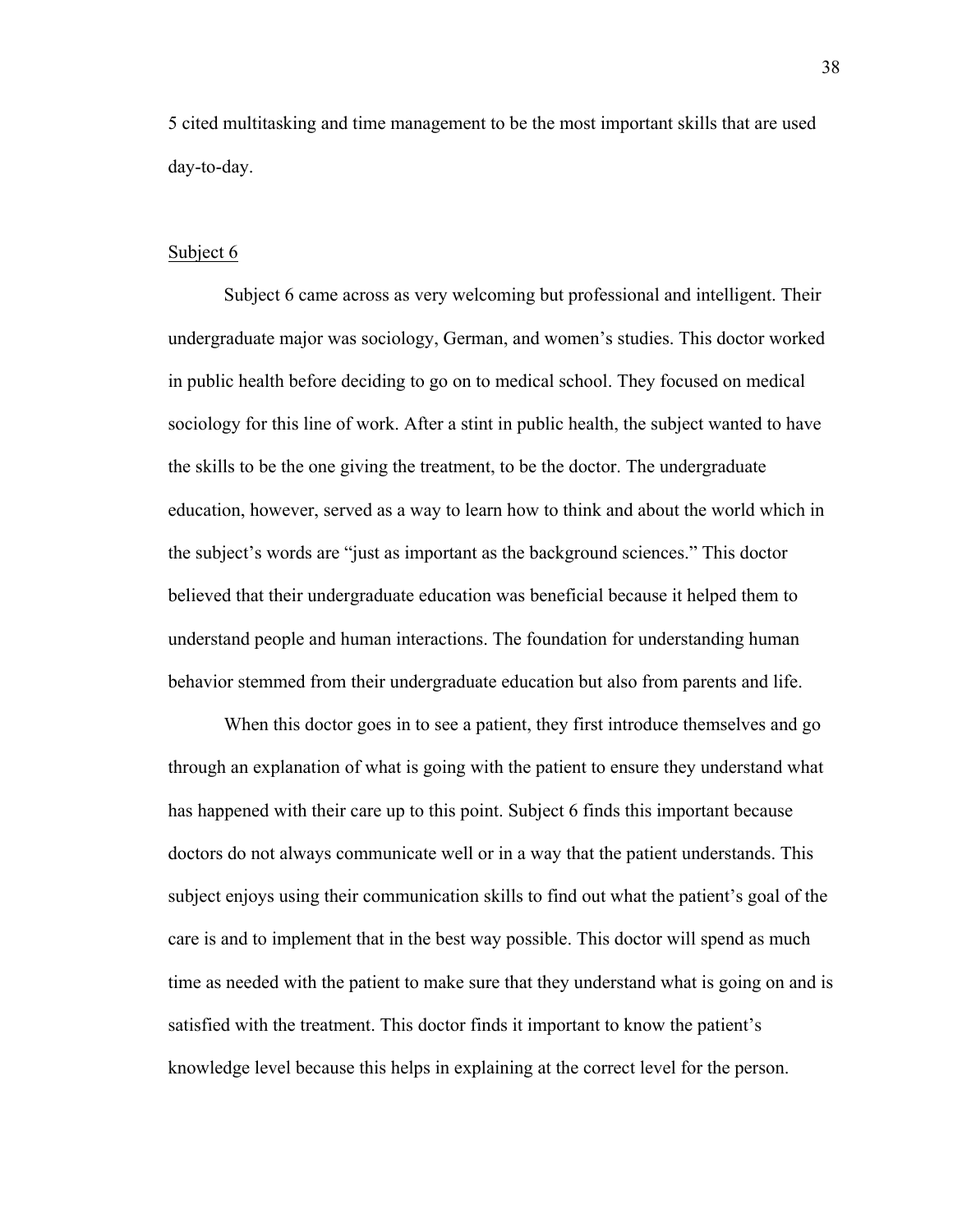The most important skill that is used day-to-day is communication and understanding people. This doctor said that the reason, they believe, people do not like doctors is because they do not get the connection to the physician that they desire. This doctor said, "What is missing in medicine often, I think, is an understanding of people." Subject 6 also discussed how after looking at a patient, by their body language/ facial expressions, they already know what the patient needs. These sorts of interactions are ones that this subject believes are hard to teach.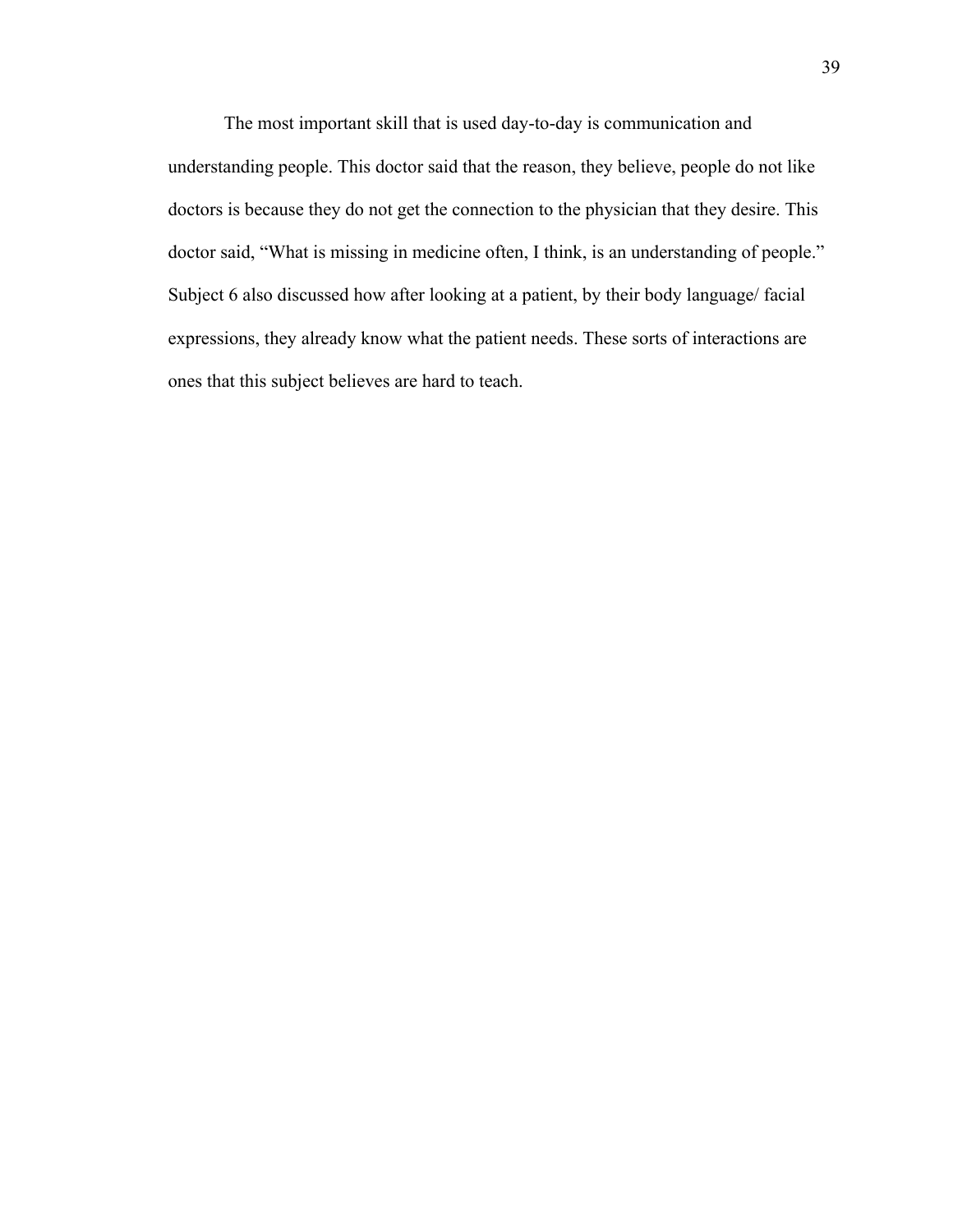Appendix C. Learning Goals for New Course

- 1. Self-Awareness- this will be an important skill through the whole course which will allow you to learn from mistakes and improve for the future.
	- **a.** Body language- understand the importance of doctor's body language and the effect it can have on patients. Be aware of and control body language.
	- **b.** How to speak to patients- notice your tone of voice, sound sympathetic and knowledgeable.
- 2. How to read people- this can help you understand how a person is feeling before you begin to speak to them. This will also help determine if you need to change your approach while talking to a patient.
	- **a.** Non-verbal cues- pick up on body language such as; fidgeting, sweating, facial expressions, etc.
	- **b.** Tone of voice- notice if the patient is worried, content, distraught, confused, or if their mood changes.
- 3. Relating to others- this will help connecting to patients and building up a trust.
	- **a.** Cultural context- understand different cultures what may be important to them in terms of their medical care. Also understand where they are coming from in order to honor their cultural norms.
- 4. Teamwork- this skill is not only important for a positive work environment but also for ensuring that the patient taken care of.
	- **a.** Call in others to help with difficult conversations- give more support to the patient even after you have left the room.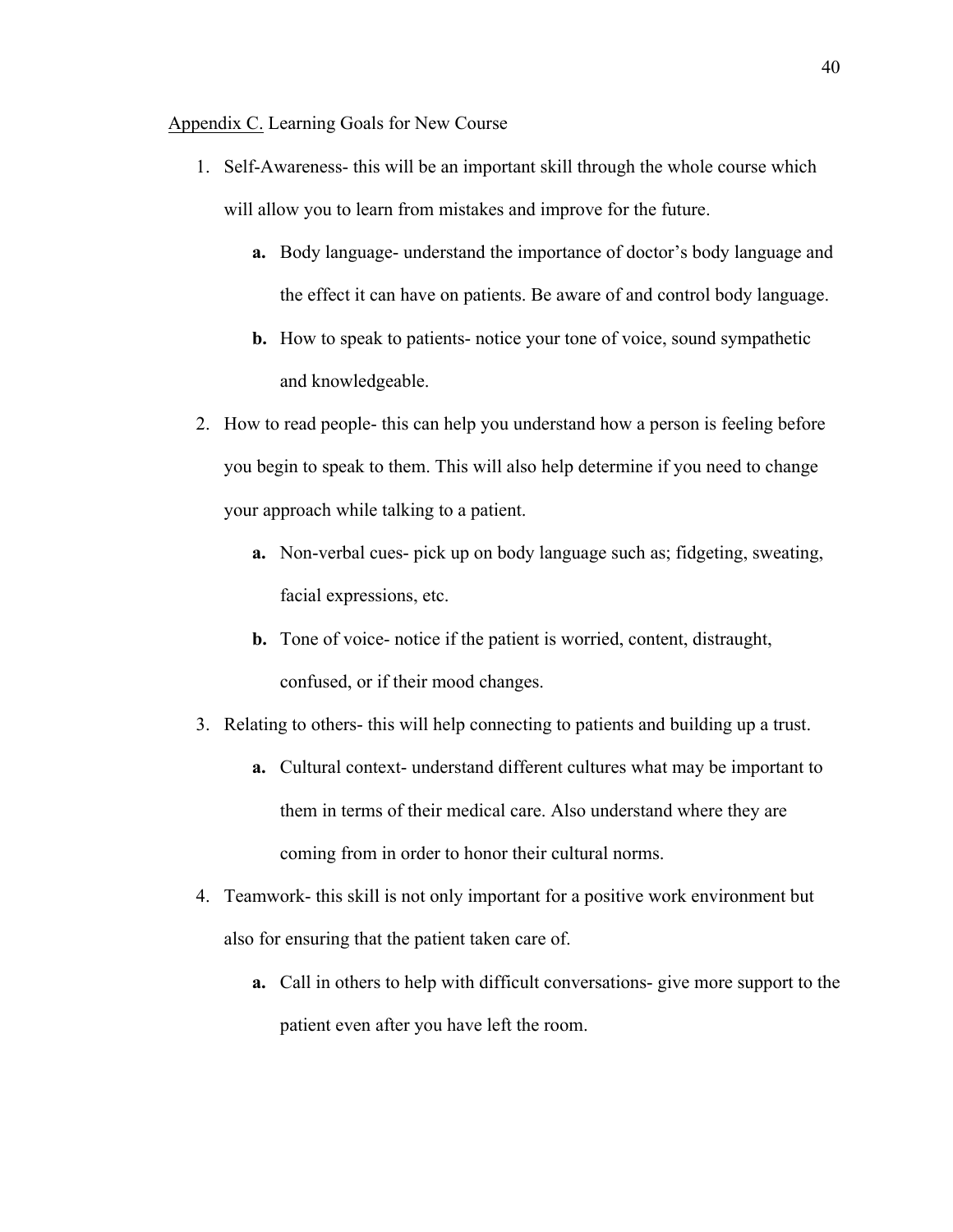- **b.** If a patient does not respond to you, recommend another doctor- know when you are not clicking with a patient and recommend another doctor so that the patient can get the best care possible.
- 5. Being a human**-** during medical school you will learn to speak like a doctor, however, it is important to never forget how to have a conversation with someone who does not have the same level of education.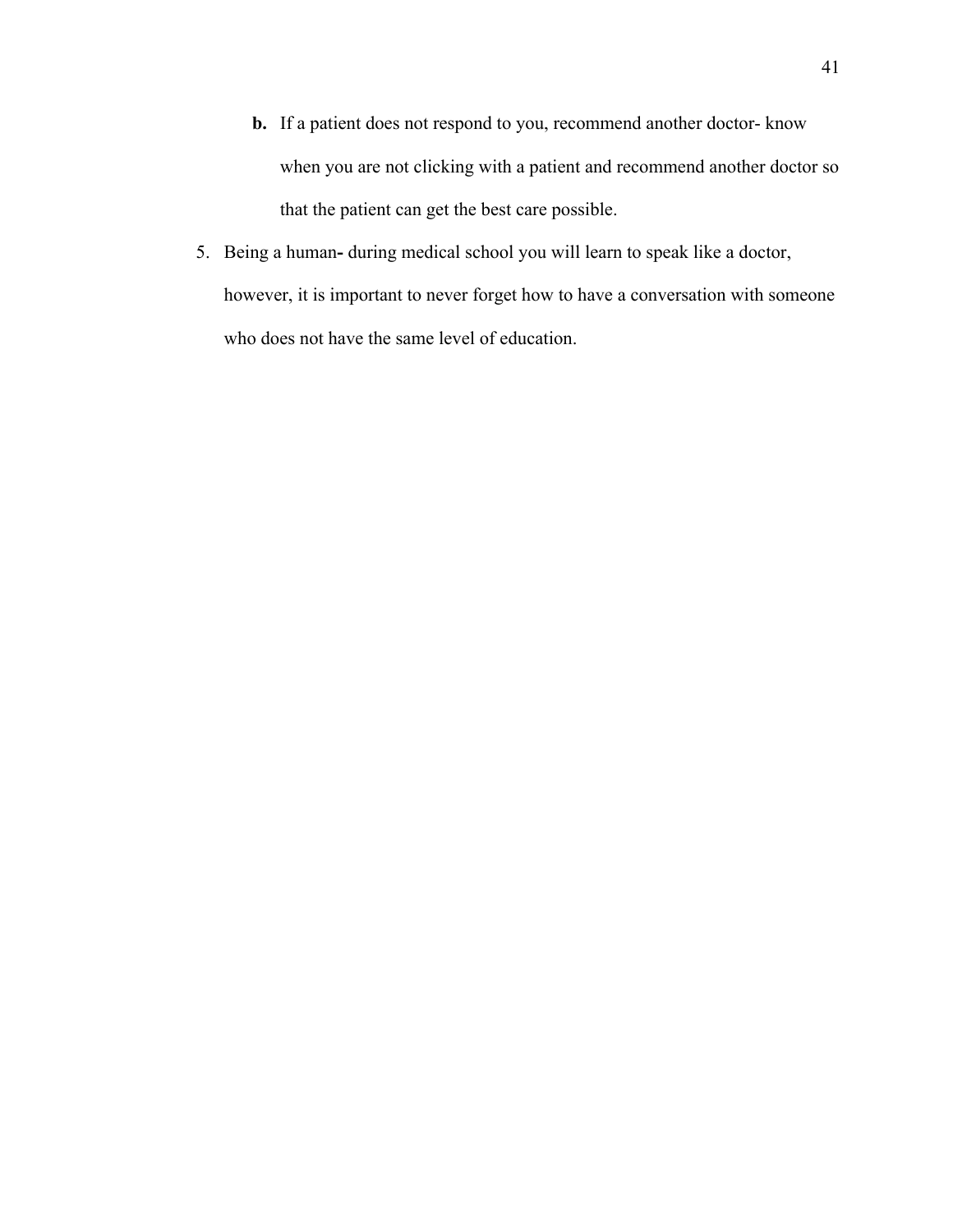Appendix D. IRB Approval

#### **APPLICATION FOR APPROVAL OF RESEARCH WITH HUMAN SUBJECTS Protection of Human Subjects Review Board, 418 Corbett Hall, 581-1498**

**PRINCIPAL INVESTIGATOR: Kathryn Asalone EMAIL: Kathryn.asalone@maine.edu TELEPHONE: 207-249-8222 CO-INVESTIGATOR(S): N/A FACULTY SPONSOR (Required if PI is a student): Kristy Townsend TITLE OF PROJECT:** The Effects of Social Science in Biomedical Education<br> **START DATE:** 1/18/17 12/15/2016 **START DATE: 1/18/17 12/15/2016 PI DEPARTMSBEENT: MAILING ADDRESS: 9 Mainewood Ave, Orono, ME04473 FUNDING AGENCY (if any): N/A STATUS OF PI: Undergraduate**

**1. If PI is a student, is this research to be performed:**

| $\boxtimes$ | for an honors thesis/senior thesis/capstone? | for a master's thesis? |
|-------------|----------------------------------------------|------------------------|
|             | for a doctoral dissertation?                 | for a course project?  |
|             | other (specify)                              |                        |

- **2. Does this application modify a previously approved project? No. If yes, please give assigned number (if known) of previously approved project:**
- **3. Is an expedited review requested? Yes.**

**Submitting the application indicates the principal investigator's agreement to abide by the responsibilities outlined in Section I.E. of the Policies and Procedures for the Protection of Human Subjects.**

**Faculty Sponsors are responsible for oversight of research conducted by their students. The Faculty Sponsor ensures that he/she has read the application and that the conduct of such research will be in accordancewith the University of Maine's Policies and Procedures for the Protection of Human Subjects ofResearch. REMINDER: if the principal investigator is an undergraduate student, the Faculty Sponsor MUSTsubmit the application to the IRB.**

**Email complete application to Gayle Jones(gayle.jones@umit.maine.edu)**

**\*\*\*\*\*\*\*\*\*\*\*\*\*\*\*\*\*\*\*\*\*\*\*\*\*\*\*\*\*\*\*\*\*\*\*\*\*\*\*\*\*\*\*\*\*\*\*\*\*\*\*\*\*\*\*\*\*\*\*\*\*\*\*\*\*\*\*\*\*\*\*\*\*\*\*\*\*\*\*\*\*\*\*\*\*\*\*\*\*\*\*\*\*** 

**FOR IRB USE ONLY Application # 2016-11-21 Date received 11/22/2016 Review (F/E): E Expedited Category:**

#### **ACTION TAKEN:**

| $\mathbf{x}$ | Judged Exempt; category 2 Modifications required? Y     | Accepted (date) 12/7/2016 (final approval held |                       |
|--------------|---------------------------------------------------------|------------------------------------------------|-----------------------|
| $\Box$       | Approved as submitted. Date of next review: by          | <b>Degree of Risk:</b>                         | until faculty sponsor |
|              | Approved pending modifications. Date of next review: by | <b>Degree of Risk:</b>                         | completes training)   |
|              | <b>Modifications accepted (date):</b>                   |                                                |                       |
| $\Box$       | Not approved (see attached statement)                   |                                                |                       |
|              | Judged not research with human subjects                 |                                                |                       |

**FINAL APPROVAL TO BEGIN 01/18/2017**

**Date**